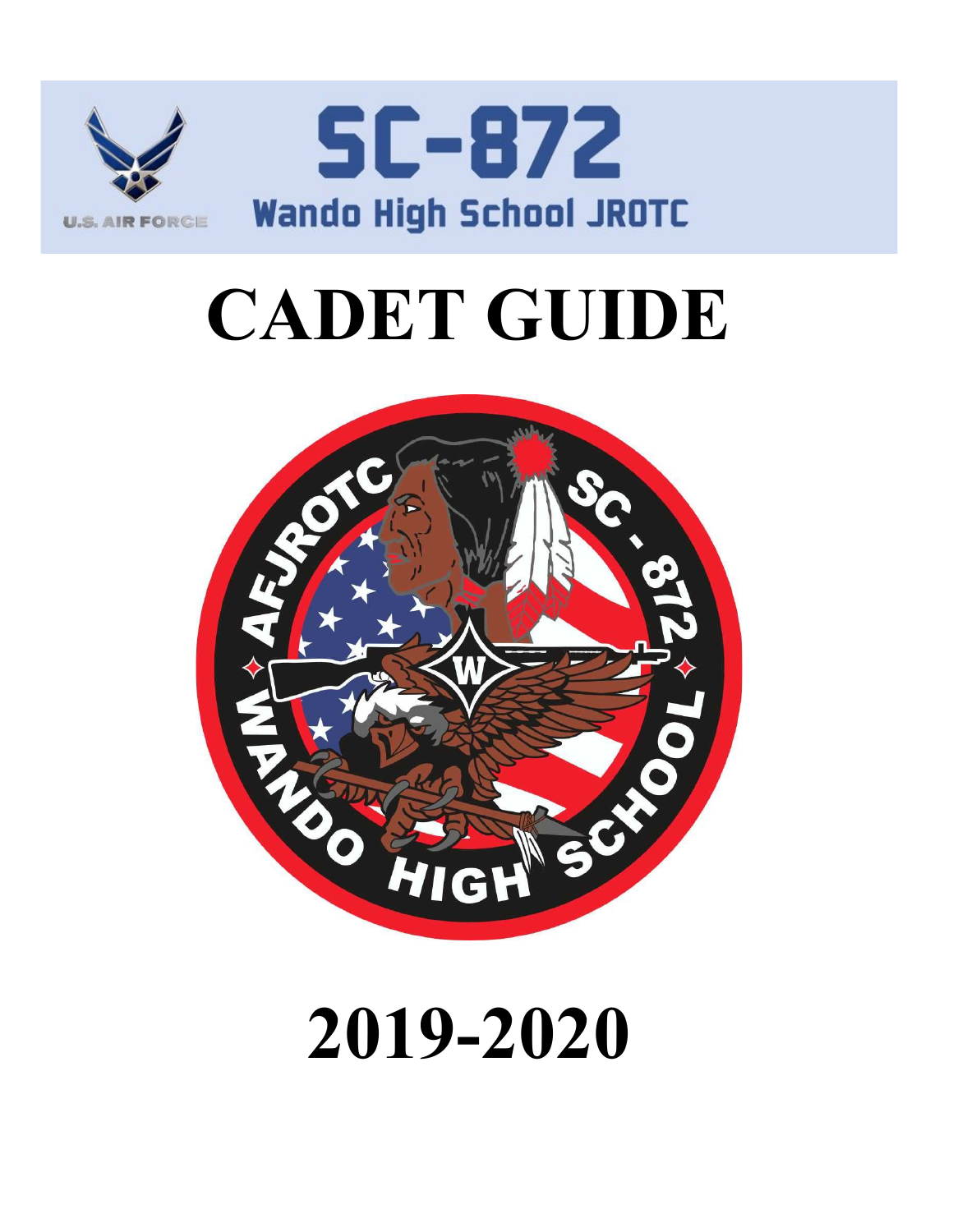## **TABLE OF CONTENTS**

| CHAPTER 2: CORE VALUES, CADET HONOR CODE, CADET CREED,              |  |
|---------------------------------------------------------------------|--|
| DISCIPLINE SYSTEM, AND THE HONOR POINT SYSTEM, UNIT GOALS           |  |
|                                                                     |  |
| CHAPTER 3: ADMISSION, TRANSFER, DISENROLLMENT, RESPONSIBILITIES AND |  |
|                                                                     |  |
|                                                                     |  |
|                                                                     |  |
|                                                                     |  |
|                                                                     |  |
| CHAPTER 8: SALUTING, PLEDGE OF ALLEGIANCE, AND NATIONAL             |  |
|                                                                     |  |
|                                                                     |  |
|                                                                     |  |
| <b>CHAPTER 11: INSTRUCTOR/CADET OFFICES AND</b>                     |  |
|                                                                     |  |
|                                                                     |  |
|                                                                     |  |
|                                                                     |  |
| CHAPTER 15: CERTIFICATES OF COMPLETION AND TRAININGPAGE 71          |  |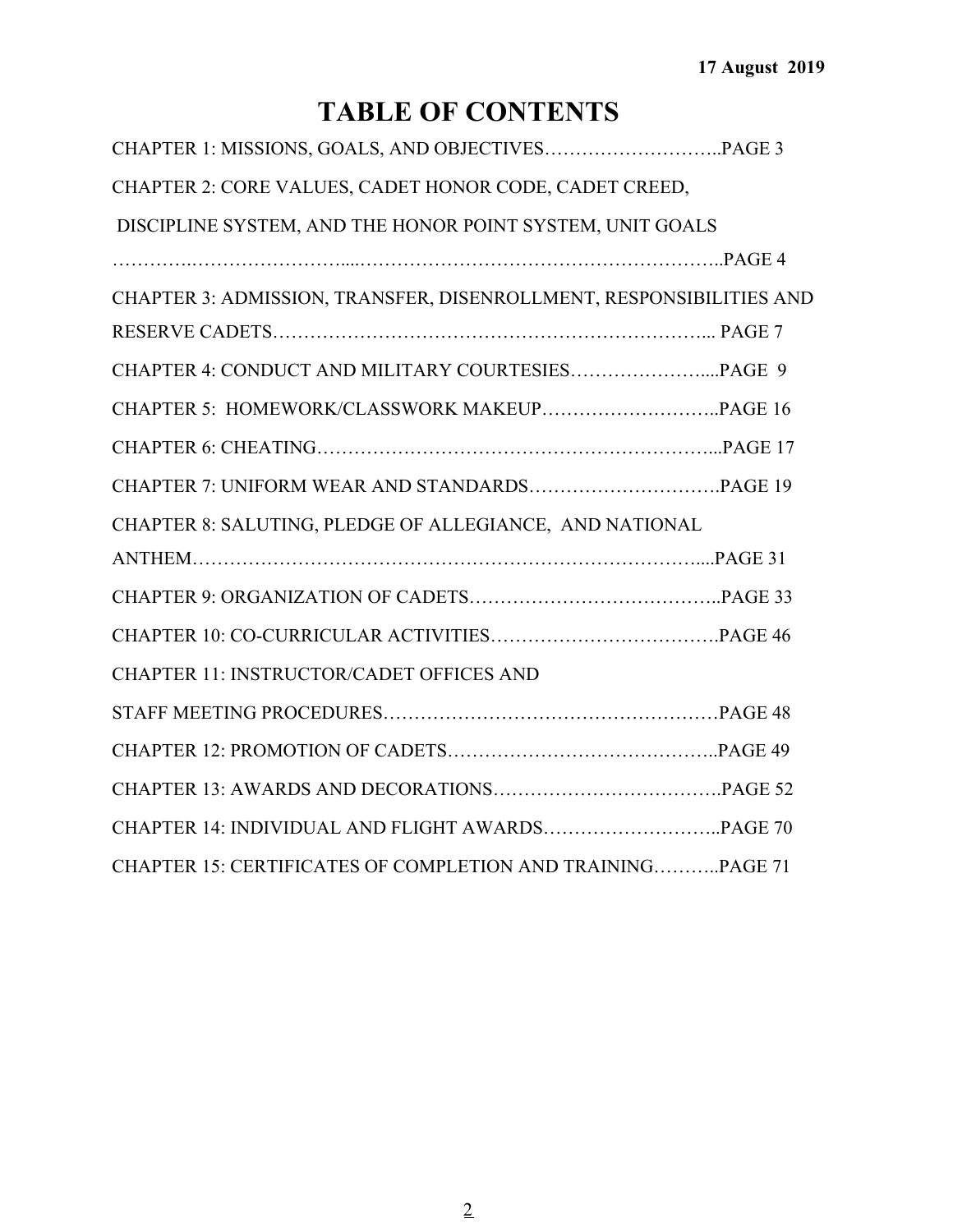## CHAPTER ONE

## **MISSION, GOALS, AND OBJECTIVES OF THE AFJROTC PROGRAM**

The **mission** of the Air Force Junior ROTC program is to develop citizens of character dedicated to serving their nation and community.

The **goal** of the program is to instill the value of citizenship, service to the United States, personal responsibility, and a sense of accomplishment in high school.

The **objectives** of AFJROTC are to educate and train high school cadets in citizenship; promote community service; instill responsibility, character, and self-discipline; and provide instruction in air, space, and cyberspace fundamentals.

## **With these objectives the cadets will develop:**

- An appreciation of the basic elements and requirements for national security.
- Respect for and an understanding of the need for constituted authority in a democratic society.
- Patriotism and an understanding of their personal obligation to contribute to national security.
- Habits of orderliness and precision.
- A high degree of personal honor, self-reliance, and leadership.
- Broad-based knowledge of the aerospace age and fundamental aerospace doctrine.
- Basic military skills.
- Knowledge of and appreciation for the traditions of the Air Force.
- An interest in completing high school and pursuing higher education goals or skills.
- An understanding of the Air Force and military as a possible career path.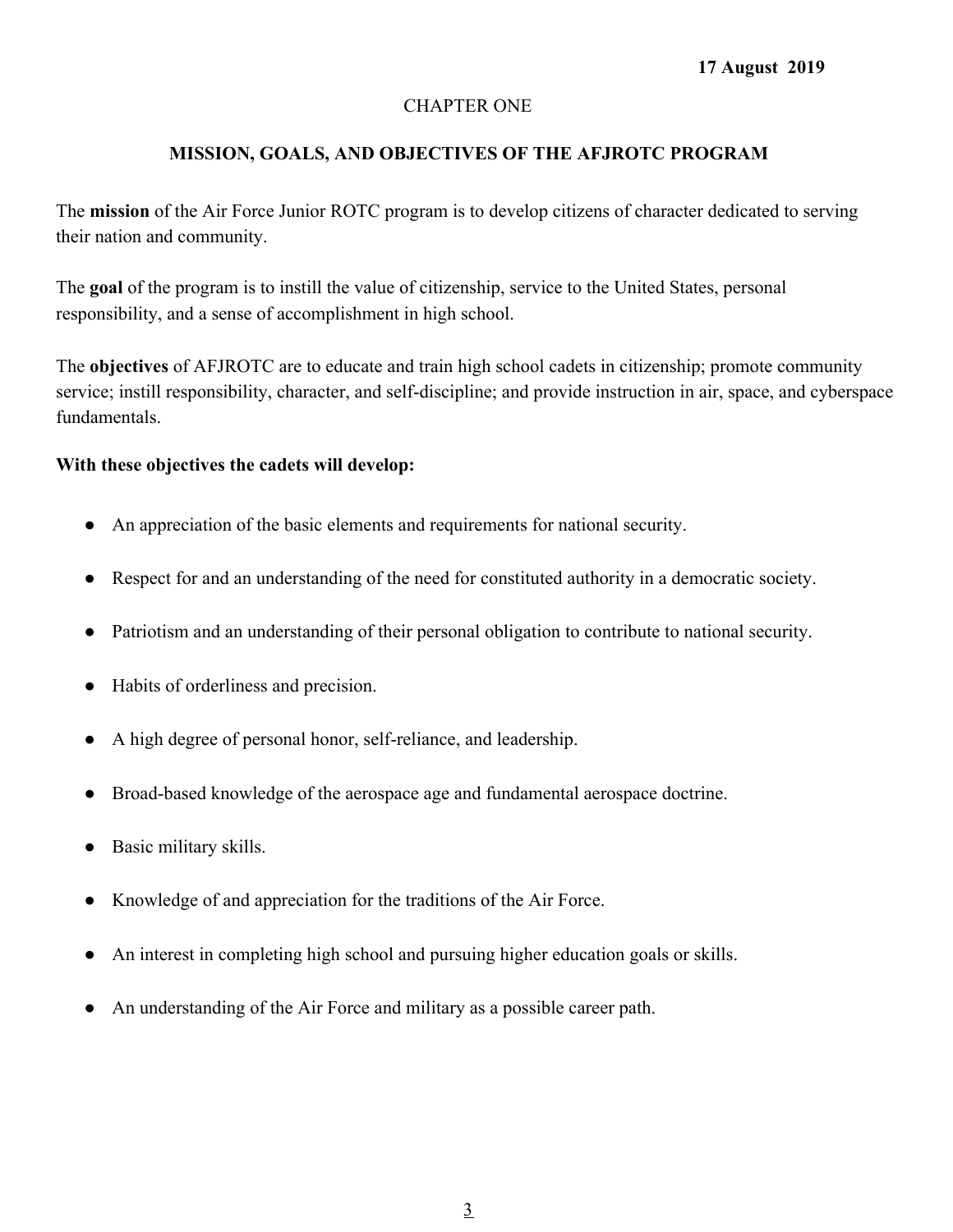#### CHAPTER TWO

#### **CORE VALUES, CADET HONOR CODE, CADET CREED, AND THE DISCIPLINE SYSTEM**

Whoever you are and wherever you go to you will find that you will live your life with someone by some type of code and follow some basic or core values. The AFJROTC Core Values and Honor Code that cadets are asked to live by are much more than minimum standards. They remind us what it takes to complete the JROTC mission. They inspire us to do our very best at all times. They are there for all cadets to read, understand, live by, and cherish.

#### **CORE VALUES**

Integrity First Service Before Self Excellence in All We Do

More detailed information on each of the core values located in each classroom and are also listed in the JROTC hallway.

#### **CADET HONOR CODE**

I will not lie, cheat, or steal Nor tolerate those who do!

#### **CADET CREED**

#### *I am an Air Force Junior ROTC Cadet.*

*I am connected and faithful to every Corps of Cadets who served their community and nation with*

*patriotism.*

*I earn respect when I uphold the Core Values of Integrity First, Service Before Self, and Excellence in All*

*We Do.*

*I will always conduct myself to bring credit to my family, school, Corps of Cadets, community, and to myself.*

*My character defines me. I will not lie, cheat, or steal.*

*I am accountable for my actions and deeds.*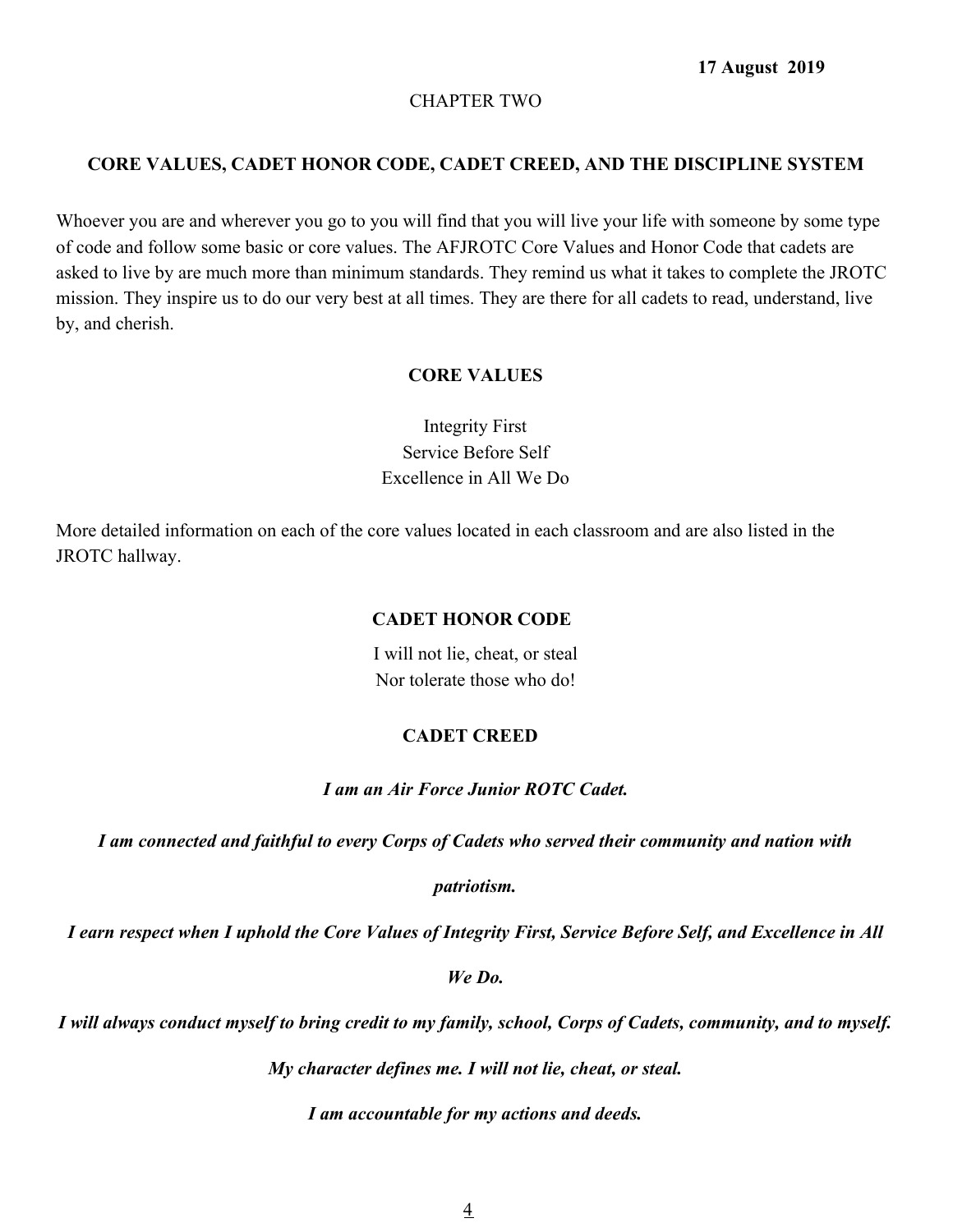*I will hold others accountable for their actions as well.*

*I will honor those I serve with, those who have gone before me, and those who will come after me.*

*I am a Patriot, a Leader, and a Wingman devoted to those I follow, serve and lead.*

*I am an Air Force Junior ROTC Cadet.*

#### **DISCIPLINE SYSTEM**

Cadet commanders of a higher rank may issue a 341 to a lower ranking cadet in the corps. To issue a 341 the Cadet commander must write two copies and issue one to the cadet while submitting the other to the discipline box for review at the discretion of discipline and or up to the extent of Major Farese.

For detentions cadets will be issued a notification form directly by a senior representative of discipline. Compliance with the detention is mandatory unless authorized by a Parent, Medical professional, or Manager. A signed note must be presented at least 24 hours prior to the scheduled detention in order to exempt the detention.

In the event that a cadet feels a detention was unjust he/she must submit a written appeal to a review board comprised of all members of group staff. At this point a date will be set for the review board, if it is found to be unjust the cadet will be excused from the detention and will not have the detention added to their record.

Any form of hazing, whether verbal or physical, will not be tolerated within any AFJROTC unit or activity. In addition, requiring cadets, individually or as a group, to perform any physical action as a reprimand, punishment, or for failure to perform will also not be tolerated. Cadets will not condone or encourage any type of hazing or initiation rituals.

- 1. Examples of prohibited physical activities include, but are not limited to: pushups, running laps, or any inappropriate physical contact such as shoving, pulling or grabbing.
- 2. Any form of verbal abuse, teasing, public rebuke or any attempt to otherwise humiliate a cadet is prohibited.
- 3. This prohibition is applicable to all AFJROTC unit activities, and includes instructors, cadets and any personnel involved with or participating in an AFJROTC unit or activity.
- 4. Unauthorized Clubs. No unit may encourage, facilitate, or otherwise condone secret societies or private clubs as part of the AFJROTC program.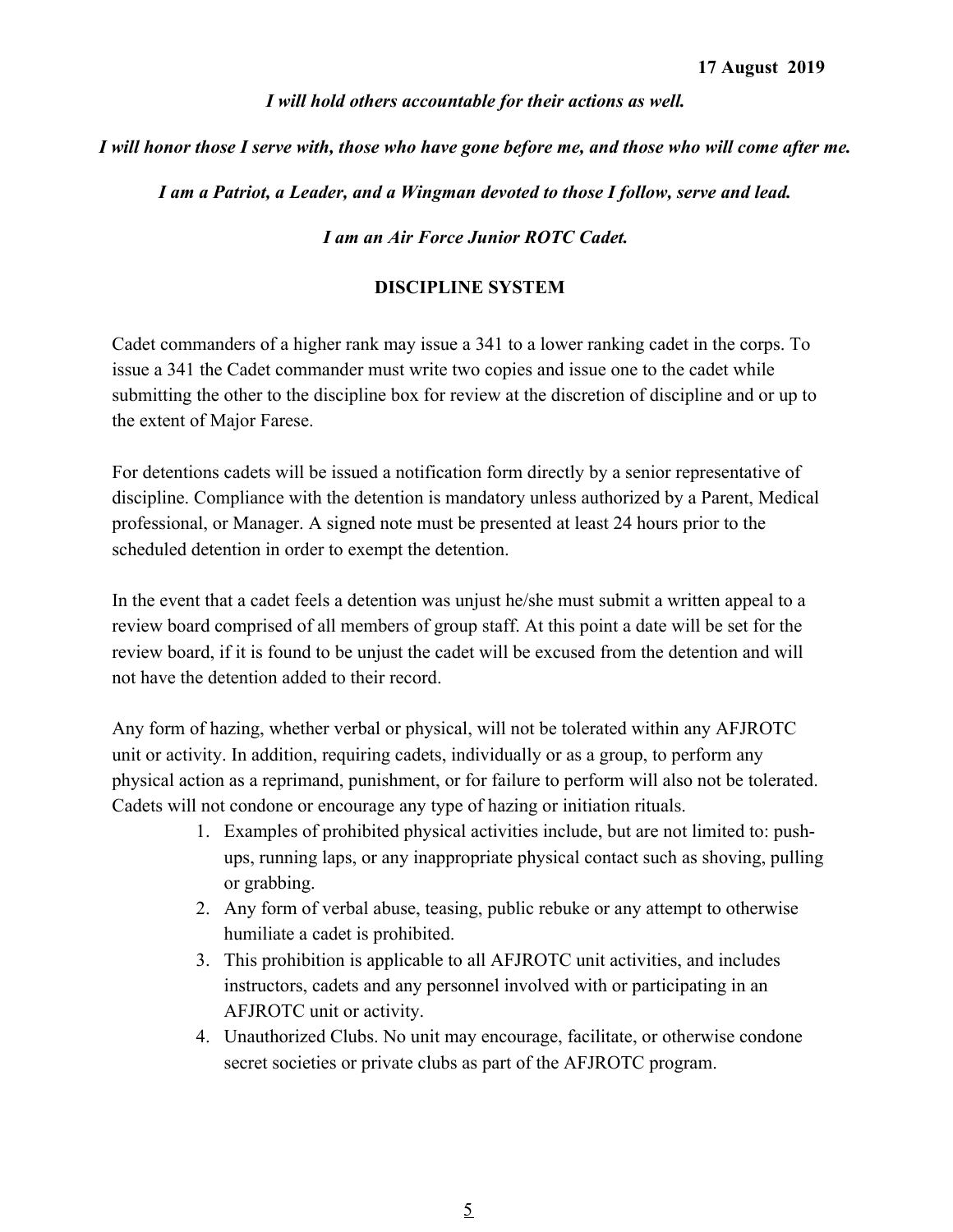## **UNIT GOALS**

Cadet Impact Goals:

- 1. 55% of all cadets will attain an 87% or higher grade average in AFJROTC for the year
- 2. 40% of all Cadets will pass the P.T. test; 70% of all males will pass the female mile and a half run time of 16 minutes and 22 seconds; 20% of females will pass the sit up portion by achieving 42 sit ups in 1 minute; 65% of males will pass the push up portion by achieving 33 push ups in 1 minute.
- 3. Achieve an " Exceeds standards" rating on our Unit evaluation this school year.

School Impact:

- 1. Visit each middle school at least once this school year to increase the incoming Freshman class by 10%
- 2. Retain 60% of Freshman class, 70% of Sophomore class, and 90% of Junior class.
- 3. Clean up school grounds 4 times this school year
- 4. Build a Rope Bridge for the Raider Team

Community Impact

- 1. Complete at least 3000 Community Service hours and achieve top 15% of all Units in Community service.
- 2. Collaborate with at least one other JROTC Unit in our county to create a fundraiser for a worthwhile cause.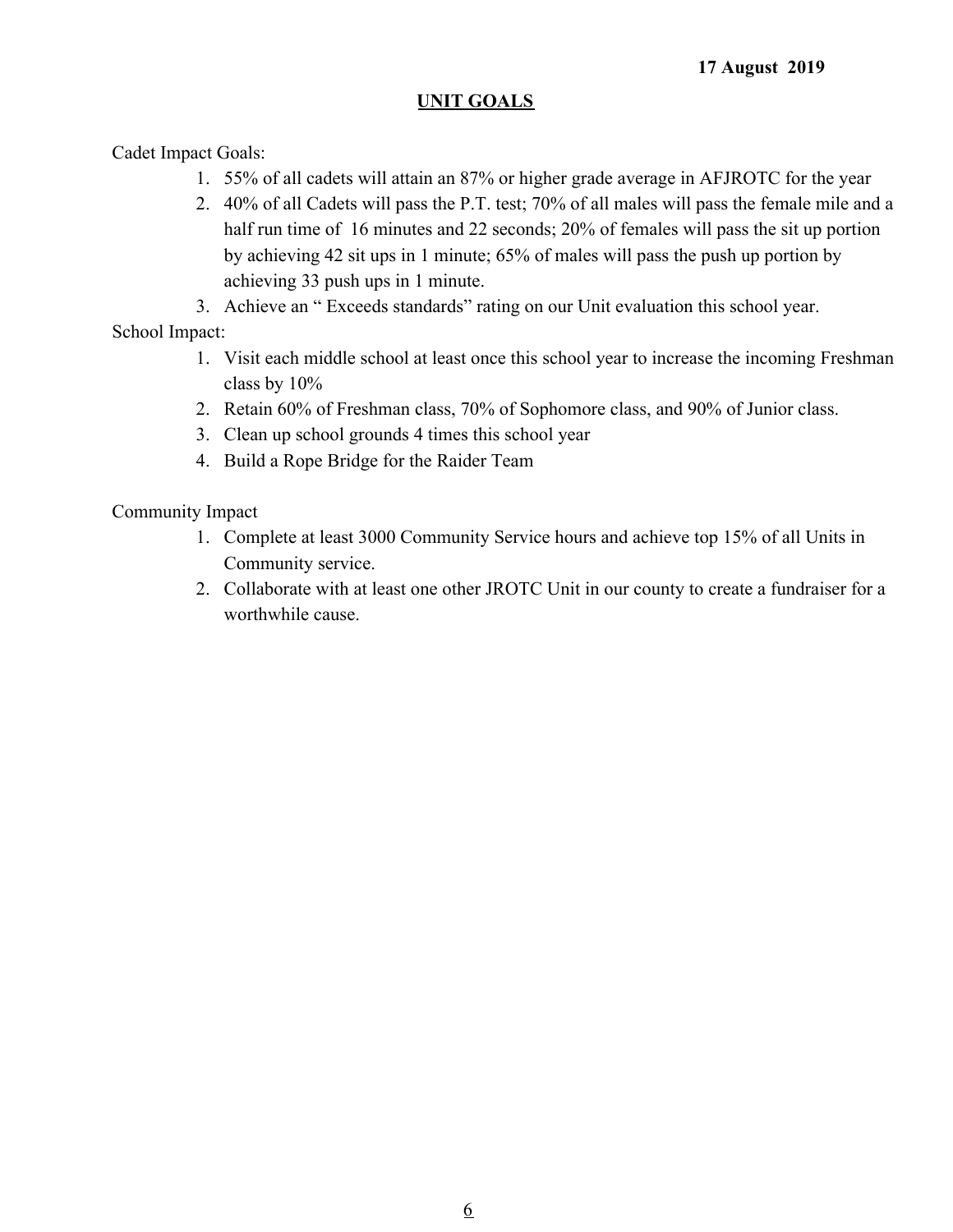## CHAPTER THREE

## **ADMISSION, TRANSFER, DISENROLLMENT, AND RESPONSIBILITIES**

#### **Admission**

To be eligible for membership in the AFJROTC program, a student must be:

- Enrolled in and attending a regular course of instruction at Wando High School.
- Physically fit to participate in AFJROTC training. Cadets are considered physically fit if they are qualified for the regular Wando High School physical education program.
- United States citizens, international students, or aliens seeking permanent residence.

#### **Transfer**

Transfer of students from other AFJROTC units may be permitted with credit given for the training already received. No guarantees can be made, however, with respect to a student's retaining temporary or permanent rank made in another unit prior to transferring to SC-872. Temporary rank and cadet jobs are tied together at SC-872, as are permanent rank and cadet's year in AFJROTC.

#### **Disenrollment**

A cadet may be disenrolled for any of the following reasons:

- Failure to maintain acceptable course standards (haircut, grooming, proper uniform wear, etc.)
- Inaptitude, indifference to training or disciplinary reasons involving undesirable traits of character.
- Failure to remain enrolled in school.
- Individual requests for release, consistent with current Wando High School drop/add policy.
- As AFJROTC at Wando is considered a year-long course for honors ground school/AS4 and ROTC 4, a cadet choosing to drop the course will receive a failing grade and be denied credit unless the drop is made during the 10 day schedule change period provided at the beginning of the first semester. ASl-AS3 is broken up into two semester courses so that, should any cadets decide that JROTC is not for them, they may drop the course during the first five days of the semester or they may drop JROTC at the end of the first semester and still receive credit. (Upon completing the AS 1 course, cadets receive credit for Physical Education and another credit for Freshman Focus and Health)

## **Responsibilities**

Each cadet will agree to abide by the rules and regulations of the Aerospace Science Department and to accept responsibility for the proper care and maintenance of his or her uniform, textbooks, and other equipment. Failure to do so will create financial obligations, which will prevent later registration, graduation, or transfer of credit.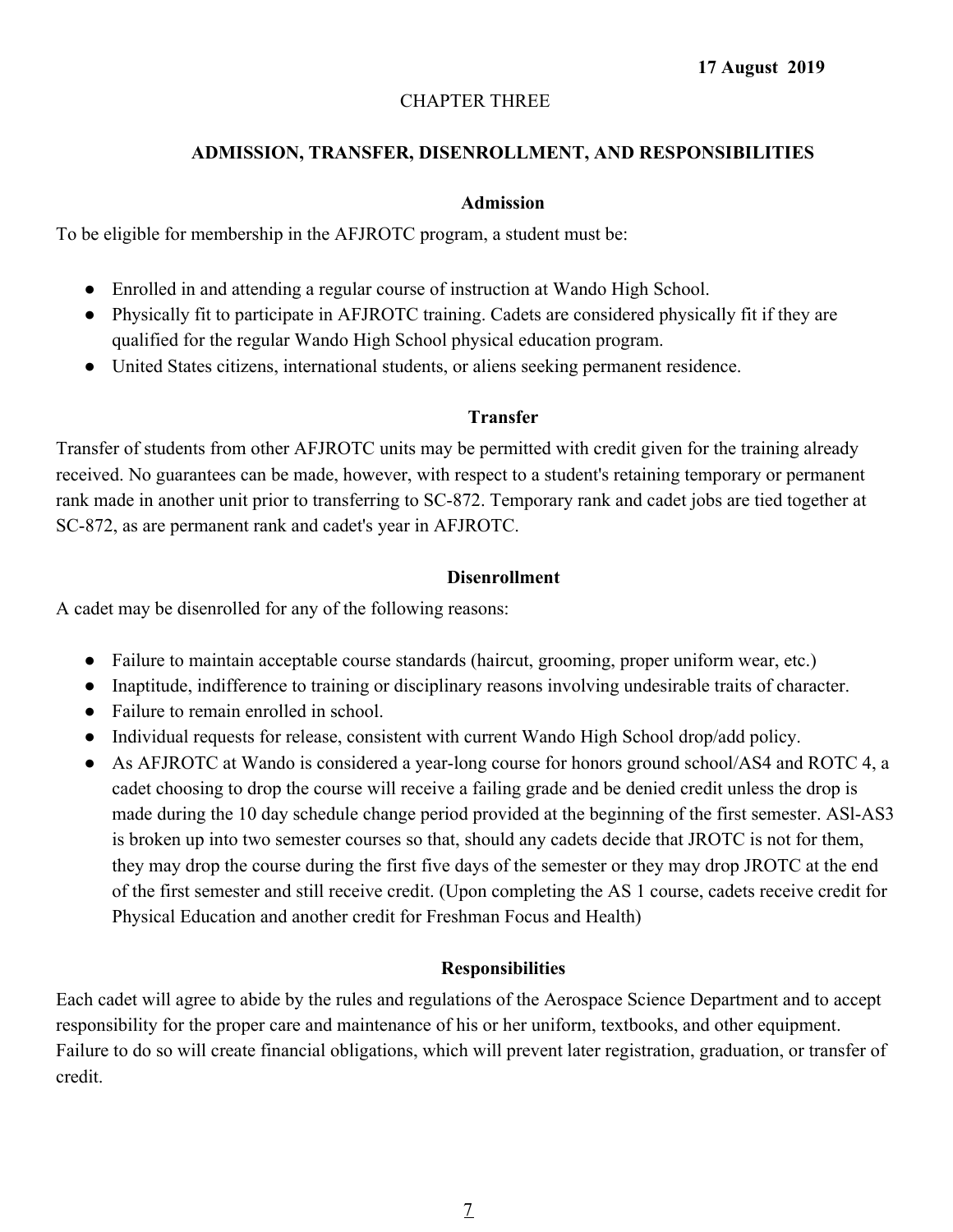#### **Reserve Cadets**

A reserve cadet is normally a cadet who cannot enroll in AFJROTC courses within the school and is in the AFJROTC program for the sole purpose of participating in co-curricular activities. To qualify as a reserve cadet, a student must meet one of the following criteria, with SASI Concurrence:

- The student has completed the entire AFJROTC Academic program at the school and cannot continue without duplicating curriculum courses
- The student is currently enrolled in a 4x4 scheduled unit, has completed an AFJROTC course during Term 1 (First Semester), but is not participating Term 2 (Second Semester)
- The student is in a traditional scheduled school, but cannot participate in the AFJROTC academic program for that particular year due to only duplicated courses being offered
- A student must have been a cadet for at least one academic year ( Academic term for 4x4) prior to being considered a reserve cadet
- Reserve cadets may participate in all AFJROTC activities (Community service, drill team, honor guard, etc.). Time in reserve status does not count towards the Certificate of Completion, nor do reserve cadets toward minimum unit enrollment or unit funding. Reserve Cadets may retain their uniform items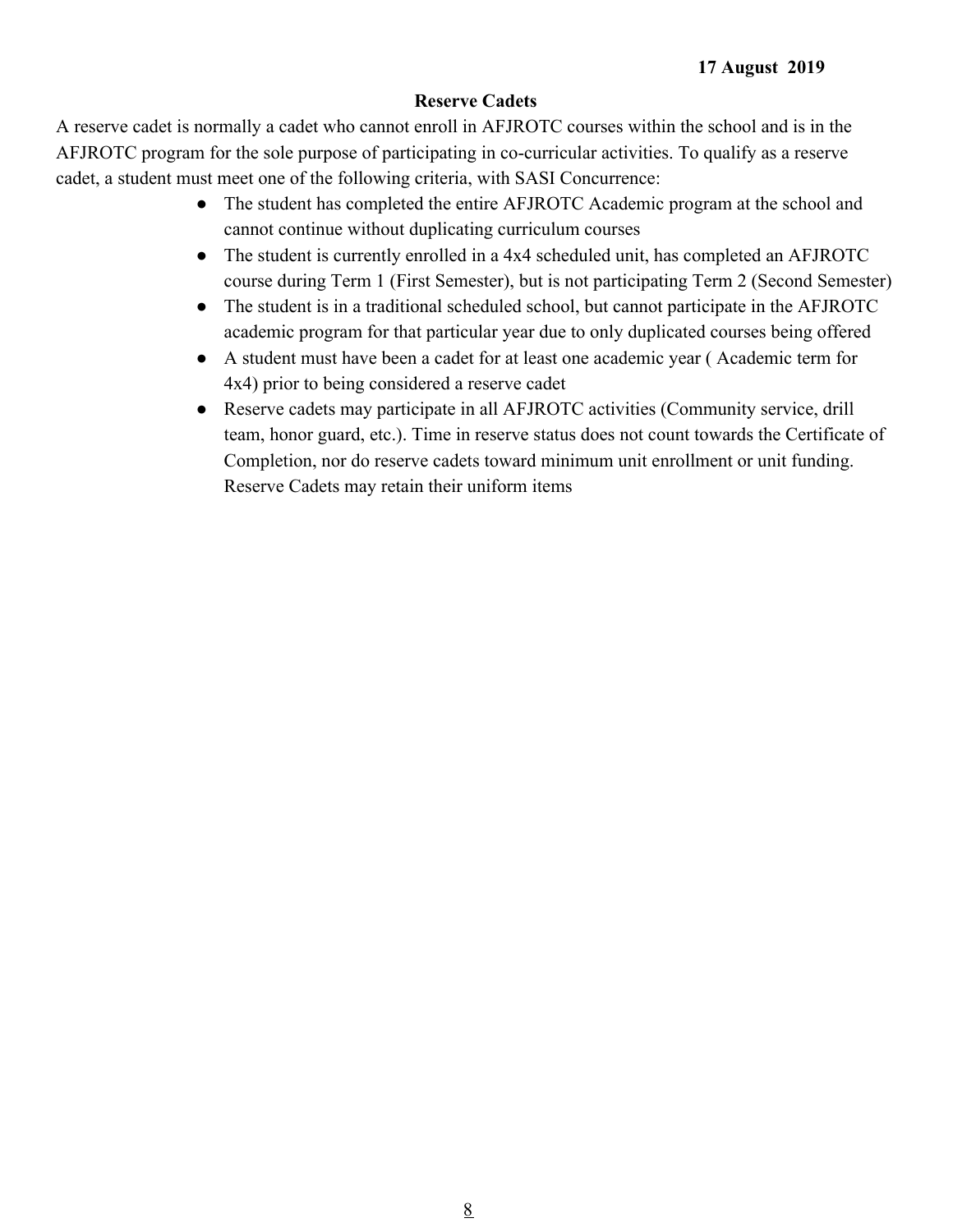## CHAPTER FOUR

## **CONDUCT AND MILITARY COURTESY**

### **General**

Cadets are expected to observe correct military conduct at all times. Such behavior will reflect credit upon themselves, their parents, the Cadet Corps, Wando High School, and the United States Air Force.

#### **Classroom Procedures**

Cadets will enter the classroom and stand at parade rest next to their desk. At the beginning of the class, the Flight Sergeant will call the flight to attention and command "Element Leaders Report". Each element leader, beginning with the first, will report to the Flight Sergeant the name of any cadet who is absent by saluting and stating, "Sir/Ma'am 1st, 2nd, 3rd, or 4th element, all cadets present" (if all cadets are present but not in the room at this time, the response will include "and accounted for"). The Flight Sergeant will return the salute after each element leader has finished the report. When all element leaders have reported, the Flight Sergeant will report to the Flight Commander, who will then record the attendance. If the Flight Commander is absent, the Flight Sergeant will replace him/her, and the Flight Guide will take the Flight Sergeant's place. If any element leader is absent, the next cadet will take his/her place.

- All cadets in Unit SC-872 will memorize the Cadet Creed. AS1 cadets will be tested on their memorization of the pledge.
- Classroom instruction will not begin until all cadets are standing at attention next to their chairs. After the Flight Commander has received the report he/she will give the command "Seats at ease."
- Cadets who enter the classroom after the tardy bell has rung will delay reporting in until the Flight Commander has received the flight report. At that time, the tardy cadet will KNOCK ONCE, wait until told to enter, and then report to the flight commander by stating "Sir/Ma'am, Cadet (last name) requests permission to join the flight." Any excuse slip will be presented at that time.

## **Classroom Conduct**

- All Cadets will be expected to follow the following rules while in the AFJROTC classroom:
- Remove JROTC headgear before coming indoors and do not place it back on your head until after you are outdoors only on uniform days.
- Comply with the instructions given to you by the cadet in charge when the instructor is not present.
- Bring to class the materials to be used for that class. You are required to bring AFJROTC books, pens, pencils, and paper.
- Be attentive when someone else is speaking.
- Turn in all homework, project assignments, and current events on time.
- Do not sleep in class. If you cannot stay awake, move to the side or the rear of the classroom and stand up.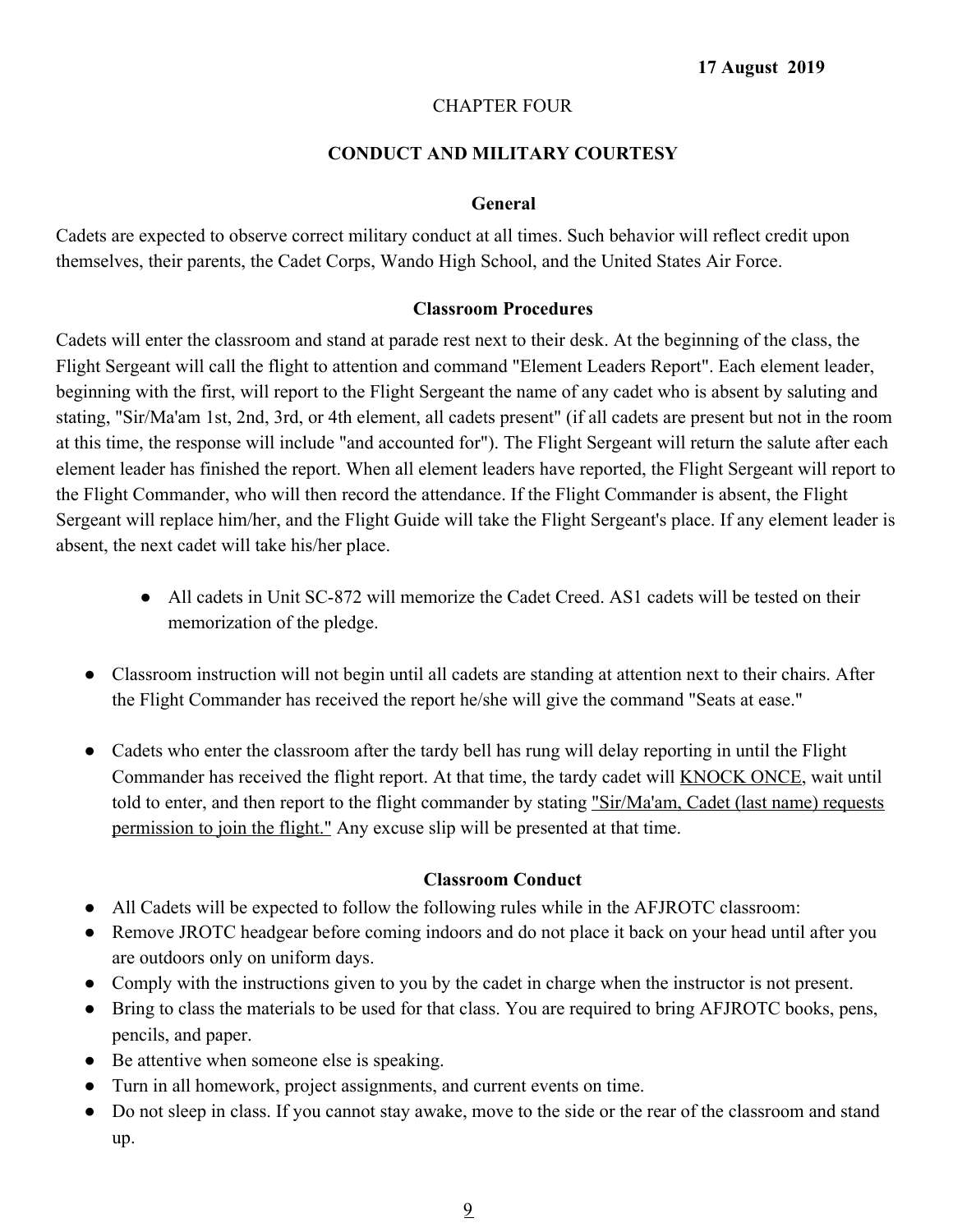- Let the instructor or cadets in charge know if you are ill.
- While in uniform cadets will not engage in Public Displays of Affection (PDA) toward other students.
- Do not leave your seat anytime during class without raising your hand to ask permission to do so.
- **● Learn To Think Before Speaking:** Try to do things yourself rather than asking questions that are not necessary. For example, in the classroom, questions such as "What is the date?" or "What time is this class over?" are not appropriate simply because the answers to these questions are already posted in the classroom for cadet use. Try to rely on your own abilities first, instead of automatically asking the instructor for the answer.

#### **Military Courtesy**

The practice of saying YES Sir/Ma'am or NO Sir/Ma'am to instructors and cadet officers of higher rank is always observed in the cadet program. Such responses reflect long- established military courtesies, which will soon become habit even though you may find them difficult at first. When conversing with another cadet of the same rank or lower, refer to them as "Cadet (last name)." The instructors intend to enforce strict military courtesy throughout the course of instruction, during both classroom and drill pad instruction periods. Also cadets, when passing officers, will give the greeting of the day. Example: "Good morning Sir/Ma'am."

## **Sexual Harassment/Bullying**

Any form of sexual harassment or bullying will not be tolerated; cadets who feel they are a victim of harassment or bullying should report the incident to a JROTC instructor or school administrator.

## **Hazing**

Hazing (i.e. any type of physical or mental abuse/punishment or demeaning tasks) of cadets is strictly prohibited. Cadets who feel they are the victim of hazing should report the incident to a JROTC instructor.

## **Current Events**

- Current Events are summaries of activities that are shown in the news. Cadets will find recent articles on events relevant to them on the internet, in newspapers, or on TV and write a three sentence minimum summary on the event. At the top of the page, the location of where the article was found and if it is local, state, national or international as well as date that the article was published should be displayed. Beneath that, the title of the article will be written, followed by the summary. After the summary, the cadet will explain how the article is relevant to him/her. (See following page for example)
- One current event will be brought in on Mondays, Tuesdays, Wednesdays, and Thursdays. The Flight 5 Commander will have each cadet move to the front of the room to present their daily current event. The cadet will stand at PARADE REST and give a brief summary of the event to the class. Once completed, the cadet will move back to ATTENTION and ask if there are any questions. After answering any questions, the cadet will return to their desk.
- Current Event binders are to be turned in every week on Thursday for a grade. The Current Events should be contained in a pronged folder or 3-ring binder with the name of the cadet written clearly on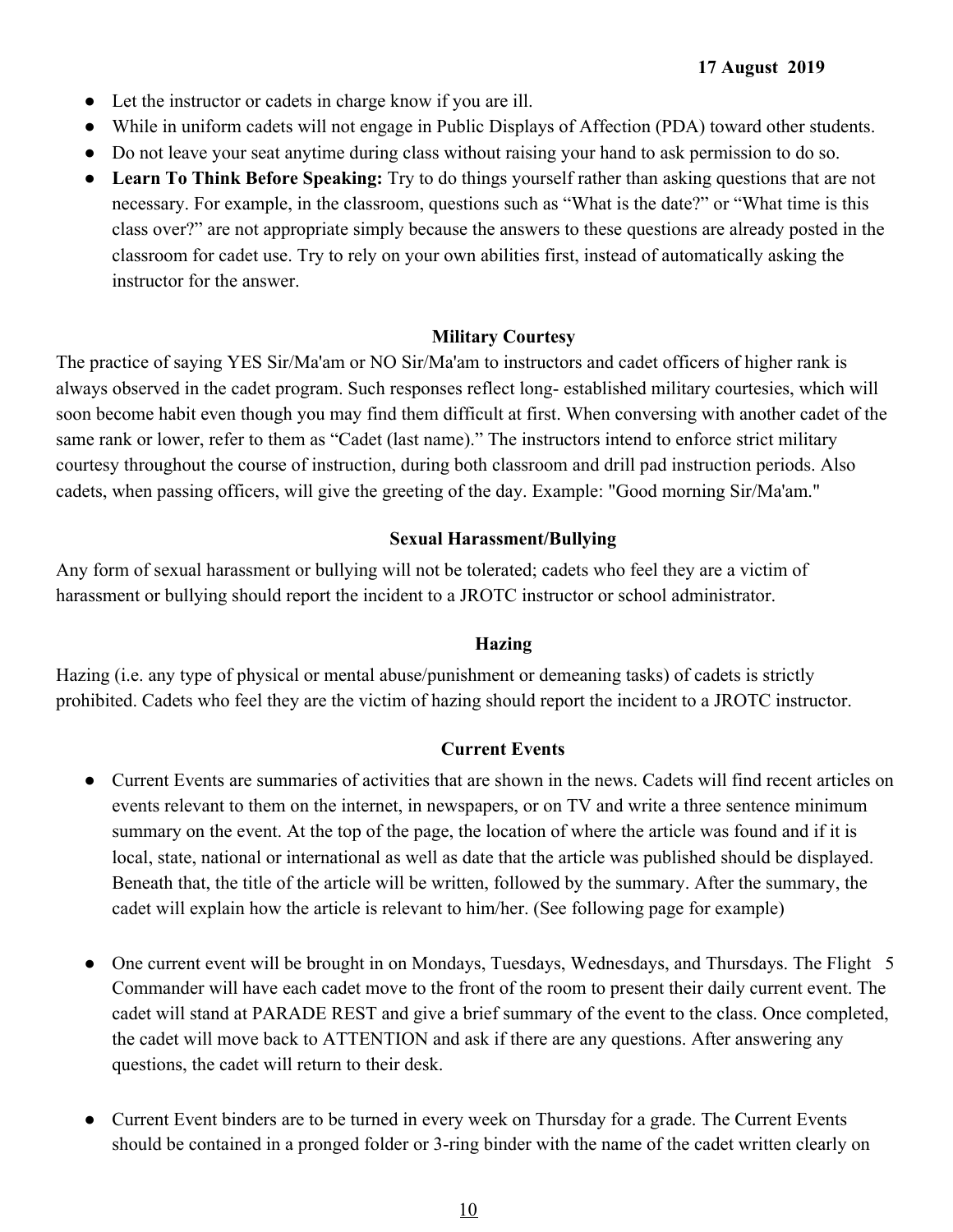the front cover. A grading sheet for the cadet's current events should also be present. The arrangement of these Current Events should be Local, State, National, and International, in that order. Before each Current Event should be a tabbed and appropriately labeled divider. Additionally, there should be no extra papers present in the binder.

• Current Events may also be turned in into Google Classroom. If a cadet chooses to use Google Classroom, then all four of the current events must be turned in online. AS2 cadets may turn them in online and/or turn in a binder. If they decide to turn them in online, they must be in the correct format shown in the example below. Furthermore if they are turned in online, all four of the current events must be completed online for the rest of the week and if they choose to not do them online, all the current events must be written and placed in a binder to be turned in on Thursdays.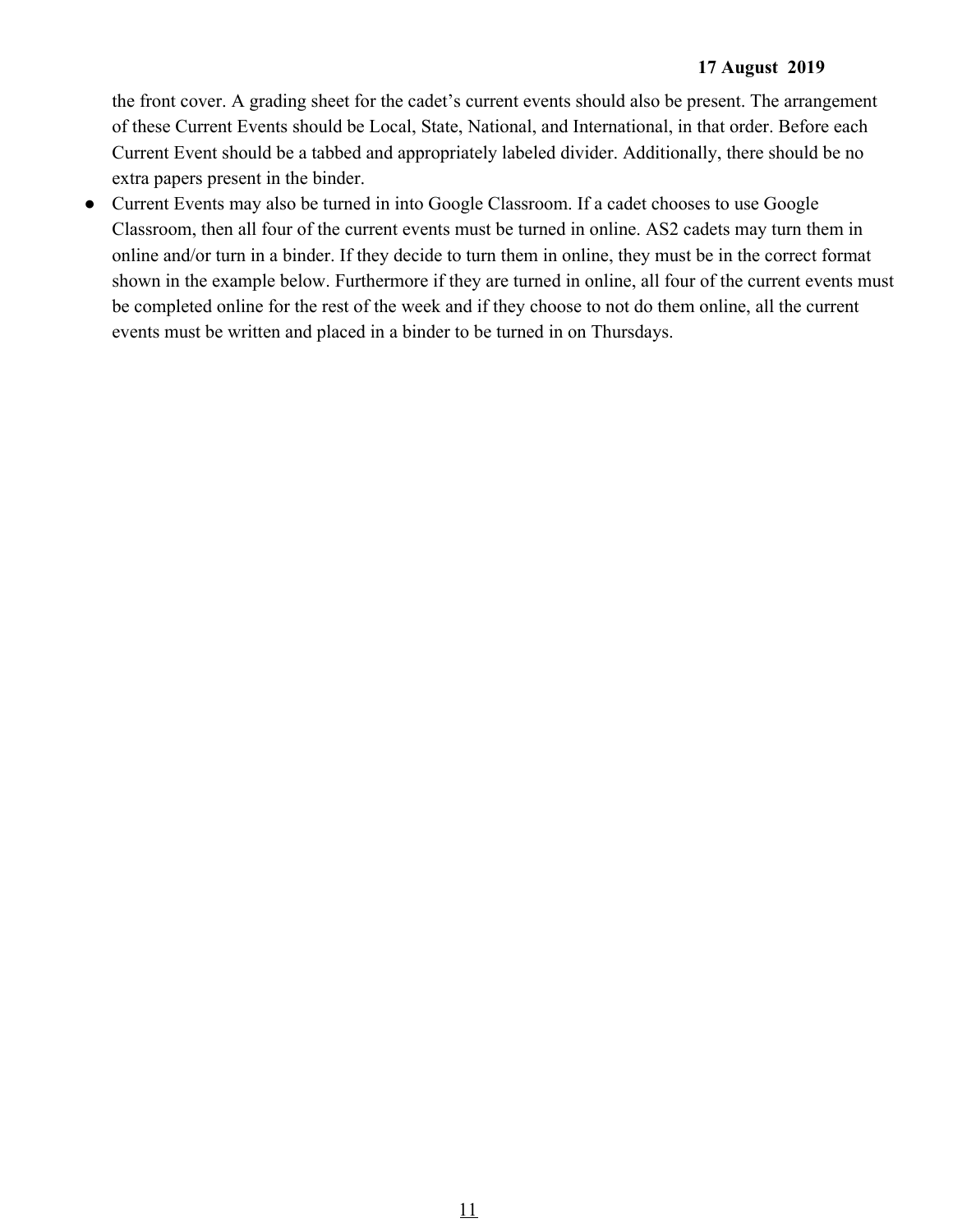## **EXAMPLE** Current Events Format

Giovanni Farese State Source: Post & Courier Date: 1/5/2016

Public meeting Ahead on Wind Energy Developed off SC

The federal government is holding public meetings to determine industry interest in putting up wind turbines off of the South Carolina coast. The first meeting is occurring on Tuesday to gather comments on issues that should be studied in environmental studies of the offshore world. Almost twelve hundred nautica, square miles of ocean has potential to be leased according to the Bureau of Ocean Energy Management.

This is relevant to me because I would rather use renewable resources like wind than fossil fuels.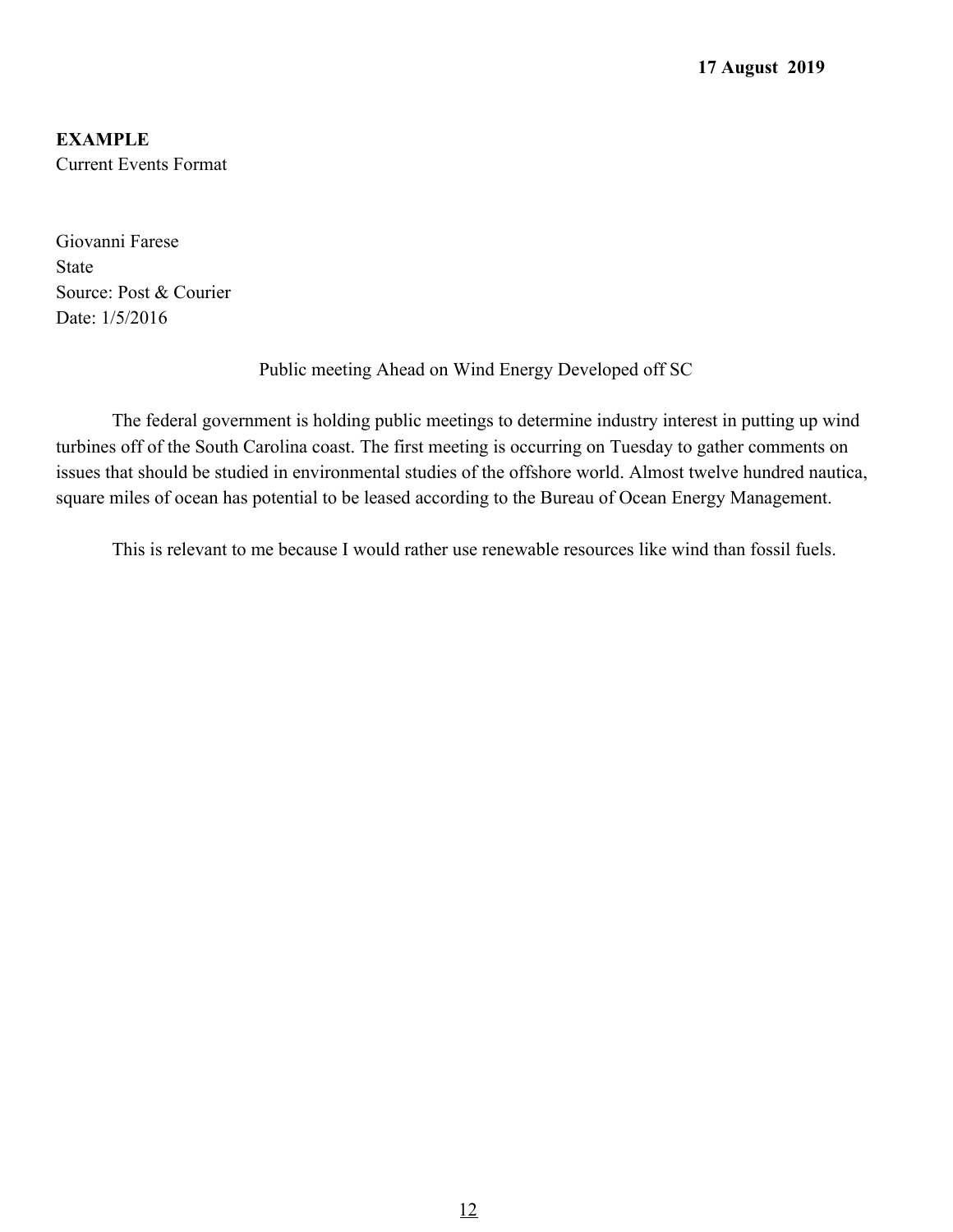### **CURRENT EVENT RUBRIC**

- 1. Cadets will spend approximately 10-15 minutes of each class period on current events. This will enhance their knowledge of Local, State, National and International events. As citizens, it is imperative that we stay informed on what is going on in our country.
- 2. Prior to class each day, the Cadet will:
	- 2.1. Read a newspaper/internet article, watch a 30-minute News program or TV News program i.e. 20/20 or Live 5 News dealing with a significant Local, State, National and International event. NOTE…articles on celebrities and sports are not allowed
	- 2.2. WRITE a summary of the news article according to the format provided.
	- 2.3. Be prepared to discuss the article summary in class and why it is relevant to you as a citizen. If you do not have a prepared current event PRIOR to class, two points will be deducted from your participation grade as well as an automatic 15 point deduction minimum from your binder grade for the week.
	- 2.4. Create a Current Events binder based on the provided rubric and post the written summary of the article in one of four sections: Local, State, National, or International. There must be one article in each section of the binder.
	- 2.5. Turn in the binder every Thursday on the Flight Commander's desk to be graded unless directed otherwise. Late binders will be deducted five points. Your notebook will be cleared of all entries at the end of each week. NOTE…If you are absent during the week you are still required to turn in 4 articles for

that week upon your return.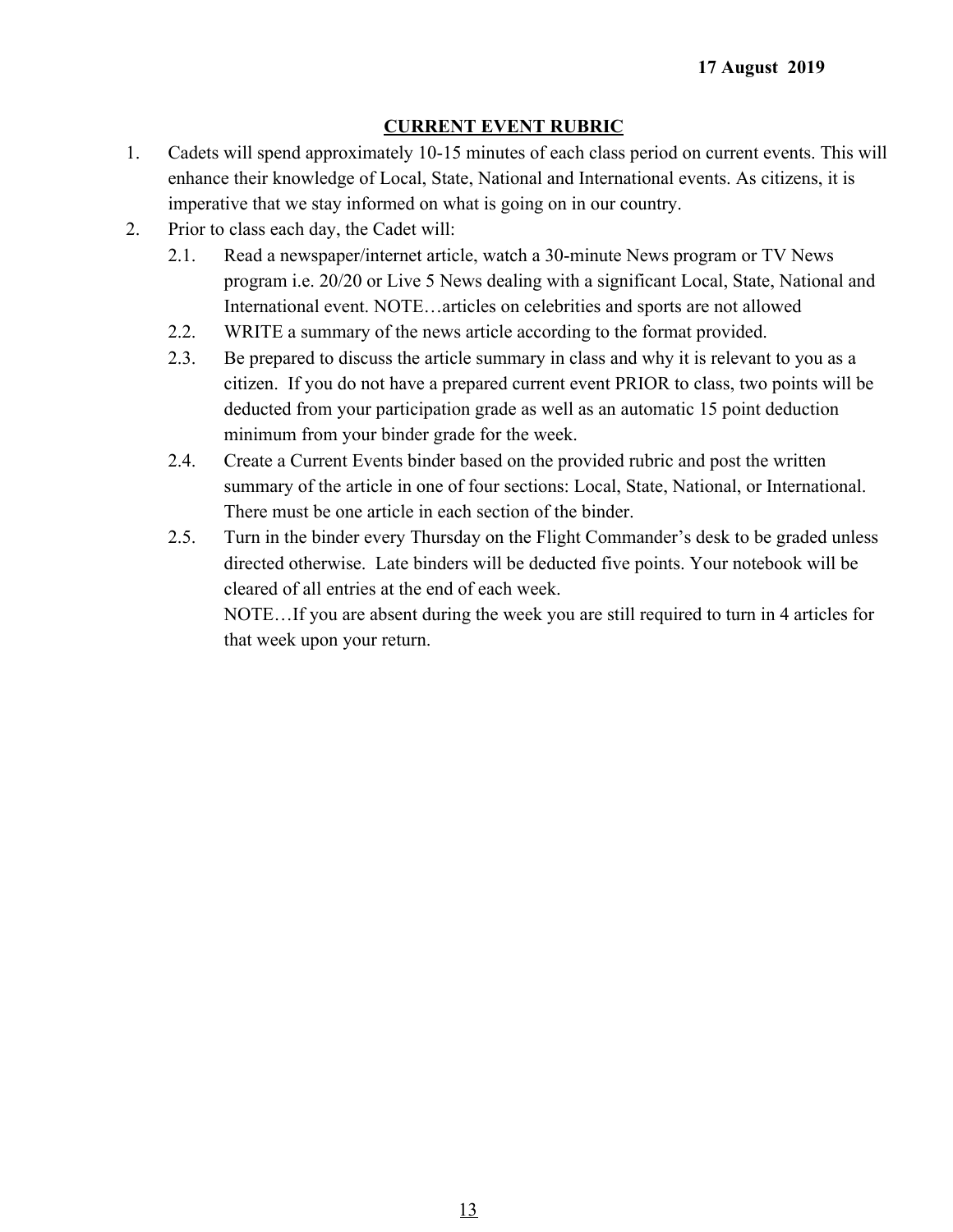## **Current Event Rubric**

|                                          | $\mathbf{1}$     | $\overline{2}$   | 3                                    | 4                      | 5                                                                   |
|------------------------------------------|------------------|------------------|--------------------------------------|------------------------|---------------------------------------------------------------------|
|                                          | <b>LOCAL</b>     | <b>STATE</b>     | <b>NATIONAL</b>                      | INTERNATIONAL NOTEBOOK |                                                                     |
| 5 Points Each                            | <b>DIVIDER</b>   | <b>DIVIDER</b>   | <b>DIVIDER</b>                       | <b>DIVIDER</b>         | <b>NOTEBOOK</b><br>OR BINDER                                        |
| 5 Points Each                            | <b>ARTICLE</b>   | <b>ARTICLE</b>   | <b>ARTICLE</b>                       | <b>ARTICLE</b>         | <b>NEAT</b>                                                         |
| 5 Points Each                            |                  |                  | <b>MECHANICS MECHANICS MECHANICS</b> | <b>MECHANICS</b>       | OLD ARTICLES,<br>NOTES, AND<br><b>EXTRA</b><br><b>PAPER REMOVED</b> |
| 5 Points Each                            | <b>RELEVANCE</b> | <b>RELEVANCE</b> | <b>RELEVANCE</b>                     | <b>RELEVANCE</b>       | <b>GRADE SHEET</b>                                                  |
| Total for each<br>column (20 points max) | Total            | Total            | Total                                | Total                  | Total                                                               |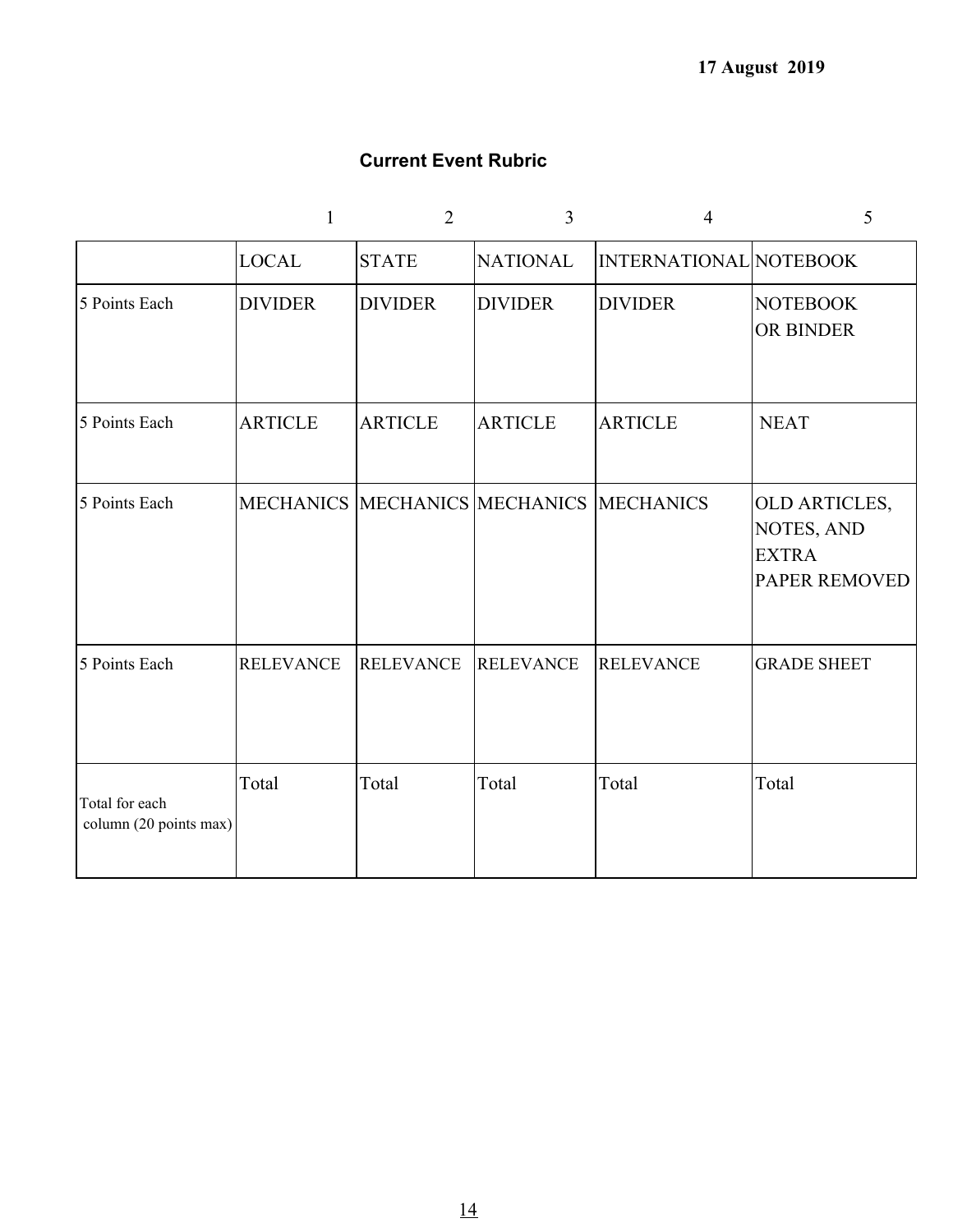|            | <b>CURRENT EVENTS GRADES</b>                                     |            |                                        |
|------------|------------------------------------------------------------------|------------|----------------------------------------|
|            |                                                                  |            |                                        |
|            |                                                                  |            |                                        |
|            |                                                                  |            |                                        |
|            |                                                                  | <b>JAN</b> |                                        |
| <b>SEP</b> |                                                                  |            | 18                                     |
|            | $\begin{array}{c}\n 14 \quad \text{---} \\ \hline\n \end{array}$ |            | 25                                     |
|            |                                                                  |            |                                        |
| $+ -$      |                                                                  |            |                                        |
|            |                                                                  | <b>FEB</b> | $1 \qquad \qquad$                      |
| <b>OCT</b> | 5                                                                |            |                                        |
|            |                                                                  |            | 15                                     |
|            | 19                                                               |            | 22                                     |
|            | 26                                                               |            |                                        |
| <b>NOV</b> |                                                                  | <b>MAR</b> |                                        |
|            | $9 \qquad \qquad$                                                |            | $8 \overline{\phantom{a} \phantom{a}}$ |
|            |                                                                  |            |                                        |
|            | <b>23 Thanksgiving Break</b>                                     |            |                                        |
|            | 30                                                               |            | $29 \overline{\qquad \qquad }$         |
| <b>DEC</b> | $\begin{array}{c} 7 \end{array}$                                 | <b>APR</b> |                                        |
|            |                                                                  |            |                                        |
|            | <b>Exams/Christmas Break</b>                                     |            | 19                                     |
|            |                                                                  |            | $26 \qquad \qquad$                     |
|            |                                                                  |            | $MAY$ 3                                |
|            |                                                                  |            | 10                                     |
|            |                                                                  |            |                                        |
|            |                                                                  |            |                                        |
|            |                                                                  |            |                                        |

Flight Commanders place grade, comments and *initials* for each week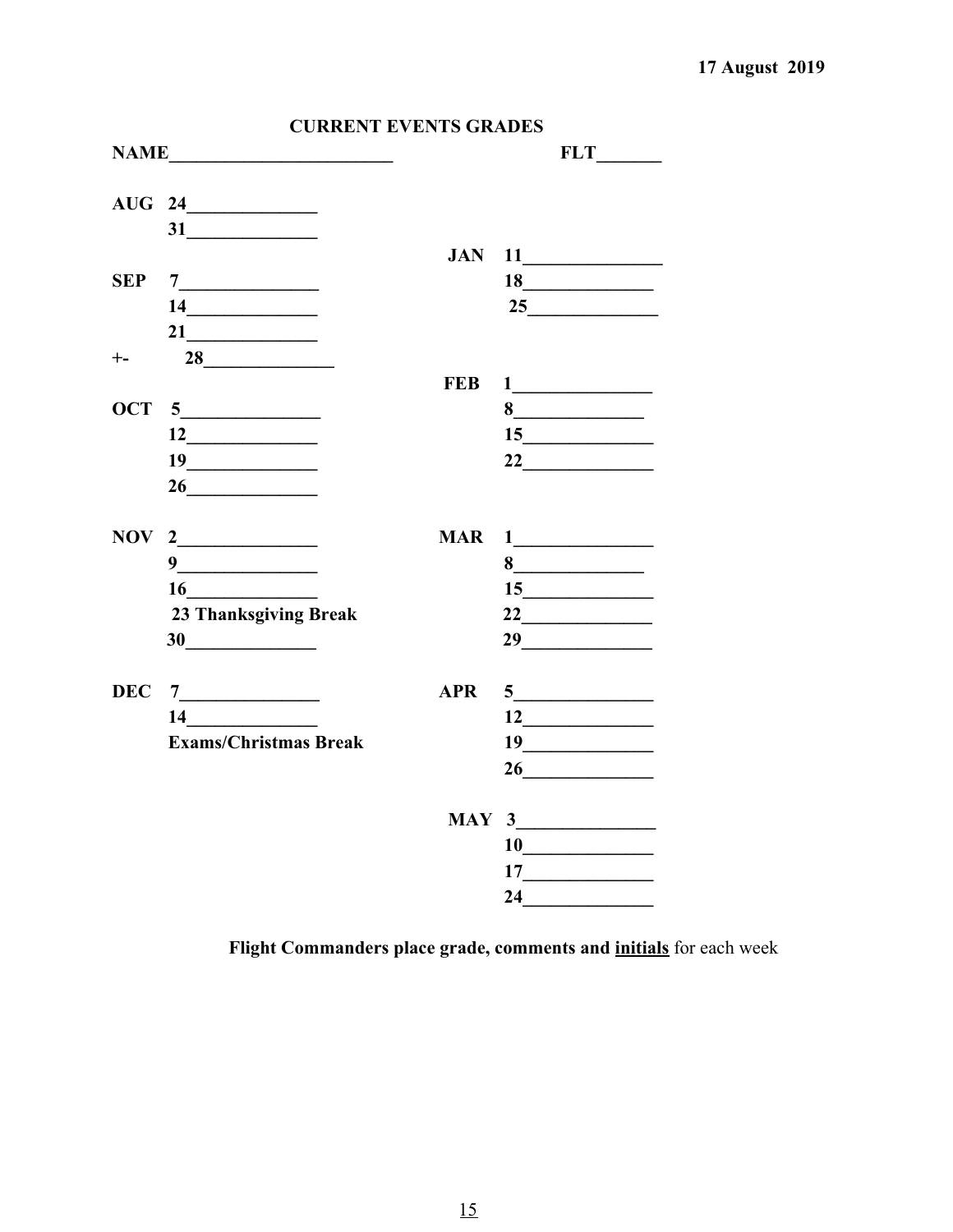#### CHAPTER FIVE

#### **HOMEWORK/CLASSWORK MAKEUP**

Homework/class work makeup is the sole responsibility of the cadet (If you have been absent, you are expected to ask your Flight Commander, when he/she is in the classroom for their next teaching day after you return, and at the beginning of the class, if there is anything that needs to be made up for the class). If you do not ask, and a quiz, test, inspection, etc., was given on the day(s) you were absent, you can expect to receive a zero for that grade. You will normally make up the work (for the applicable instructor) within five class days for each day of absence. The idea is to make up work as quickly as is reasonably possible after an absence, not to delay it indefinitely. To delay gives the absent student an opportunity to view other students' work, which would give him or her unfair advantage. If you are not sure whether something was missed, ask.

In the event you are absent two or more days, discuss with your Flight Commander when you can reasonably be ready to take quizzes, etc. Do not ignore the subject; if you do, you will receive zeros for the missed work and, if present, be required to take quizzes on the assigned test day along with the rest of your peers.

If you are absent on uniform inspection day, you must make up inspection the first day back in ROTC class. If you do not wear the uniform at the appropriate time you will receive zero for the uniform grade the week or weeks missed. Uniform day is normally Tuesday. Cadets must wear the uniform at least one day every week unless told otherwise. The statement "I did not know what uniform to wear" or "My uniform was in the dry cleaners" or other such statements will not be honored. It is the cadet's responsibility to know what uniform combination is to be worn for each inspection day. Cadets may call a friend, flight commander, or instructor to ask what the uniform requirements are. The uniform will always be briefed or posted in all classrooms well in advance of the day you have to wear it, it will also be posted on our Group remind text message, our facebook page (Wando High School AFJROTC SC-872 Unit Official Group). Prolonged absences and missed uniform makeups will be dealt with on a case-by-case basis. On Make-up days authorized by the instructors, Cadets may wear the uniform in order to make-up a missing uniform grade.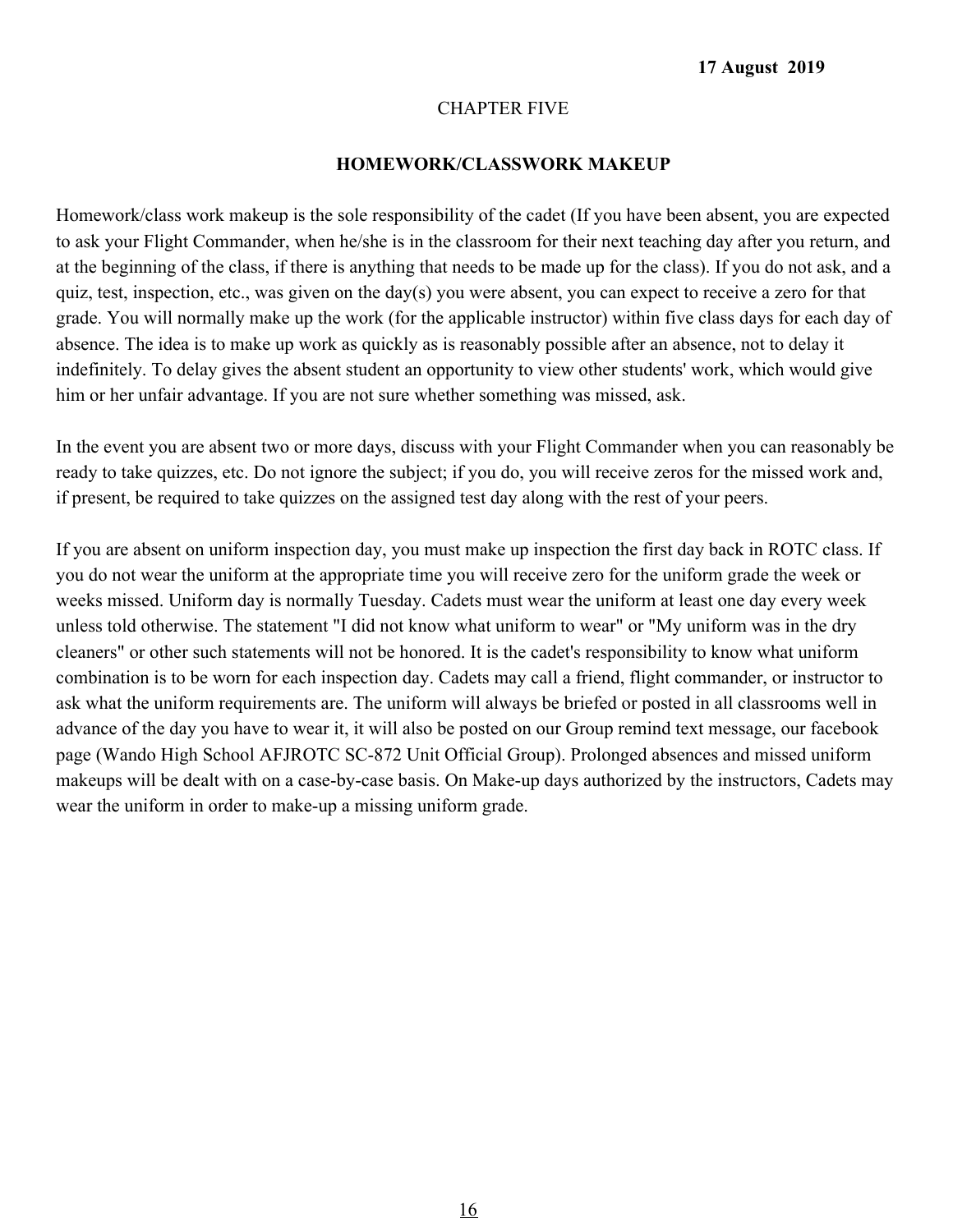## CHAPTER SIX

## **CHEATING**

Cheating is taking unfair advantage of a situation or of fellow classmates in order to obtain higher grades, better scholarship opportunities, cadet-of-the-quarter or flight-of-the-semester consideration, an academic or leadership award, a better grade point average, or some other tangible gain. Cheating is usually, but not always, accomplished by using or copying from another person's work, or purposely not following instructions, and often takes the form of some last moment action that is done without thinking.

Recognizing a tendency among humans to do such things on occasion, it is therefore possible to avoid cheating when the opportunity arises by making a conscious advance decision to avoid it. There are many, many ways to cheat. We will consider cheating from the point of view of whether an improper gain has been made by an individual, not by considering the means by which the gain might have been made. With that in mind, a cadet should not take unfair advantage of a situation should it arise.

- CHEATING IS NOT PERMITTED IN AFJROTC AT WANDO HIGH SCHOOL. It is important that each cadet understands this basic requirement and makes every effort to follow it. Cadets who cheat and who are caught identify themselves as people not worthy of holding cadet rank, being promoted, or of receiving recommendations, scholarship, awards or other special recognition in the future. Anyone who would accept such honors with full knowledge that they did not earn them, but instead acted unfairly and improperly to gain such honors, is guilty of cheating. That person has also completely failed to achieve the aims, goals, and objectives of the AFJROTC course of instruction. Such individuals are living a lie and will not be trusted in the future; they cannot be, because they have called attention to themselves as people who will stoop to any level necessary to bring gain to themselves, at the expense of anyone with whom they compete and who might be in their way. Such people have demonstrated that they have no regard for their fellow classmates in the past; it will therefore be unlikely that they will receive much regard from their fellow classmates in the future.
- Cadets who cheat and are not caught likely hurt themselves more than those who are caught. Cadets who have not made a commitment to avoid cheating will often fall in this category- when the opportunity arises, they well may cheat for they have not considered making an advance decision not to cheat.
- Individuals who either passively (but knowingly) or purposely allow others to copy their work are just as guilty of cheating as the active cheater is. They are willing participants and have endorsed by their action an act of dishonesty. They will be dealt with exactly the same as the active cheater.
- While individual instances of cheating will be dealt with on an individual basis, these guidelines are intended to inform, in advance, all cadets of the seriousness with which such activities are viewed by Wando ROTC instructors. We have a good corps; let's keep it that way. If we change it, let's improve it, not destroy it.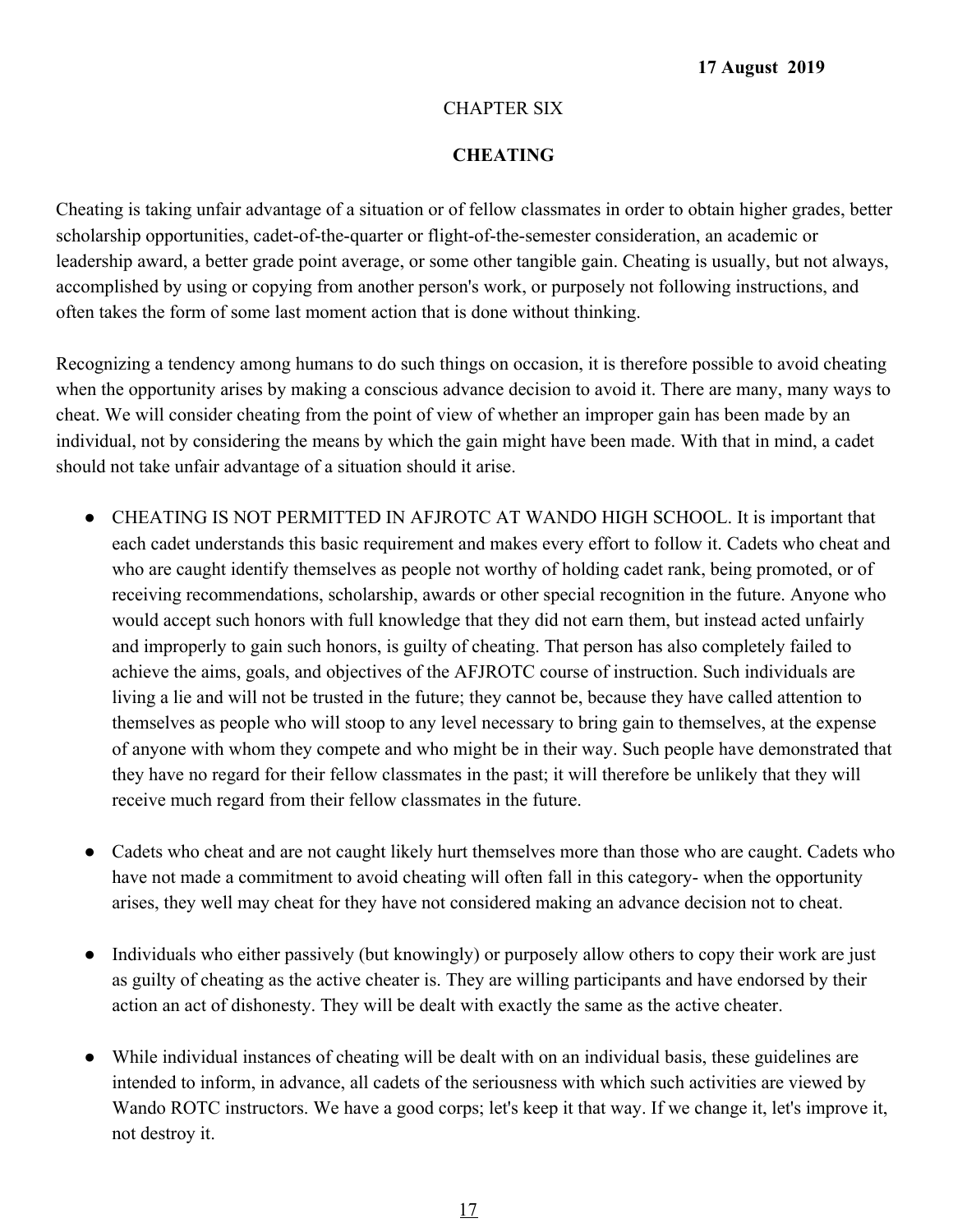- We can take a lesson from all the service academies whose young men and women adhere to a far stricter honor code. It is, "I will not lie, cheat, or steal- nor tolerate those who do." Though this is a seemingly tough code to live by, it's not so tough in reality when you consider that by putting on the uniform you are putting on the public trust as well. Although, as a junior cadet. You are not committed to the Air Force, but you are still expected to try to bring honor to yourself and your school. The best way to do that is to guard your integrity as the most precious asset you have. Do not lie, cheat, or steal or allow anyone else to, and you will always have the trust you'll need to succeed. The honor code is mandatory at the service academies as well as here at Wando High School. We need to remember that the subjects of Integrity and honor are very important everywhere.
- Cadets who find these guidelines offensive or who believe them to be impossible to follow should talk with an AFJROTC instructor immediately about leaving the corps.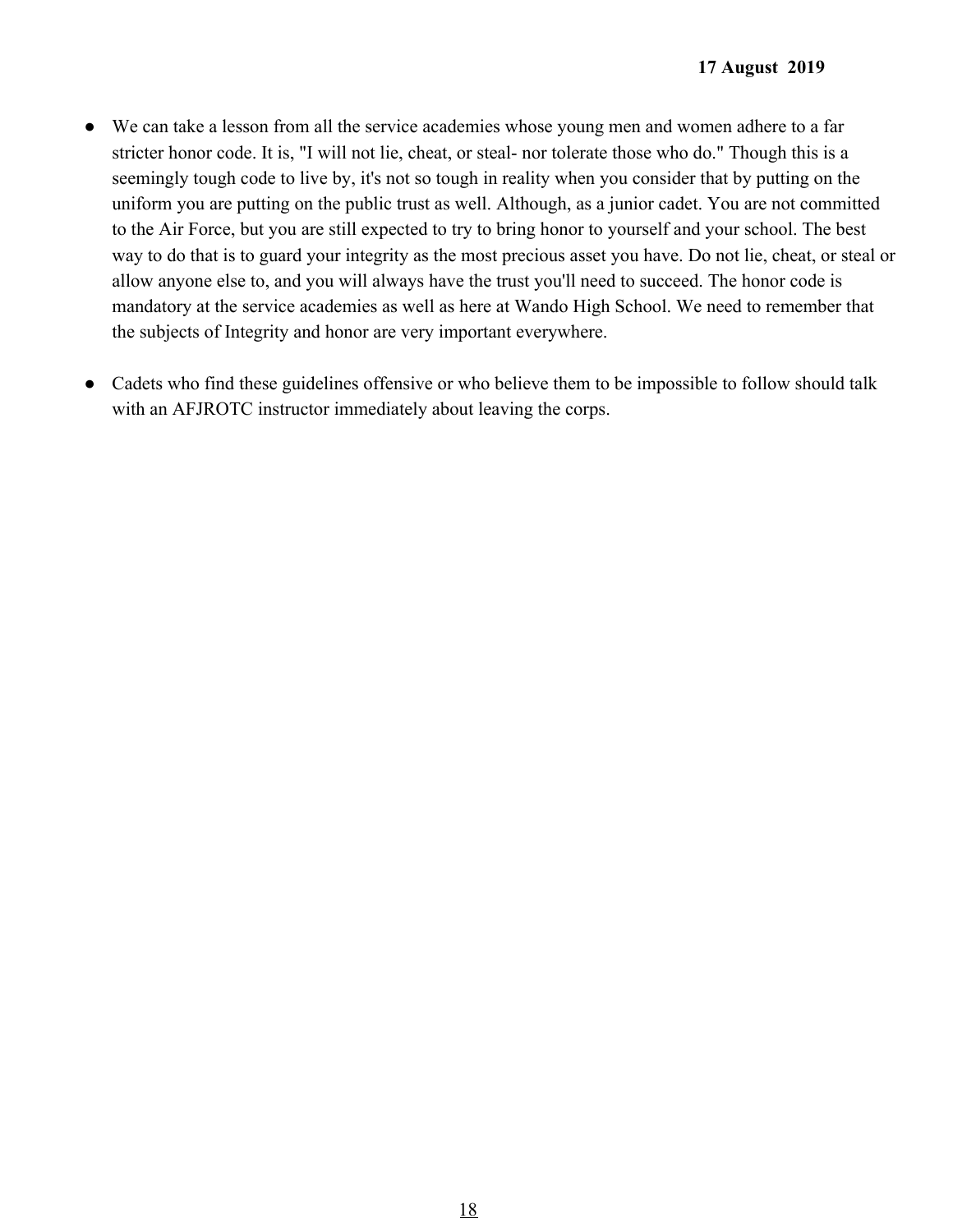#### CHAPTER SEVEN

#### **UNIFORM WEAR AND STANDARDS**

Because you wear the official uniform of the United States Air Force, any objectionable behavior in public can create an unfavorable reaction toward the AFJROTC program and the Air Force. Conversely, proper conduct, actions, and attitudes will create and sustain a favorable public reaction, which will enhance the image of the cadet corps. Therefore, as an AFJROTC cadet, you must constantly strive to present a neat, clean, and wellgroomed appearance.

#### **MALE CADETS**

- Mens hair must be tapered appearance on both sides and the back of the head, both with and without headgear. A tapered appearance is one that, when viewed from any angle, outlines the cadets hair so that it conforms to the shape of the head, curving inward to the natural termination point without eccentric directional flow, twists or spiking. A block-cut is permitted with with tapered appearance. Hair will not exceed 1 ¼ inches in bulk, regardless of length and 1 inch at natural termination point; allowing only closely cut or shaved hair on the back of the neck to touch the collar. Hair will not touch the ears or protrude under the front band of the headgear. Cleanly shaven heads military high-and-tight or flat-top cuts are authorized. Unauthorized hair styles include: mohawks, mullets, cornrows, dreadlocks and etched designs. Men are not authorized to have hair extensions. Keep hair clean, neat and trimmed. It must also not contain large amounts of grooming aids such as greasy creams, oils, and sprays that remain visible in the hair.
- Sideburns, if worn, will be straight and even width (not flared), and will not extend below the bottom of the orifice of the ear opening. Sideburns will end in a clean-shaven horizontal line.
- Male cadets may have mustaches; however they will be conservative (moderate, being within reasonable limits: not excessive or extreme) and will not extend downward beyond the lip line of the upper lip or extend sideways beyond a vertical line drawn upward from both corners of the mouth.
- Beards are not authorized unless for medical reasons, when authorized by a SASI on the advice of a medical official. SASI will submit request waiver in WINGS for review by HQ AFJROTC Waiver Review Board. Cadets will keep all facial hair trimmed not exceed ¼ inch in length. Individuals granted a shaving waiver will not shave or trim any facial hair in any such a manner as to give a sculpted appearance.
- Leather low quarter shoes will be issued. They will be worn during leadership training.

#### **FEMALE CADETS**

There is no minimum hair length, to the maximum bulk of  $3\frac{1}{2}$  from scalp and allows for proper wear of headgear. Hair should always be clean, neatly arranged, and styled to present an attractive feminine appearance. Hair will end above the bottom edge of the collar and will not extend below an invisible line drawn parallel the ground both front to back and side to side. Bangs or side-swiped hair will *not* touch either eyebrow, to include the invisible line drawn across eyebrows and parallel to the ground. The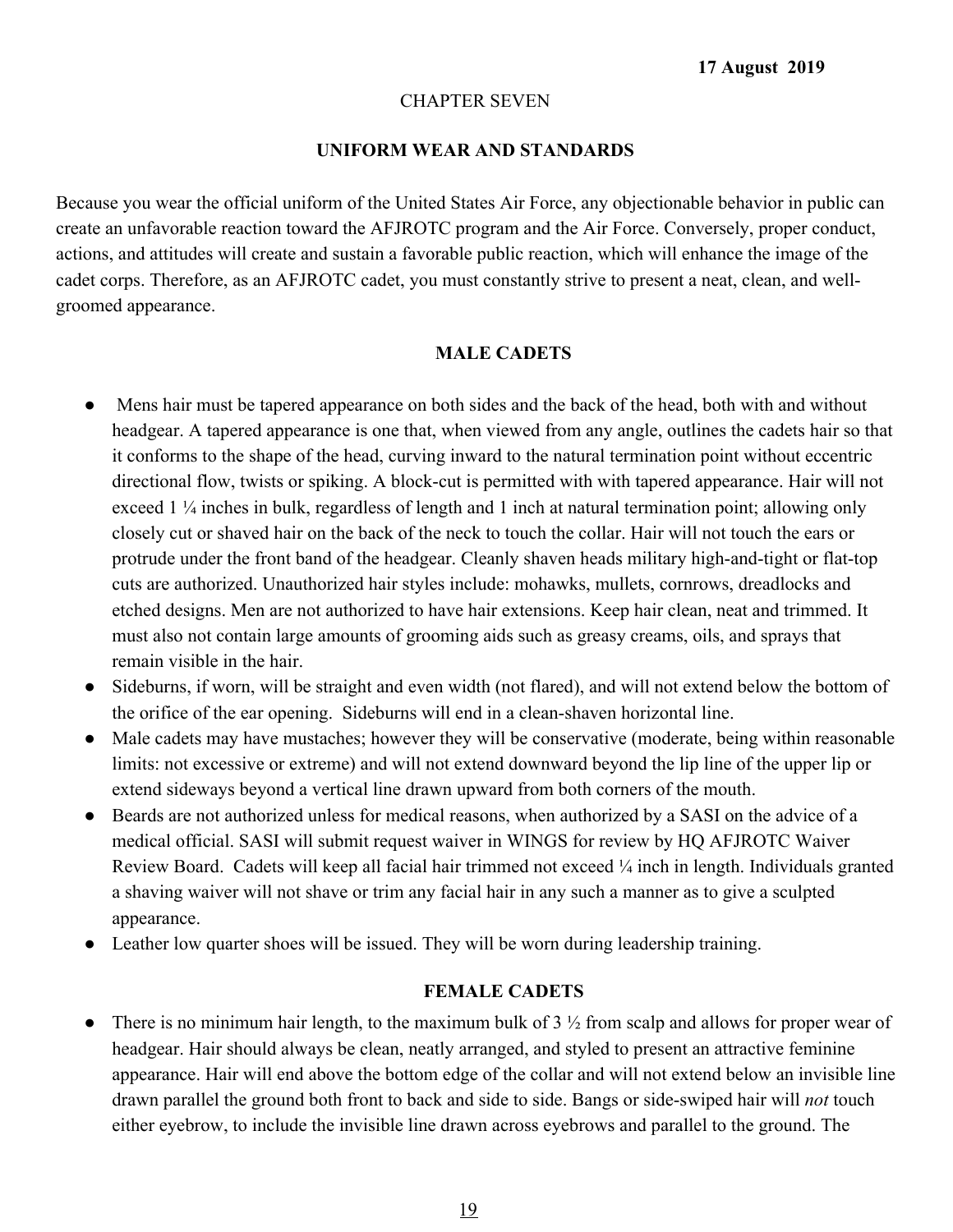exception to this is when wearing the Physical training uniform, long hair will be secured but may have loose ends and may extend below the bottom edge of the collar.

- Hair color, highlights, lowlights, and frosting will *not* be faddish or extreme and will be natural looking, similar to in individuals hair color ( E.g. Black, Brunette, Blond, Natural Red, and Grey) If wearing hair accessories, black hair accessories ( e.g., fabric scrunchies, hair pins, combs, clips, hair bands, elastic bands, barrettes, etc.) are authorized regardless of hair color. Headbands or fabric scrunchies will not exceed 1 inch in width. Ornaments are not authorized (i.e., ribbons, beads, jeweled pins)
- Locs, Braids, twists, micro-braids, french braids, dutch braids and cornrows are authorized. All Locs/braids, when worn will be if uniform dimension, no wider than 1 inch, with natural spacing between the locs, braids/twists and must be tightly interwoven to present a neat, professional and well-groomed appearance. When worn, multiple locs/braids shall be if uniform dimension, small diameter (approx.  $\frac{1}{4}$  inches), show no more than  $\frac{1}{4}$  inch of scalp between the braids and must be tightly fused/interwoven to present a neat, professional appearance. A loc, braid/twist must continue to the end of the hair without design and following the contour of the head, and may be worn loose of in a secred style within standards. Micro-braids or twists are not required to continue to the end of the hair.
- Mohawks, Mullets or etched designs are unauthorized.

## **WEARING AND INSPECTING THE UNIFORM**

The reputation of the United States Air Force as a professional military organization is known worldwide. Since the uniform you wear is a symbol of that reputation, each cadet in the JROTC program at Wando High School must wear it properly. The importance of this cannot be over-emphasized, since the uniform, except for the insignia, rank and patches, is very similar to that worn by active duty Air Force men and women.

## **UNIFORM REQUIREMENTS FOR MALE CADETS**

- The flight cap will be worn slightly to the wearer's right with vertical creases of the cap in line with the center of the forehead and in a straight line with the nose. The cap extends approximately 1 inch from the eyebrows in the front and the opening of cap is to the rear.
- For Males the Silver tip end of the belt extends beyond the buckle facing the wearer's left and no blue fabric shows.
- Your "GIG" line is the line formed by the edge of the shirt, the edge of the belt buckle, and the fly of the trousers. The "GIG" line should always be kept straight. Check it frequently.
- The shoes will be laced to the top and shined at all times. Corfam shoes are optional personal expense items for AS3-4 Cadets only (cash purchase at a Clothing Sales Store.) However, basic cadets do not wear corfam shoes at Summer Leadership School.
- The Short Sleeve Blue Shirt is worn with the collar open (Exception: The necktie is optional with the short sleeve blue shirt with epaulets unless otherwise directed). The necktie will always be worn with the Long sleeve shirt. The shirttail is pulled down into the trouser tightly and tucked at the sides to make it nearly form fitting. The only creases on the shirt are down the sides of the sleeve. No items will be carried in the shirt pockets. Buttoned pockets and shined shoes mark the cadet who pays attention to detail. A white V-neck T-shirt must always be worn under the blue shirt.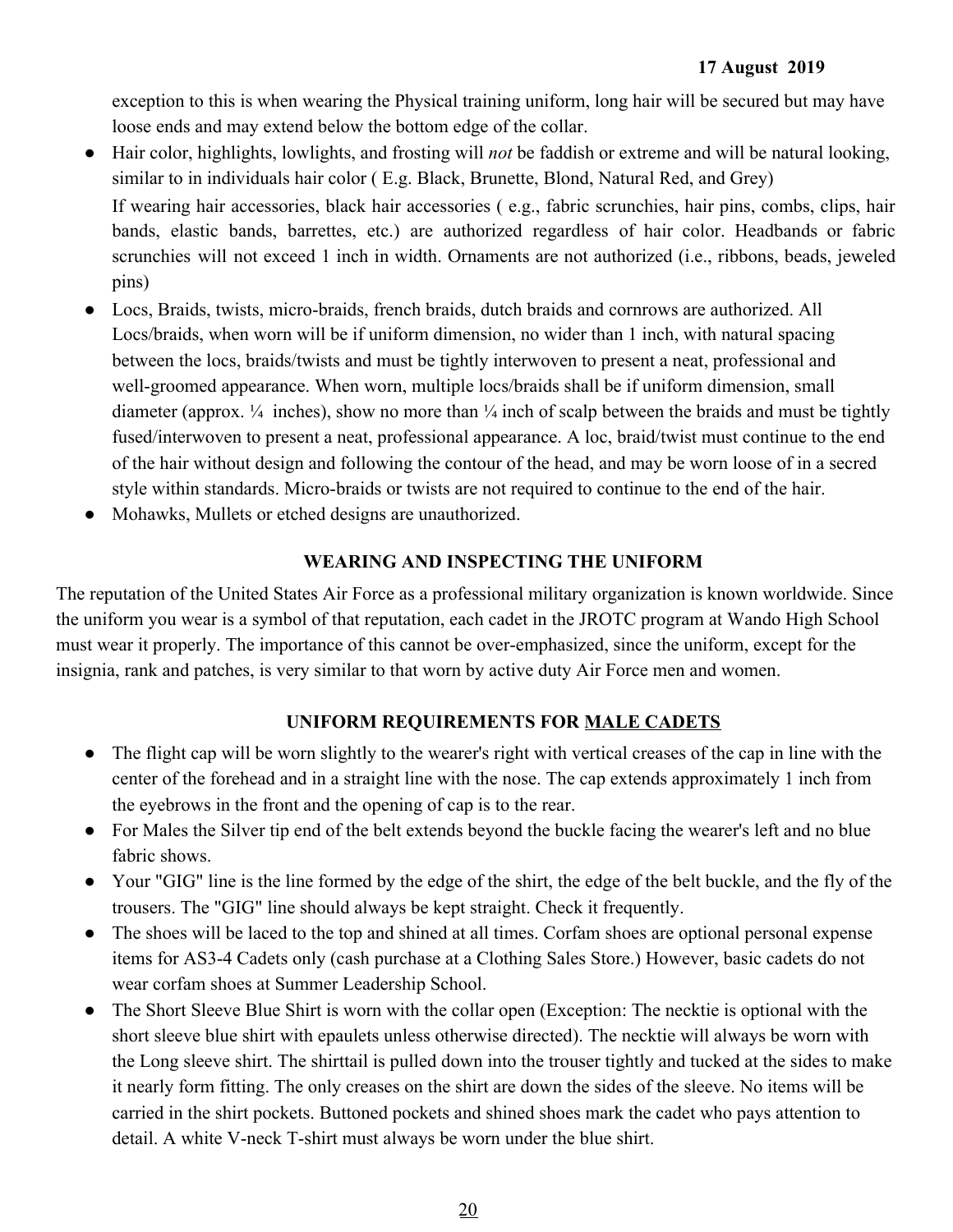- The blue Service coat, trousers, Knit jacket/windbreaker and flight cap must be dry-cleaned. The bottom of the trouser legs will touch the shoes in such a manner as to cause a slight break in the front trouser crease and the back of the trouser legs is approximately  $\frac{7}{8}$  of an inch longer than in the front. No cuffs are worn on the military uniform trousers. You need not obtain permission to alter the leg length and waist size of the trousers. The rear pocket will not be visible. The zipper tab will be pressed down to permit the fly to be neatly closed. Sunglass case will not be worn on the belt. Hats and gloves are not tucked under epaulets of any uniform at any time. Sunglasses are not "worn" on the body, partly in/out of pockets, or tucked in belts. Gloves are not tucked under the belts. Observances of these small details are again the mark of a well-groomed cadet.
- The outside pockets of the Service coat are for decoration only. Nothing should be carried in them. Use the inside pocket for carrying small, flat items. All outside pockets and snaps will be secure at all time. The Service coat may be removed in the classroom, or if your in a fixed location, it will be carefully draped over the back of the chair. The necktie will not be removed or loosened even though the Service coat is removed, however it is to not be removed while eating. Before leaving classroom, the Service coat will be donned and buttoned.
- Shirts should be laundered after each wearing. Medium starch will keep the shirts neat throughout the day.
- Service caps (male and female) are worn by Group staff cadets only and are only worn with service dress. These may be purchased at the cadet's personal expense (a personal cash sale) from an USAF Clothing Sales Store. Service caps will be worn with the appropriate standard AFJROTC insignia. Male caps will have a plain bill. Service caps will not be worn at any summer leadership schools. The SASI must check the service cap to insure it is in good shape before an officer hat insignia can be issued.

## **UNIFORM REQUIREMENTS FOR FEMALE CADETS**

- The flight cap will be worn slightly to the wearer's right with vertical creases of the cap in line with the center of the forehead and in a straight line with the nose. The cap extends approximately 1 inch from the eyebrows in the front and the opening of cap is to the rear.
- Leather low quarter shoes will be issued. They will be worn during leadership training. Black pumps may be worn as an optional item for school or social occasions by cadets (cash purchase at clothing sales store). During the AS or School year, cadets may be issued pumps instead of low quarters. For females in skirts, solid black pumps inside of sole no higher than 2.5 inches may be worn.
- The flight cap, coat, skirt, knit, jacket, windbreaker, and slacks must be dry-cleaned. The blouses should be laundered after each wearing. Light starch may be used.
- Females may wear nail polish in uniform, but it will be a single that does not distinctly contrast with the cadets complexion, detract from the uniform or be of extreme colors. Do not apply designs or two-tone/multi-tone colors. However, white-tip french manicures are authorized. Fingernails must not exceed  $\frac{1}{4}$  inch in length beyond the tip of the finger and must be clean and well groomed.
- The bottom leg of the slacks should touch the front of the shoe as to cause a slight break in the crease and the back of the leg is approximately  $\frac{7}{8}$  of an inch longer than in the front. You may alter the waist size or leg lengths of the slacks as necessary to insure a proper fit.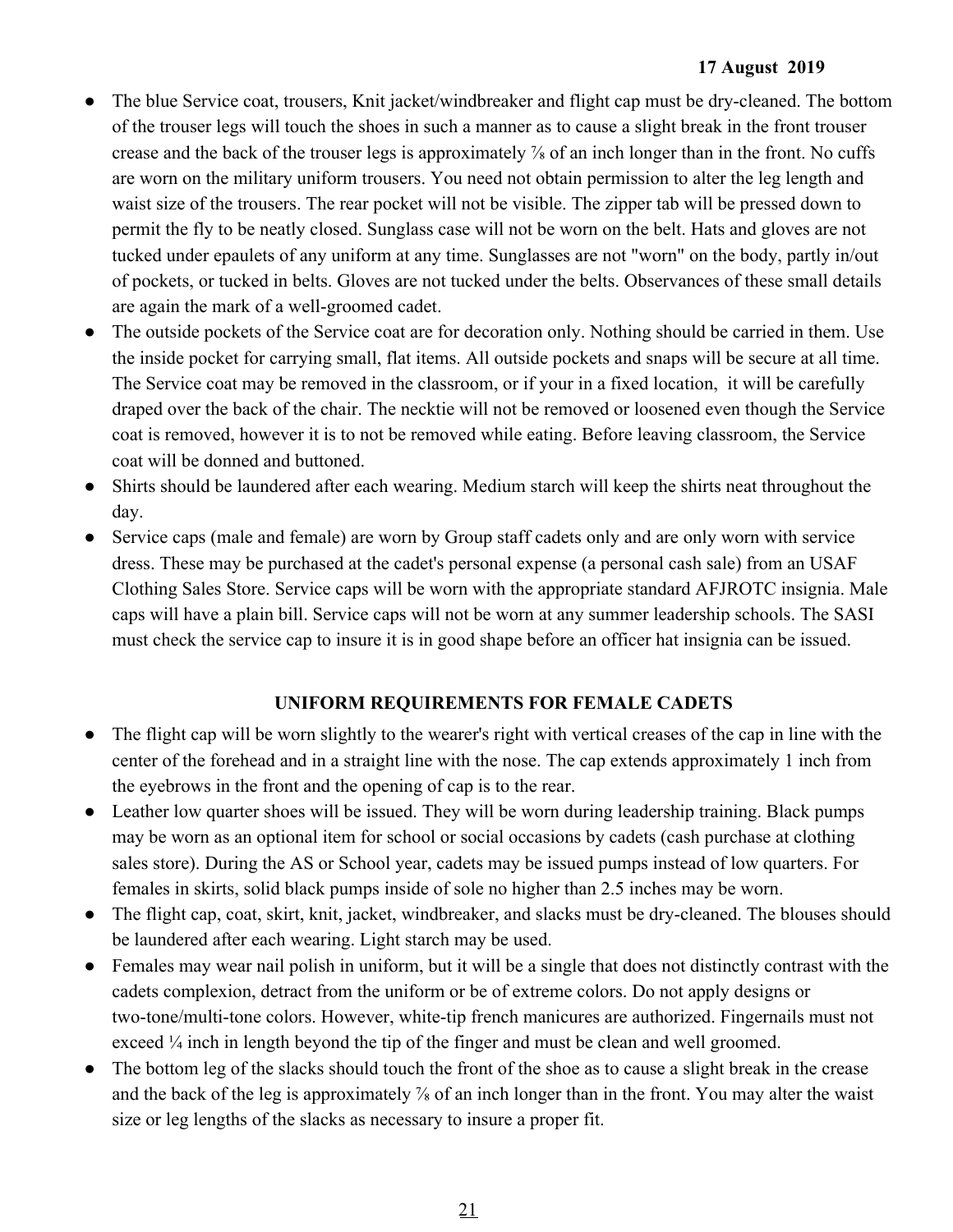- For Females the Silver tip end of the belt extends beyond the buckle facing the wearer's right and no blue fabric shows.
- Your "GIG" line is the line formed by the edge of the blouse, the edge of the belt buckle, and the fly of the trousers. The "GIG" line should always keep straight. Check it frequently.
- The skirt will be hemmed to the bottom of the knee. The skirt will be no shorter than the top of the kneecap and no longer than the bottom of the kneecap when standing at attention. When worn properly the zipper will be on the left side. Blouses must be worn tucked in. Hose will be worn with the skirt, and should be colors that comply the uniform or the individual's skin tone.
- Female cadets may wear makeup but the Cosmetics will be conservative and in good taste.

## **GENERAL RULES FOR WEARING THE UNIFORM**

- The uniform will be worn on Tuesday every week, unless told otherwise by the instructors. The uniform will be worn correctly all day. That is, the uniform will be worn from home to school and from school to home. If you are found out of uniform without permission from an instructor, you will be given a zero (0) uniform grade for that day regardless if you had already received a uniform grade. If absent on uniform day, a cadet must wear the uniform on the first day back to school, or an official make-up day.
- Only authorized uniform items will be worn. Do not mix uniform items with civilian clothing, with the exception of the windbreaker which may be worn in and out of uniform. Also, you never mix double knit items with single knits.
- The flight cap, when not worn should be kept contained inside the cadets book bag to prevent it from being lost/.
- Socks must be black; no other colors are authorized. White or black socks can be worn with P.T. gear.
- All pockets will be buttoned. Hands should be kept out of uniform pockets. If your hands are cold wear black or dark blue gloves while outdoors.
- Cadets are required to wear their headgear outdoors at all times except when in designated "No Cover" areas. Headgear will also be worn for all AFJROTC leadership training on the drill pad, during off campus field trips, and for special duties, such as uniform. If at any time a cadet is observed outdoors without proper headgear by any instructor or senior officer, the appropriate deduction for no headgear will be made from the cadet's inspection score.
- The no cover area at Wando High School is the outside seating at lunch.
- Trim loose strings and frayed seams on the uniform.
- Avoid carrying bulky items in the pockets which distort the appearance to the uniform.
- Shoes should have a shine (hint: check heels and sides of the soles.)
- Replace missing buttons promptly. Like most of the insignia, buttons on the blue coat are oxidized silver. Do not attempt to shine belt buckles, belt tips, hat, or collar insignia.
- Develop the habit of carrying books, bags and other objects in the left hand or on the left shoulder to free right hand for saluting.
- Wrist watches, bracelets, which are conservative (brown, black, silver, or gold) and 1 inch wide or less in width and rings (three maximum and no thumb ring) may be worn. Necklaces, pendants and other conspicuous adornments must be hidden at all times in any AFJROTC uniform.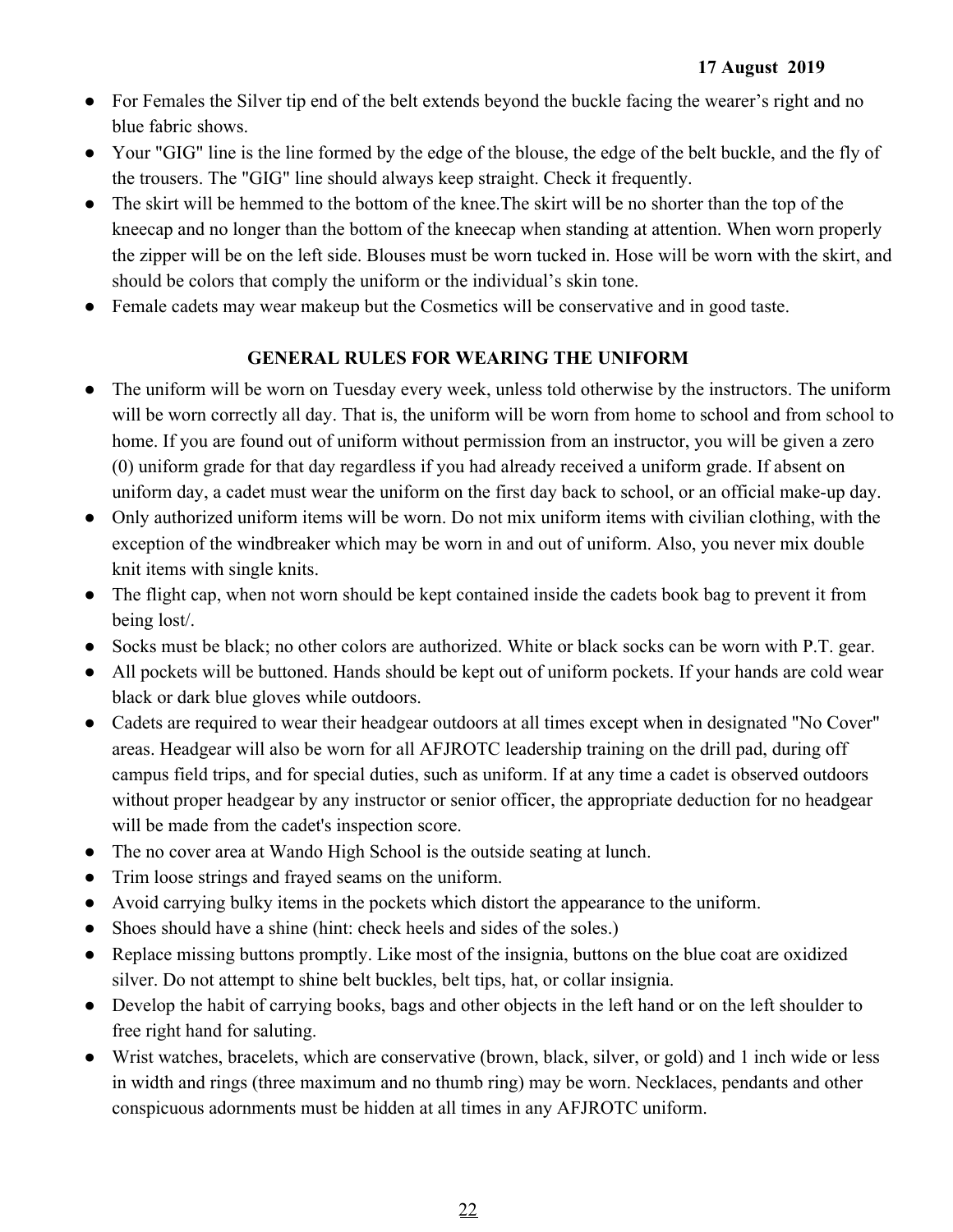- Hitchhiking, performing hard labor, engaging in sports activities, P.T. etc., while wearing the uniform is not permitted.
- Conservative sunglasses may be worn. Eyeglasses or Sunglasses. If you wear glasses, they must not have any ornaments on the frames or lenses. Eyeglass lenses that are conservative, clear, slightly tinted, or have photosensitive lenses may be worn in uniform while indoors or while in military formation.

When outdoors and in uniform, sunglasses and eyeglasses must have lenses and frames that are conservative; faddish or mirrored lenses are prohibited. Sunglasses are not allowed while in a military formation. Neither eyeglasses nor sunglasses can be worn around the neck while in uniform. (Exception: they are never worn in formation, unless they are photosensitive.)

- Cadets never smoke in uniform, or any other time cadets represent AFJROTC.
- The knit jacket/windbreaker will be zipped at least halfway then worn or all the way zipped up.
- At the end of the school year if the cadet is not returning to ROTC, or when dismissed from the program, all the uniforms must be turned in and accounted for. Lost items must be paid for during the uniform return process. Turn in uniform items only to the instructors or supply representatives and insure your account is cleared.
- Certain uniform items are considered optional (AFROTCI 36-2903). This means if these items are to be worn at all by cadets they must be purchased by the cadets at the clothing sales stores on any Air Force Base. These items will never be mandatory. In all instances, optional items are not restrictions on their wear or use. The instructors reserve the right to designate which item may be worn by cadets and the circumstances under which they may be worn, therefore no cadets will not be required to purchase optional items. Optional items include, but are not limited to, Corfam shoes (male and female, regardless of design), purses, overcoats, clip on ties, and tie-tacks.
- Squadron Commanders and Group Staff are required to wear their ABU's on Thursday. AS-2 have the option of wearing ABU's if issued to them for a specific team or job.
- All personal grooming standards apply while participating in physical fitness activities with one exception, long female hair will be secured but may have loose ends and may extend below the collar.

## **SPECIAL UNIFORMS**

- Semi Formal Dress Uniform
	- $\circ$  The Semi Formal Dress Uniform coat is the Service dress Uniform Coat without a name tag or headgear.
	- Cadet may wear medals with the semi formal uniform at such events as dining-in/out, military ball, award ceremonies, picture day or other formal events as specified by the SASI. (Large medals will be worn on the semi-formal coat ½ inch below the top of the welt of the pocket, centered on the pocket. AFJROTC ribbons may be worn on the Semi-formal uniform, however if medals are worn, ribbons will not be worn.
	- Cadets may either be the blue or white long-sleeve shirt. The blue or white long sleeve shirt will be plain, knit or woven, commercial type with a short or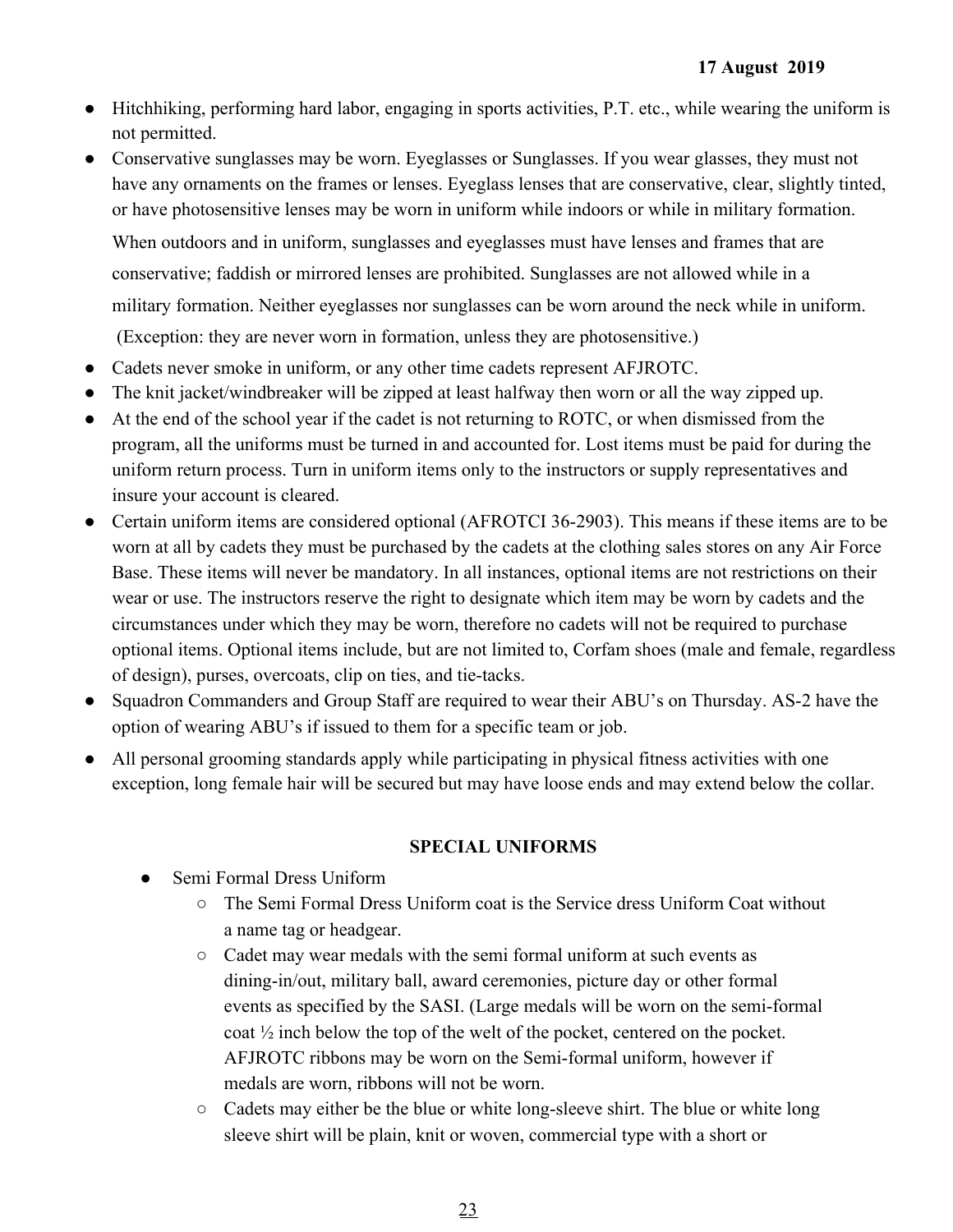medium point collar, with button or french cuffs. Female cadets may wear a white long sleeved blouse similar in style to the men's white long sleeve shirt.

- Tie/Tab will be either be a blue polyester or silk, herringbone, twill tie/tab or may be worn with either the blue or white long-sleeved shirt.
- The semi formal dress uniform trousers or skirt are the same as service dress uniform trousers or skirt. No stripes (braiding) on the outside length of the trousers is authorized for wear on the semi formal dress uniform.
- $\circ$  The semi formal dress uniform belt is the same as the service dress belt and buckle.
- Cadets will not wear headgear with the semi formal dress uniform.
- Airman Battle Uniform (ABU)
	- ABU's may be worn as Drill team, Color Guard, and exhibition Uniform. Berets, Shoulder cords, gloves and ascots are not authorized to be worn with ABU's.
	- Cadets may wear a unit T-shirt with the ABU uniform. The Unit T-Shirt will be a standardized and a solid color. Unit T-shirt may be worn without ABU blouse during any CLC, Raider Team or a sport/fitness competition.
	- ABU's will only be worn the garrison ABU cap and sage green boots ABU pants must always be properly bloused over the sage boots

Special Team Uniform

- Headgear
- Berets may be worn, however they must be solid-color berets, white, dark blue or black ONLY with officer or enlisted rank insignia or mini-hap arnold insignia. The former officer/enlisted flight cap emblem will not be worn the beret.
- Chrome Helmets may be worn with blue drill team, color guard or exhibition uniform combinations only and are not authorized for wear on regular uniform days.
- Service Caps (wheel and bucket hats) may be worn. Females are authorized to wear male service caps. Silver braid headband straps may only be worn on the service cap while a cadet is performing in a color guard or drill team only. They must be a solid color and be free of any embroidery.
- Belt
- Belts for Trousers must be blue in color only, no waiver will be granted for any other color.
- The USAF Ceremonial Honor guard belts, with Hap Arnold Wings, may be worn during color guard performances only.
- **Trousers**
- $\circ$  Blue Pants may be modified to have a  $\frac{3}{4}$  inch stripe (braid) on the outside length of the pants, silver, dark blue, or black only. These can not be worn on regular uniform day.
- **Service Coat** 
	- $\circ$  Service dress Jackets may be modified to have a  $\frac{1}{2}$  inch braid, silver, dark blue or black only sewn 3 inches from bottom of sleeve.This will not be worn on regular uniform days.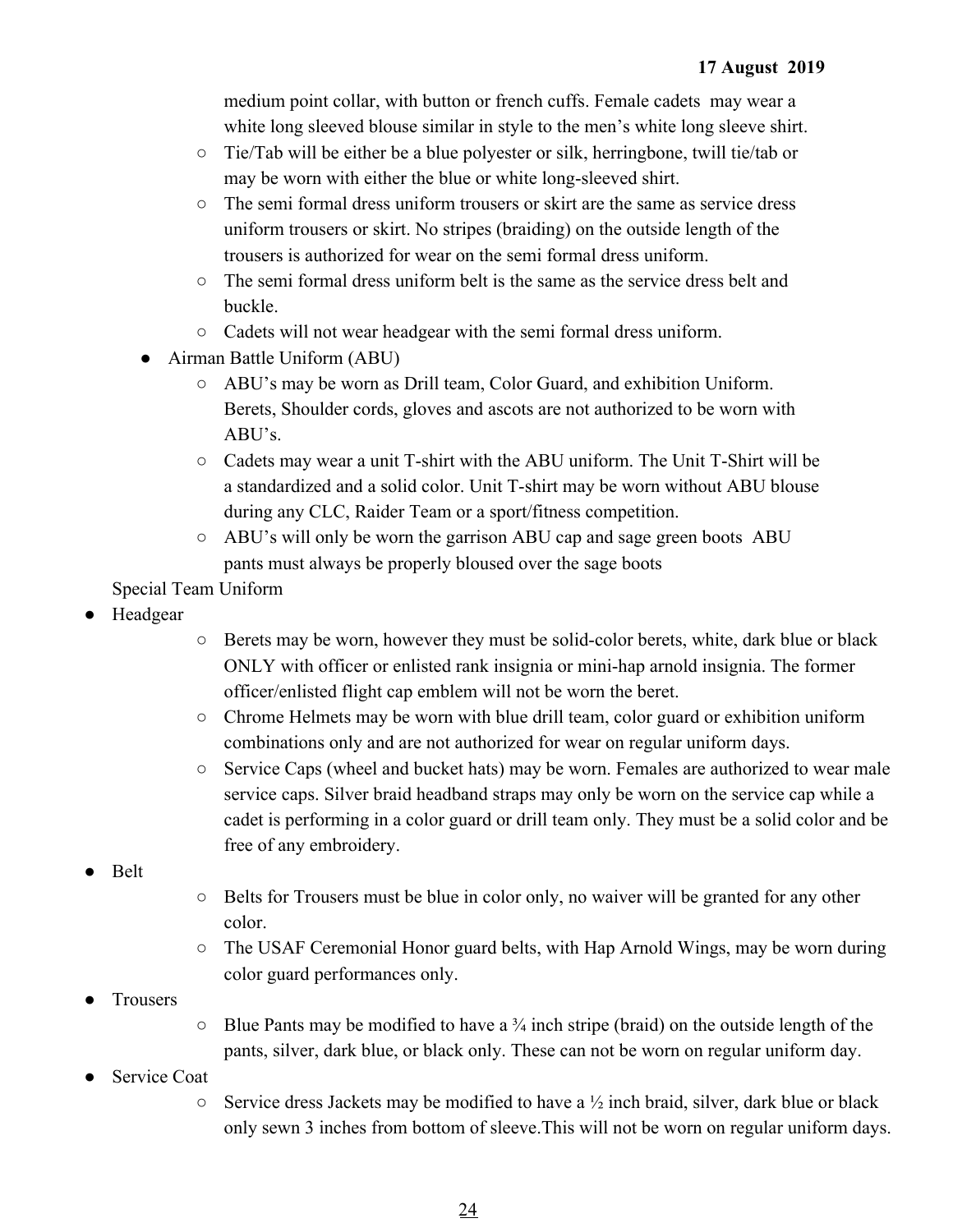- Footgear- Black Oxford or Corfam shoes
- Shoulder Tabs (Arcs)
	- Shoulder tabs are either cloth or metal arches denoting participation in an AFJROTC activity. Shoulder tabs are optional. If worn, cadets are authorized to wear one shoulder tab on the right shoulder of the service dress coat and the light blue shirt, centered between the unit patch and the shoulder seam. Tabs will have the name of the activity on them (e.g., drill team, saber team, honor guard, etc.).
	- If no unit patch is worn, tab will be worn no lower than 1 inch below the shoulder seam.
	- If a unit patch is worn, shoulder tab will be centered between the unit patch and the shoulder seam. The SASI will designate which activities will be denoted by shoulder tabs and set the criteria for each.
- Weapon- M-1 Replica, Springfield Replica, or USAF Honor Guard Sabre
- Color Guard and Saber Harnesses
	- Sam brown belt with shoulder strap is authorized only when performing color guards or commanding during a drill segment
	- Harnesses and Color Guard web/Parade belts may be black, dark blue, white and black/white Clarino (high gloss). USAF Honor Guard ceremonial Belt (Hap Arnold Insignia may also be worn). Harness and web/parade belts must be removed when not performing a color guard or a segment of drill and cannot be worn during award ceremonies
- **Gloves**
- Gloves may be worn with a single color, but can have no more than two solid colors. The Color are locally determined, must be conservative and in good taste.
- Wando AFJROTC wears solid white gloves or white and red gloves for Color Guard and Honor Guard events and any changes will be at the discretion of the SASI.
- **Cords**
- Only one "infantry" style core may be worn. They will be placed on the left shoulder, grounded to the shoulder seam, with no metal tips, and no wider than one inch. They may be worn on regular uniform days.
- Wando AFJROTC ropes are based upon positions. Squadron commanders will wear a two-toned Black and silver rope, and Team/Job/Flight commanders will wear a solid color rope based upon their squadron.
- Cord Assignments
	- Team Squadron Commander, Mission Support Squadron Commander, Logistic Readiness Squadron Commander, Public Affairs Squadron Commander - **A two-toned, Black and Silver Cord (1 inch)**
	- Flight Squadron Commander  **A single-colored White Cord (1 inch)**
	- All Team Commanders **A single-colored Red Cord (1 inch)**
	- Logistics commanders, Administration commanders, Personnel commanders  **A single-colored Grey Cord (1 inch)**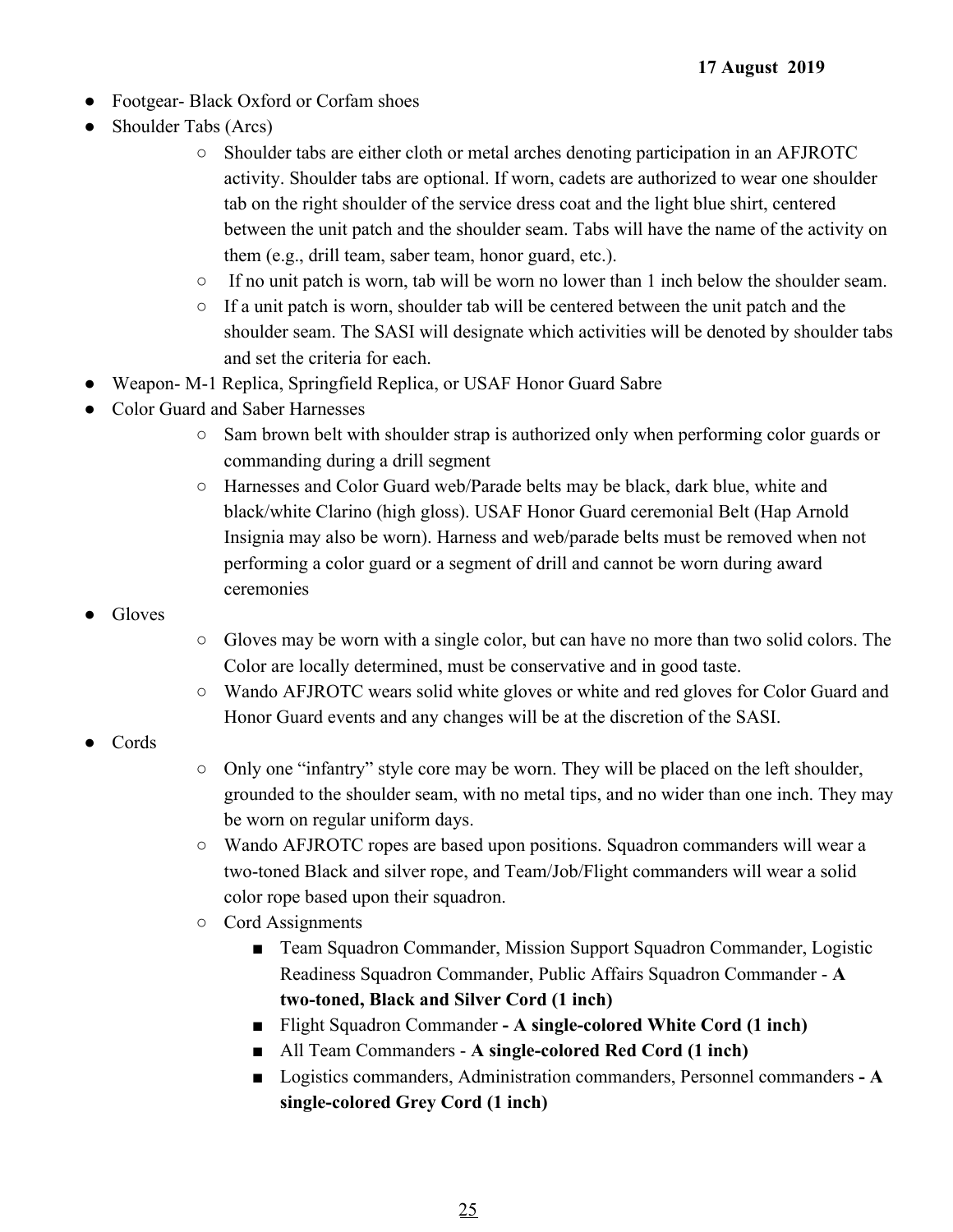- Planning Commanders, Finance Commanders, Recruiting Commanders, Historian Commanders - **A single-colored Purple Cord (1 inch)**
- Morale Commanders, Athletics Commanders, Discipline Commanders, Kitty Hawk Air Society Commanders - **A single-colored Blue cord (1 inch)**
- Group Commander **A single-colored Gold Cord (1 Inch)**
- Deputy Group Commander A single-colored Silver Cord (1 Inch)
- Standardization and Evaluation Commanders A single-colored Black Rope (1 **inch)**
- Ascot
- Solid Color Ascots may be worn (units may embroider a logo/team name/mascot or place a unit patch on the ascot), Colors may be locally-determined, but must be one solid color, conservative, and in good taste.
- Wando AFJROTC will wear a solid white ascot with no embroidery

## **UNIFORM INSPECTION**

The following is a copy of the cadet weekly inspection sheet and is intended to inform all cadets exactly where points may be lost on weekly inspection. Referencing the inspection sheet at home before leaving for school should result in higher grades during inspection.

ALL CADETS WILL BE INSPECTED AND GRADED ON THEIR PERSONAL APPEARANCE AND WEAR OF THE UNIFORM. CADETS WILL RECEIVE A GRADE OF 0 TO 100 STARTING AT 92 DEPENDING ON THEIR COMPLIANCE WITH THE UNIFORM AND PERSONAL APPEARANCE STANDARDS LISTED IN THE AIR FORCE JROTC OPERATIONAL SUPPLEMENT, CADET GUIDE, AND AFI 36-2903. UNIFORM VIOLATIONS OBSERVED BY INSTRUCTORS OR CADETS WILL BE DEDUCTED FROM THE UNIFORM INSPECTION GRADE ANYTIME ON IN UNIFORM. IF UNIFORM VIOLATIONS PERSIST WEEK AFTER WEEK WITHOUT CORRECTIVE ACTION, THE DEDUCTIONS WILL OCCUR AS FOLLOWS:

- First Week- Appropriate Amount of points
- Second Week- Double the appropriate points will be subtracted
- Third Week- The maximum points for that section will be taken off
- Fourth Week- A ZERO WILL BE GIVEN FOR THE OVERALL UNIFORM GRADE

## ONLINE GRADING

When inspecting the cadets during Uniform Inspection, Flight commanders must be using the online grading system on the tablets. The online grading system is layed out through google sheets and each flight is given access to the spreadsheet. Flight commanders may a use physical copy of the grading sheet while inspecting the cadets, but the scores must be transferred ed into the online system immediately once Uniform inspection is complete.

26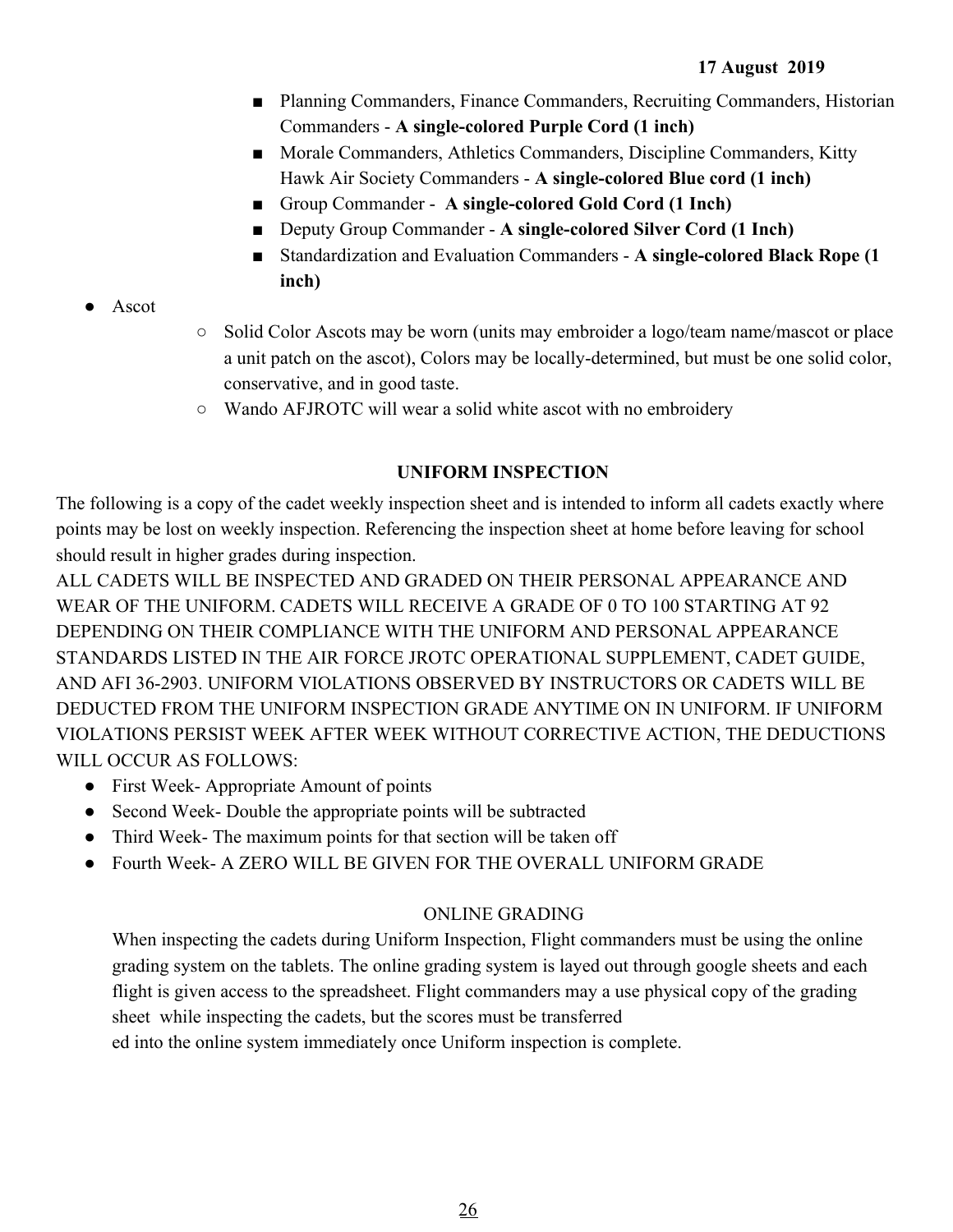### Online Grading system example:

| fx              | DATE:                                                                       |                          |                                                          |                          |                          |                          |                          |                          |                                        |
|-----------------|-----------------------------------------------------------------------------|--------------------------|----------------------------------------------------------|--------------------------|--------------------------|--------------------------|--------------------------|--------------------------|----------------------------------------|
|                 | $\mathbb A$                                                                 | $\boxminus$              | $\mathbb C$                                              | D                        | Ε                        | F                        | G                        | H                        |                                        |
| $\mathbf{1}$    | DATE:                                                                       |                          |                                                          |                          |                          |                          |                          |                          |                                        |
| $\mathbf{2}$    | Grade                                                                       | 92                       | 92                                                       | 92                       | 92                       | 92                       | 92                       | 92                       |                                        |
| 3               | <b>ABSENT/NO UNIFORM</b>                                                    | ٠                        | $\overline{\phantom{a}}$                                 | $\overline{\phantom{a}}$ | ×                        | $\overline{\phantom{a}}$ |                          | $\overline{\phantom{a}}$ |                                        |
| $\overline{4}$  | HAT: 12 Pts                                                                 |                          |                                                          |                          |                          |                          |                          |                          |                                        |
| 5               | NO HAT-12/PLACEMENT-2                                                       | ÷                        |                                                          | $\overline{\mathbf{v}}$  | $\overline{\mathcal{F}}$ | $\overline{\phantom{a}}$ | $\overline{\phantom{a}}$ | $\overline{\phantom{a}}$ |                                        |
| 6               | <b>INSIGNIA PLACEMENT-5</b>                                                 | ÷                        | $\overline{\phantom{a}}$                                 | $\overline{\mathbf{v}}$  | v.                       | $\overline{\mathcal{R}}$ | $\overline{\phantom{a}}$ | $\overline{\phantom{a}}$ |                                        |
| 7               | <b>PERSONAL GROOMING: 11 Pts</b>                                            | $\overline{\phantom{a}}$ | $\overline{\phantom{a}}$                                 | ٠                        | $\overline{\phantom{a}}$ | $\overline{\mathbf{v}}$  | $\overline{\mathbf{v}}$  |                          |                                        |
| 8               | <b>HAIRCUT/HAIR COLOR-5</b>                                                 | ÷                        | $\overline{\phantom{a}}$                                 | $\rightarrow$            | $\overline{\phantom{a}}$ | $\overline{\phantom{a}}$ | $\rightarrow$            |                          |                                        |
| $\circ$         | SHAVE-5                                                                     | $\overline{\phantom{a}}$ | $\rightarrow$                                            | $\overline{\mathcal{R}}$ | v.                       | $\overline{\mathbf{v}}$  | $\overline{\mathbf{v}}$  |                          |                                        |
| 10 <sup>°</sup> | <b>SIDE BURNS-5</b>                                                         | ٠                        | $\overline{\mathbf{v}}$                                  | $\overline{\phantom{a}}$ | $\overline{\mathbf{w}}$  | $\overline{\mathbf{v}}$  | $\overline{\phantom{a}}$ |                          |                                        |
| 11              | MUSTACHE-5                                                                  | ÷                        | $\mathbf{v}$                                             | $\overline{\phantom{a}}$ | $\overline{\phantom{a}}$ | $\overline{\phantom{a}}$ | ٠                        |                          |                                        |
| 12              | BULK-5                                                                      | ÷                        | $\overline{\phantom{a}}$                                 | $\rightarrow$            | ٠                        | <b>1999</b>              |                          |                          |                                        |
| 13              | NAILS/POLISH-5                                                              |                          | $\overline{\phantom{a}}$                                 | ×                        | ÷                        | $\overline{\mathbf{v}}$  | $\mathbf{v}$             |                          |                                        |
| 14              | <b>SHIRT/BLOUSE: 12 Pts</b>                                                 |                          | $\overline{\phantom{a}}$                                 |                          | $\overline{\phantom{a}}$ |                          |                          |                          |                                        |
| 15              | CLEAN-5                                                                     | $\overline{\phantom{a}}$ | $\overline{\phantom{a}}$                                 | $\overline{\mathbf{v}}$  | v.                       | $\overline{\phantom{a}}$ | $\overline{\phantom{a}}$ | $\overline{\phantom{a}}$ |                                        |
| 16              | <b>TUCKED IN-5</b>                                                          | ÷                        | $\pi$                                                    | $\overline{\mathcal{M}}$ | $\mathcal{F}$            | $\overline{\phantom{a}}$ | $\overline{\phantom{a}}$ | $\overline{\phantom{a}}$ |                                        |
| 17              | STRINGS-2                                                                   | $\overline{\phantom{a}}$ | $\overline{\phantom{a}}$                                 | $\overline{\mathbf{v}}$  | $\overline{\phantom{a}}$ | $\overline{\mathcal{F}}$ | $\overline{\phantom{a}}$ | $\rightarrow$            |                                        |
| 18              | TIE/TAB-5                                                                   | ÷                        | $\overline{\phantom{a}}$                                 | $\mathbf{v}$             | $\overline{\mathbf{v}}$  | $\overline{\mathbf{v}}$  | $\overline{\phantom{a}}$ | $\overline{\phantom{a}}$ |                                        |
| 19              | T-SHIRT-5                                                                   | ÷                        | $\overline{\mathbf{v}}$                                  | $\ddot{}$                | $\overline{\mathbf{v}}$  | $\overline{\phantom{a}}$ | $\overline{\phantom{a}}$ |                          |                                        |
| 20 <sup>2</sup> | <b>ACCOUTREMENTS: 11 Pts</b>                                                |                          |                                                          |                          |                          |                          |                          |                          |                                        |
| 21              | <b>RANK PLACEMENT-2</b>                                                     | $\overline{\phantom{a}}$ | $\overline{\phantom{a}}$                                 | ٠                        | $\overline{\phantom{a}}$ | $\overline{\mathbf{v}}$  | $\overline{\phantom{a}}$ | $\overline{\phantom{a}}$ |                                        |
| 22              | <b>NAME TAG PLACEMENT-2</b>                                                 | ÷                        | $\overline{\phantom{a}}$                                 | ٠                        | ٠                        | $\overline{\phantom{a}}$ | ٠                        |                          |                                        |
| 23              | NO NAME TAG/NO RIBBON-5                                                     | ÷                        | $\overline{\phantom{a}}$                                 | $\overline{\mathbf{v}}$  | $\overline{\phantom{a}}$ | $\overline{\mathbf{v}}$  | $\overline{\mathbf{v}}$  | $\overline{\phantom{a}}$ |                                        |
| 24              | RIBBON PLACEMENT/ALIGNED-2                                                  | $\overline{\phantom{a}}$ | $\overline{\phantom{a}}$                                 | $\overline{\mathcal{R}}$ | ×.                       | $\overline{\phantom{a}}$ | $\overline{\mathbf{v}}$  | $\overline{\phantom{a}}$ |                                        |
| 25              | <b>BADGE PLACEMENT-2</b>                                                    | ÷                        | ÷                                                        | ٠                        | $\overline{\phantom{a}}$ | $\overline{\phantom{a}}$ | $\overline{\phantom{a}}$ |                          |                                        |
| 26              | <b>TROUSERS/SKIRT: 11 Pts</b>                                               |                          |                                                          |                          |                          |                          |                          |                          |                                        |
| 27              | NO BELT-11                                                                  | ٠                        | $\scriptstyle\rm w$                                      | $\overline{\mathbf{v}}$  | $\overline{\phantom{a}}$ | $\overline{\phantom{a}}$ | ÷                        | $\overline{\phantom{a}}$ |                                        |
| 28              | BELT LOOPS/BELT TIP ALIGNMENT-2                                             | ٠                        | $\overline{\mathbf{v}}$                                  | $\overline{\mathbf{v}}$  | $\overline{\phantom{a}}$ | $\overline{\phantom{a}}$ | ٠                        |                          |                                        |
| 29              | <b>REAR BUTTON-2</b>                                                        | ٠                        | $\overline{\phantom{a}}$                                 | $\overline{\phantom{a}}$ | $\overline{\phantom{a}}$ | $\overline{\phantom{a}}$ | $\overline{\phantom{a}}$ |                          |                                        |
| 30              | CLEAN-5                                                                     | ÷                        | $\overline{\phantom{a}}$                                 | $\overline{\phantom{a}}$ | $\overline{\phantom{a}}$ | $\rightarrow$            | $\overline{\phantom{a}}$ |                          |                                        |
| 31              | <b>SKIRT/PANTS LENGTH-5</b>                                                 | $\overline{\mathbf{z}}$  | $\overline{\mathbf{v}}$                                  | $\mathcal{L}$            | $\overline{\mathbf{v}}$  | ÷                        | $\overline{\mathbf v}$   | $\overline{\phantom{a}}$ |                                        |
|                 | TEMPLATE -<br>Bootle $\star$ Brown $\star$ Clark $\star$<br>$+$<br>$\equiv$ |                          | Daniel - Druk - Fedor - Hayman - Herdon - Herring - Higm |                          |                          |                          | $\mathbb{F}$             |                          | $\mathcal{R}=\mathcal{R}$<br><b>K3</b> |

#### **Squadron Inspection**

- All Flights in the block will report to the drill pad at the same time.
- All Flights commanders will fall in their respected flights in alphabetical order and put them at "Parade Rest".
- The Squadron commanders will give the command "Squadron Attention" and "Prepare for Inspection".
- On this command the Flight Commanders will give their flights "Open Ranks" and then "Ready Front".
- The squadron commander will then give the command "Flight commanders report"
- The Flight Commanders will then report into their Squadron Commanders ("Sir/Ma'am \_\_ Flight is prepared for inspection").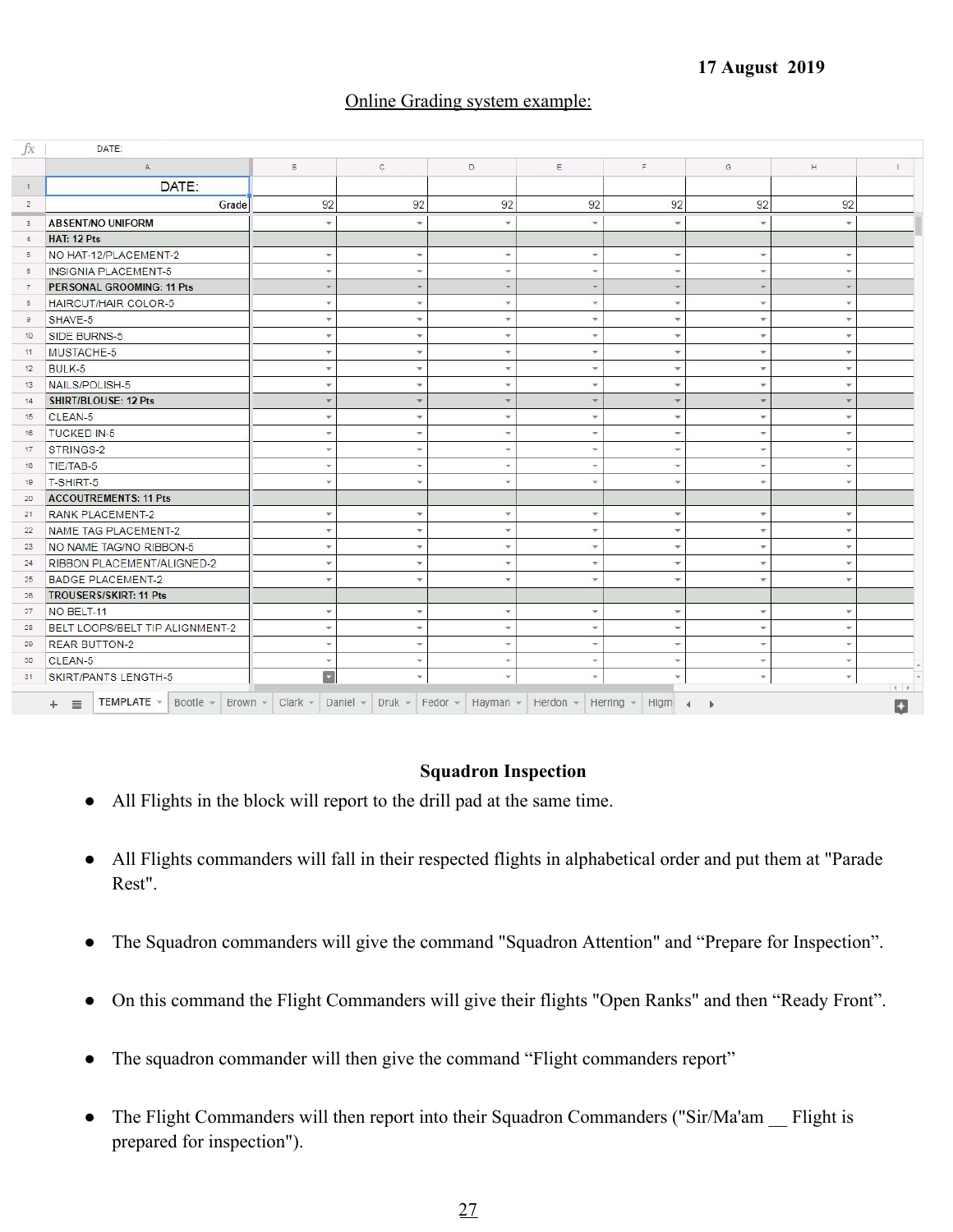- The Squadron Commander will then report into the Wing CC, Vice Wing CC, Group CC, or Stan-Eval if one of them are present (if a Wing Staff member is not present, skip this step).
- The highest ranking cadet will then instruct the Flights to begin uniform inspection.
- Once uniform inspection is complete, Flight Commanders will give their flights "Close Ranks" and then "Parade Rest".
- Once all flights are at "Parade Rest", the Squadron Commander will give the commander "Squadron" Attention" and then report into a member of Wing Staff (if present)" Sir/Ma'am the inspection is complete".
- The Flight Commanders will then be instructed to take their flights back inside.

| DATE:                            | <b>Name</b> | <b>Name</b> | <b>Name</b> | <b>Name</b> | <b>Name</b> |
|----------------------------------|-------------|-------------|-------------|-------------|-------------|
| <b>Total Grade:</b>              |             |             |             |             |             |
| Hat: 12 Pts                      |             |             |             |             |             |
| No Hat -12/Placement -2          |             |             |             |             |             |
| Insignia Placement -5            |             |             |             |             |             |
| <b>Personal Grooming: 11 Pts</b> |             |             |             |             |             |
| Haircut/Hair Color -5            |             |             |             |             |             |
| Shave -5                         |             |             |             |             |             |
| Sideburns -5                     |             |             |             |             |             |
| Mustache -5                      |             |             |             |             |             |
| Bulk-5                           |             |             |             |             |             |
| Nails/Polish -5                  |             |             |             |             |             |
| <b>Shirts/Blouse: 12 Pts</b>     |             |             |             |             |             |
| Clean -5                         |             |             |             |             |             |
| Tucked in -5                     |             |             |             |             |             |
| Strings -2                       |             |             |             |             |             |
| Tie/Tab -5                       |             |             |             |             |             |
| T-shirt-5                        |             |             |             |             |             |
| <b>Accoutrements: 11 Pts</b>     |             |             |             |             |             |
| Rank Placement -2                |             |             |             |             |             |
| Name Tag Placement -2            |             |             |             |             |             |
| No Name Tag/No Ribbon -5         |             |             |             |             |             |
| Ribbon Placement / Aligned -2    |             |             |             |             |             |
| Badge Placement -2               |             |             |             |             |             |
| <b>Trousers/Skirt: 11 Pts</b>    |             |             |             |             |             |

#### **Uniform Inspection Sheet**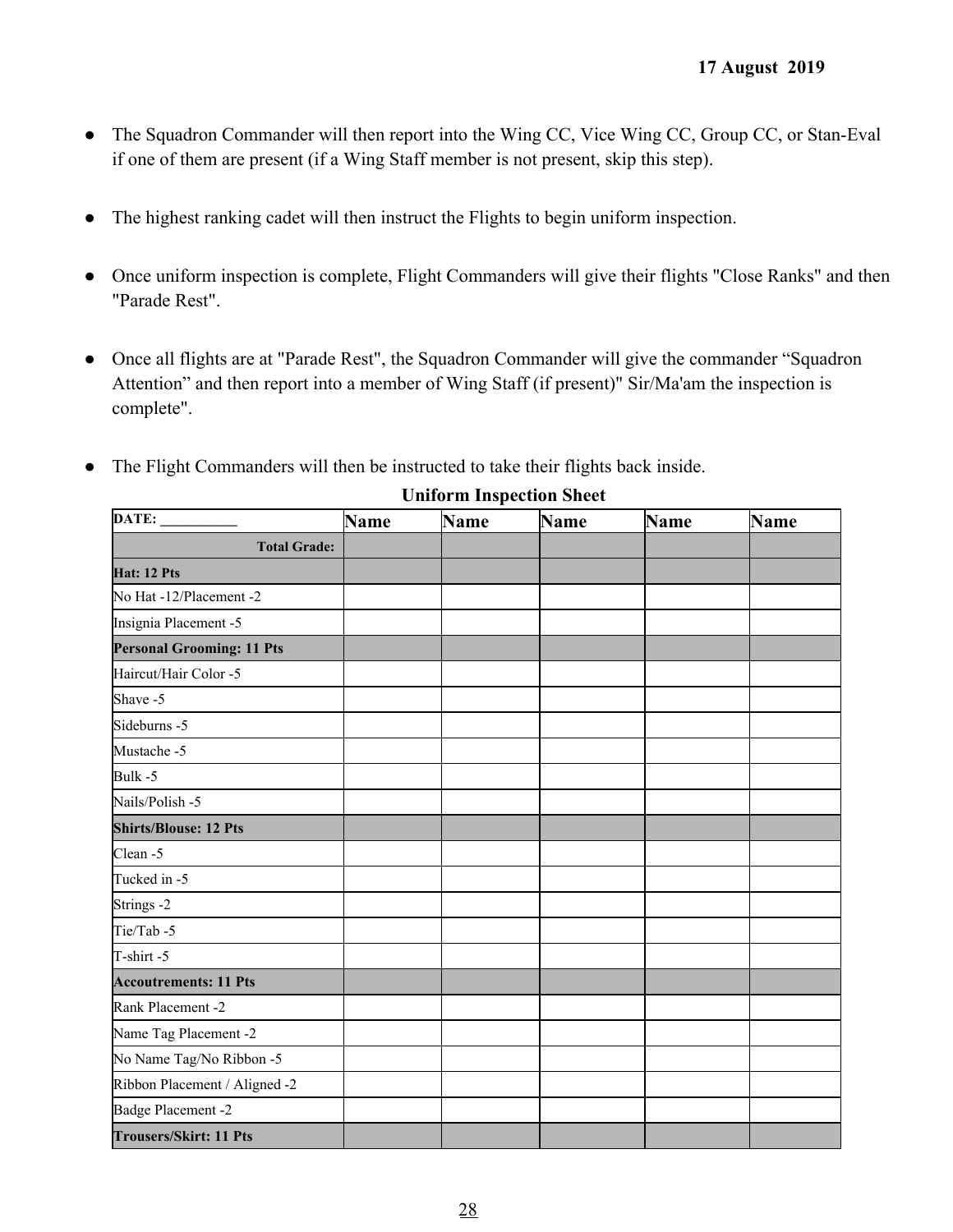| No Belt -11                         |  |  |  |
|-------------------------------------|--|--|--|
| Belt Loop/Belt tip alignment -2     |  |  |  |
| Rear Button -2                      |  |  |  |
| Clean -5                            |  |  |  |
| Skirt/Pant Length -5                |  |  |  |
| Pants Placement (Sag) -5            |  |  |  |
| <b>Coat/Uniform Wear: 12 Pts</b>    |  |  |  |
| No Uniform -92                      |  |  |  |
| Wrinkled -5                         |  |  |  |
| Gig line -5                         |  |  |  |
| Lint/Dust-2                         |  |  |  |
| Jewelry -2                          |  |  |  |
| <b>Footwear: 11 Pts</b>             |  |  |  |
| Not Authorized -11                  |  |  |  |
| Clean -5                            |  |  |  |
| Socks/Hose -5                       |  |  |  |
| <b>Military Bearing: 12 Pts</b>     |  |  |  |
| Position Of Attention -5            |  |  |  |
| Movement -5                         |  |  |  |
| Talking -5                          |  |  |  |
| <b>Outstanding Uniform: +8 Max</b>  |  |  |  |
| First Impression +2                 |  |  |  |
| Shirt/Blouse Highly Ironed/Sharp +2 |  |  |  |
| Pants Highly Ironed/Sharp +2        |  |  |  |
| Shoes Highly Polished +2            |  |  |  |

## **CLOTHING AND EQUIPMENT ACCOUNT**

Protecting government property is each cadet's responsibility. All uniform items (with the exception of shoes, socks), AFJROTC textbooks, computers, plotters, charts, etc., are equipment items loaned to you by the Air Force. Other items of equipment belong to or are the responsibility of Wando High School. Each item of the uniform and all other JROTC equipment must be accounted for at all times.

At the time you are issued your uniform and items of equipment you will be required to sign a Custody Receipt Form and place your initials on each line for individual items of uniform and equipment issued each item then become your personal responsibility. If you lose an item, or willfully or negligently destroy it, you will be required to pay for it. At the time of issue of uniforms and equipment you will be advised of the cost of each item issued. The cost of replacement, however, will be the cost that is in effect when the account is scheduled to be cleared.

One complete uniform, as a minimum, with all accessories and insignia is issued to each cadet, and some cadets may be issued two for specific reasons approved by an ASI. It is most important that each cadet understand that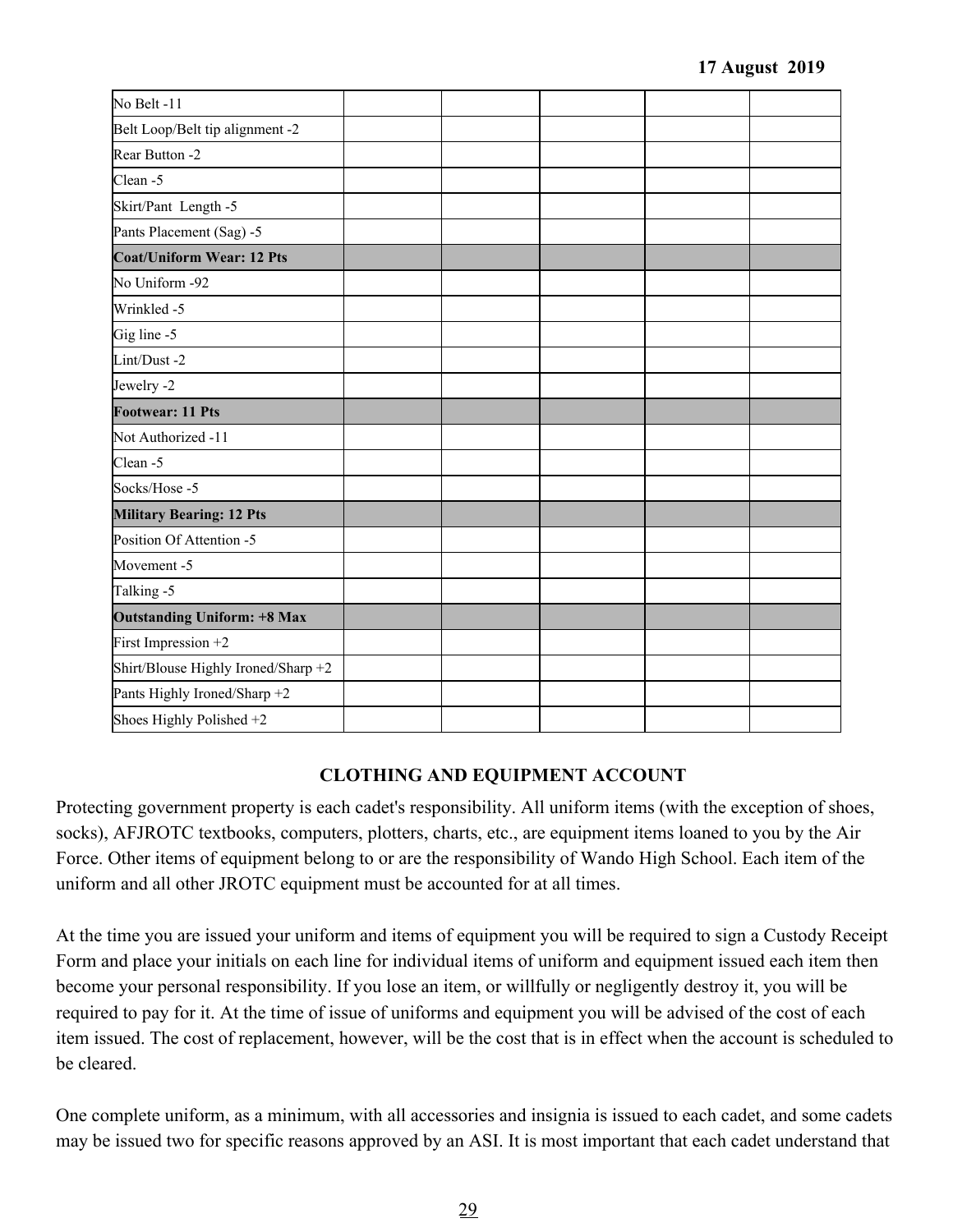all items of uniform equipment (with the exception of shoes, socks, and ribbons) must be returned or paid for before the end of the school year. Neither the AFJROTC Certificate of Training nor the Certificate of Completion will be awarded until all uniform and equipment items have been turned in. In addition, credit will also be denied until all equipment is accounted for.

To prevent unnecessary expense to the cadet and/or delay of receipt of grades or diploma, and to provide for efficient turn-in of uniforms and equipment, the following suggestions are offered:

- Do not leave uniform items in unlocked locker or unattended in other places at school.
- Do not lend uniform items to other cadets or persons.
- Do not permit another cadet to turn in uniform or equipment items.
- Do not lend insignia or other uniform/equipment items to your friends.
- Do not carry the flight cap with books. If not being worn do not tuck it under the belt, keep the cap contained inside the book bag.
- Do not place your uniform in the care of others.
- Be alert for uniform or equipment items left or misplaced by another cadet. Tum in such items to supply.
- All items will be issued with an identification number.

When turning in or exchanging uniform items or other equipment, deal only with an instructor or supply personnel and insure your account is correct.**The United States Air Force uniform is one of the symbols of a proud and honorable service. Wear it with care and pride.**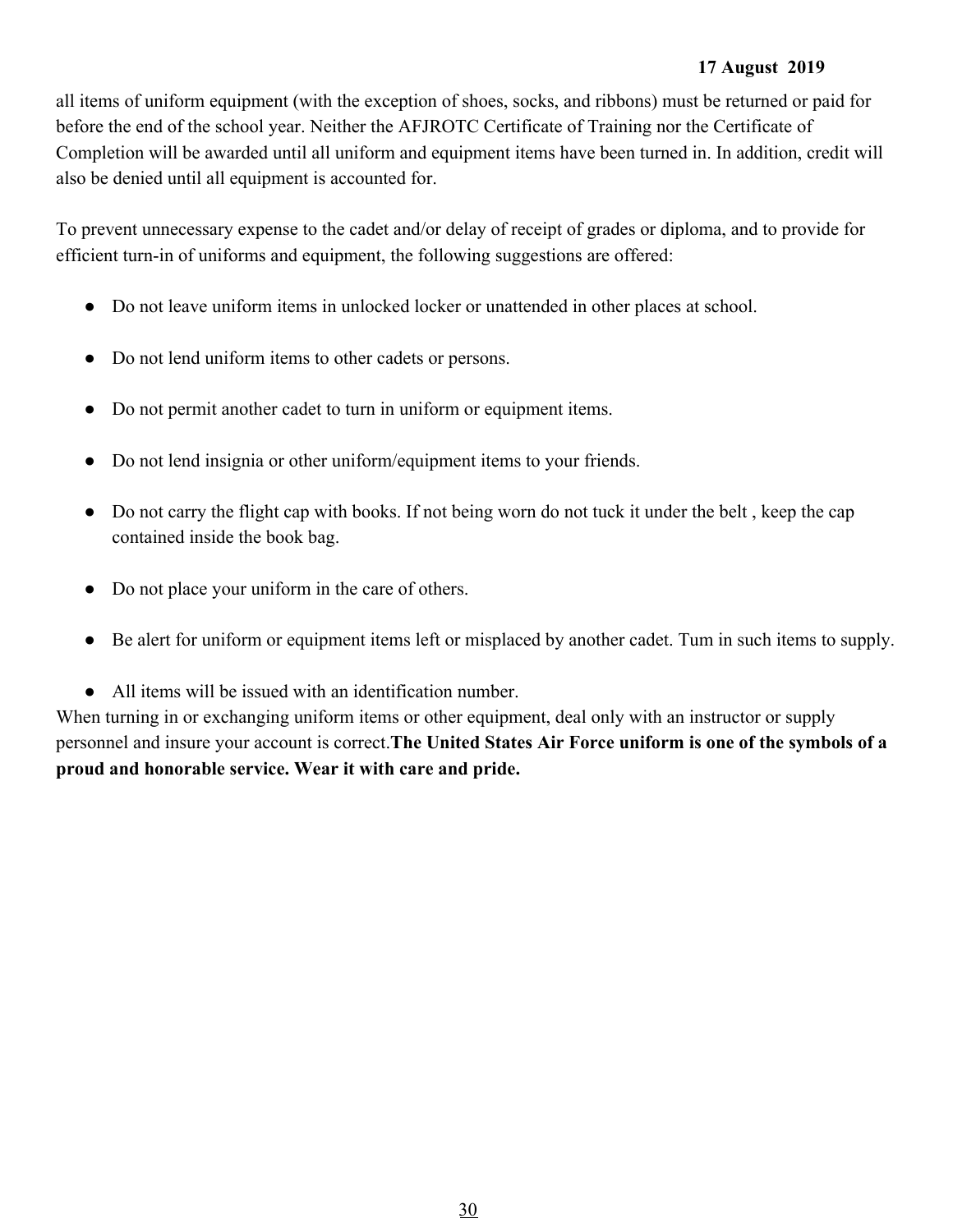#### CHAPTER EIGHT

## **RULES FOR: SALUTING, PLEDGE OF ALLEGIANCE, AND NATIONAL ANTHEM**

The salute is a friendly military exchange of greeting the world over. Military personnel consider the salute a courteous and respectful greeting among members, and it is one of the oldest traditions binding military professionals together. At Wando High School you will salute the senior AFJROTC instructor and all cadet officers. Cadet Officers will salute officers of higher rank and **any** military officers, including the SASI. If you meet an active duty officer visiting the campus, you will also render a salute.

You will be taught the proper manner of saluting and the rules, which govern its uses among the military-services. There are special rules at Wando High School governing the salute and saluting areas with which you must become familiar.

#### **SALUTING**

- When outdoors and in uniform at Wando High School, salute when you recognize the officer and eye contact is made with him/her within a reasonable distance. Saluting is required outside at all times with one exception; the lunch courtyards, both at the main building and the CAS, are a no saluting area and no hat area during all lunch periods.
- The salute is rendered indoors only when cadets are reporting to cadet officers or an instructor. When attempting to enter a classroom or instructor's office, Cadets should KNOCK ONCE and wait-to be told to enter/come in. the proper sequence of reporting includes saluting and stating (unless there is a predetermined function, such as reporting attendance, to be accomplished) "Sir/Ma'am, Cadet (Last Name) reports as ordered, Sir/ Ma'am". The cadet holds the salute until it is returned or otherwise acknowledged. When the purpose of the report or meeting is completed, the cadet again salutes, and waits until the salute is returned or otherwise acknowledged, and the cadet will do an about face or turn sharply toward the most direct exit and leave.
- A salute is never given or returned while running. The cadet will instead come to quick time (a walk) and render the salute.
- If a cadet observes the American flag being raised or lowered from any flagstaff, he or she will assume the position of attention, render the hand salute (if in uniform) and hold it until the flag has reached the summit or base of the flag staff. If the cadet is in civilian clothes, he or she will assume the position of attention and place the right hand over the heart. If a male cadet is wearing civilian attire including headgear, he will remove the headgear and hold it to his left shoulder so the right hand is over the heart.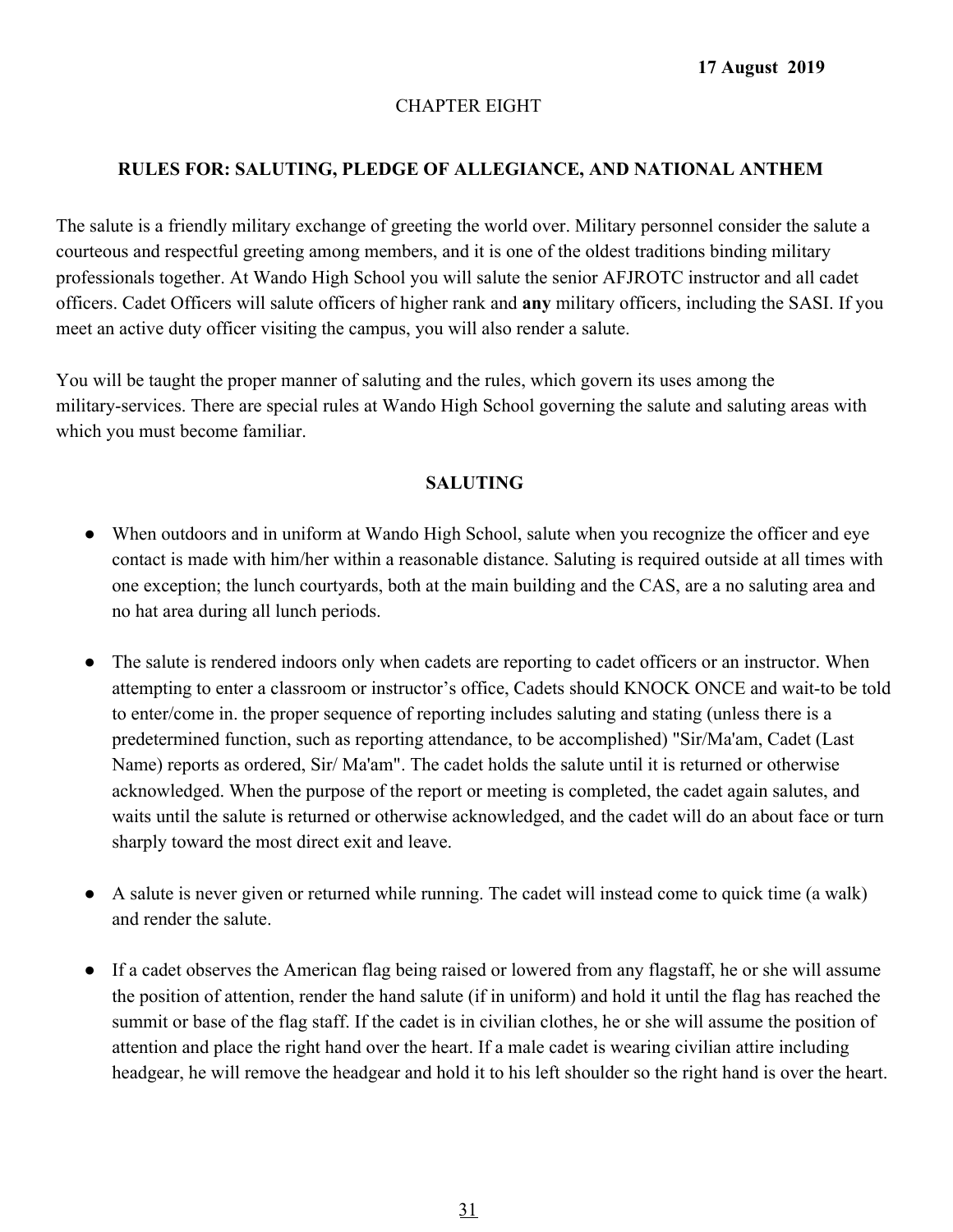• Cadet Officers and Cadet NCOs should correct saluting errors in a courteous and helpful manner when cadets junior to them commit such errors. All cadets are expected to accept such corrections properly and correct their errors in the future.

### **PLEDGE OF ALLEGIANCE**

- If the Pledge of Allegiance is recited and a cadet is in uniform indoors, the cadet will stand at attention, face the flag or, if the flag is not in sight, the nearest speaker, and should recite the pledge.
- If the Pledge of Allegiance is recited and a cadet is in uniform outdoors, the cadet should stand at attention, remain silent, face the flag, and render the hand salute.
- If the Pledge of Allegiance is recited and a cadet is not in uniform and is either indoors or outdoors, the cadet should stand at attention, face the flag, and recite the pledge. The right hand is over the heart during the recitation, and males will hold hats, if worn, as described in 7 above.

## **NATIONAL ANTHEM**

- If the National Anthem is being played, and a cadet is in uniform and is indoors, the cadet should face the flag (if present....if not, face the music,) and stand at attention. If the cadet is under arms, he or she should salute.
- If the National Anthem is being played, and a cadet is in uniform and is outdoors, the cadet should stand at attention, face the flag if it is visible or the music if it is not, and salute. If no flag is visible and the music is recorded, the cadet should simply face straight ahead while saluting.
- If the National Anthem is being played, and a cadet is not in uniform (is in either civilian clothes or athletic clothes), and the cadet is outdoors, the cadet should stand at attention, face the flag, and place the right hand over the heart (men will also hold the hat in the right hand as described in 7. above.) If in civilian clothes, indoors, the cadet will stand at attention and face the flag, if visible or the music if is not.
- If a cadet is late for a formation, he or she will approach the cadet or person in charge when the formation is at a halt, salute, and request permission to fall in.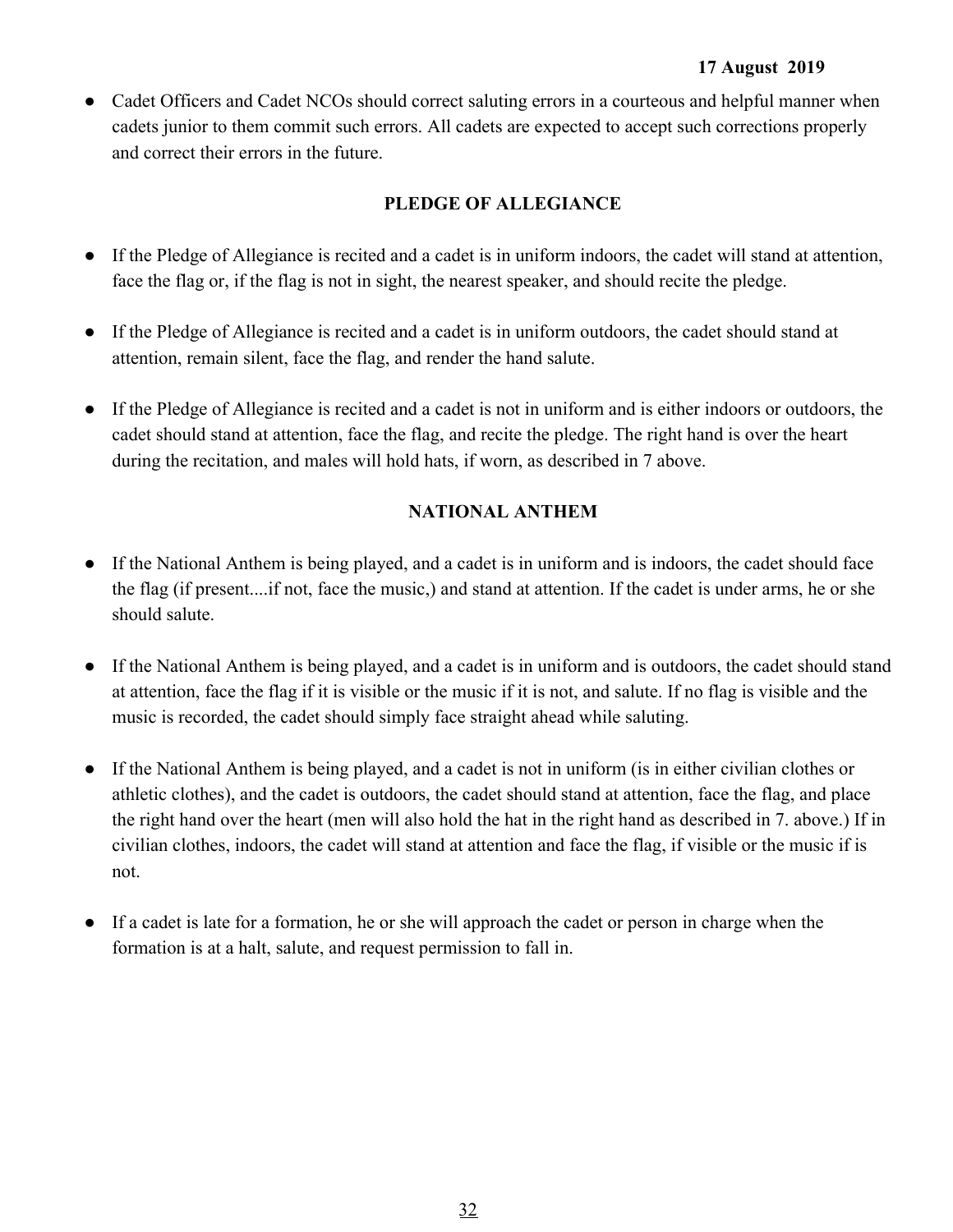### CHAPTER NINE

## **ORGANIZATION OF SC-872 JROTC**

The following charts reflect the Cadet Wing organization and our current structure of a Cadet Group. Organization charts break up the functions of the group down to specialized tasks. The responsibilities associated with each task are found in the corresponding job description in another chapter in this guide. Each cadet should become familiar with all of the jobs descriptions to gain a more complete understanding of those jobs as they relate to the total group.

The organization charts reflect the CHAIN OF COMMAND by a solid line connecting the functions or positions. Information, guidance, and decisions flow down the chain of command in the form of oral and written instructions. Information and recommendations, which are used by cadet leaders in decision making also, flow up the chain of command. Information flow and coordination between lateral functions is also necessary for efficient staff functioning. Unless there is a free communications flow throughout the organization, the group will quickly become ineffective.

The appropriate chart in this chapter shows the relationship between staff officers and staff specialists. The solid line between the flight commander and each staff specialist represents direct supervision. Authorized leadership positions are shown in the Unit Detail Listing Found in another chapter in this guide. Cadets must learn the duties and responsibilities of their own assigned positions and should learn as much as they can about the other positions in the group. Promotions will be based on job performance and potential for more responsible jobs. It is up to the discretion of Group Staff to determine who comes into the Staff Office.



## **Wing Staff**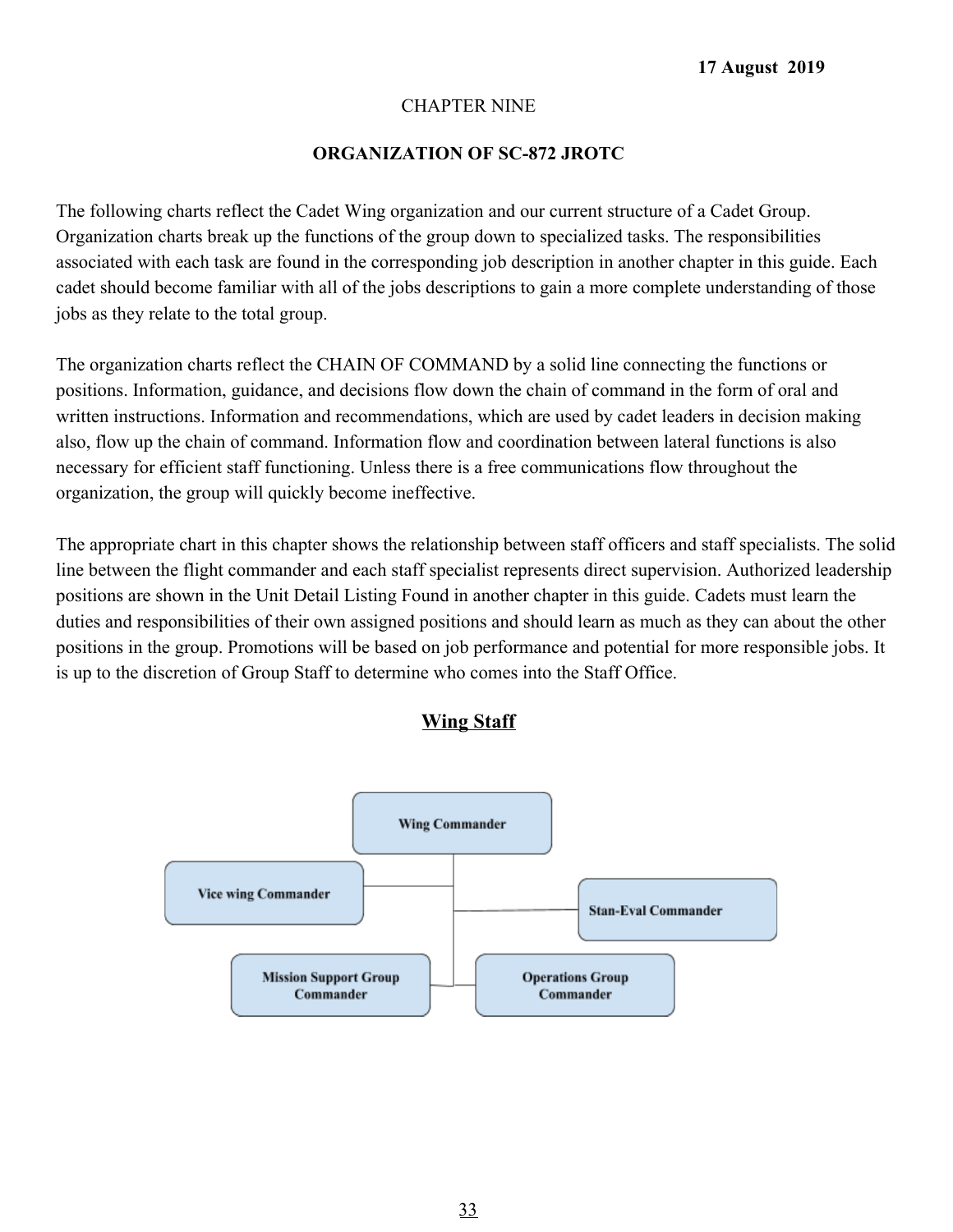## **Operation Group**

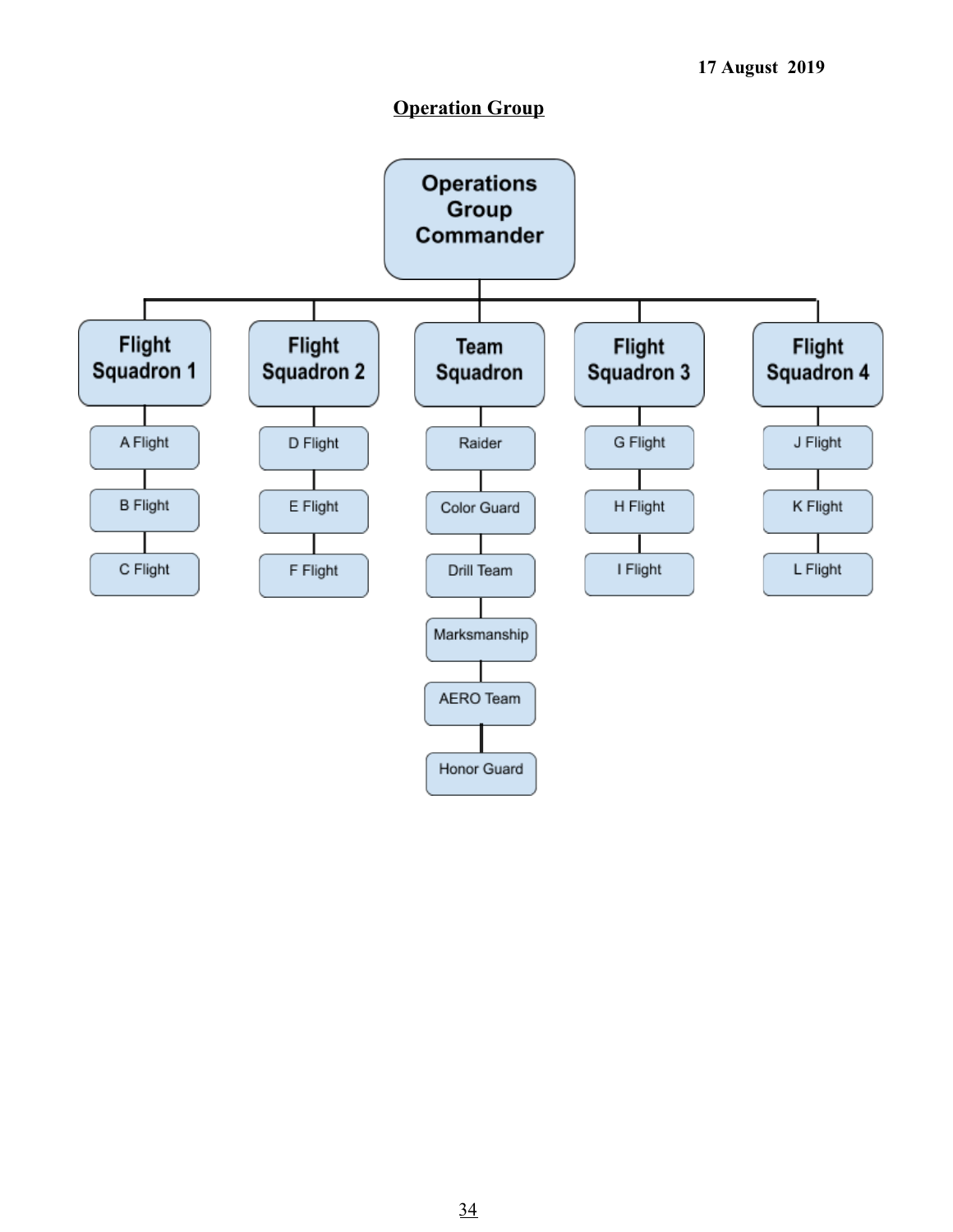

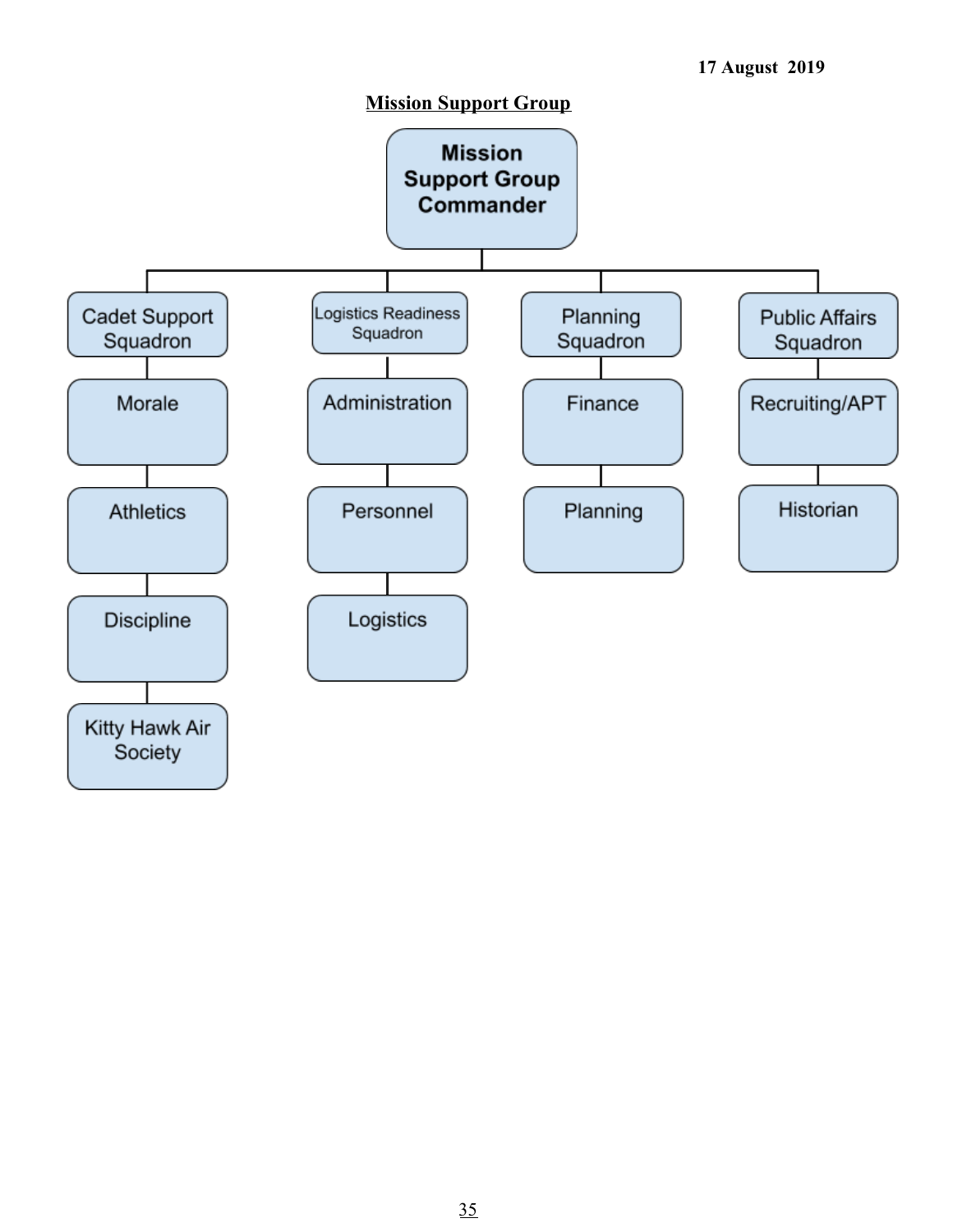## **Group Staff**



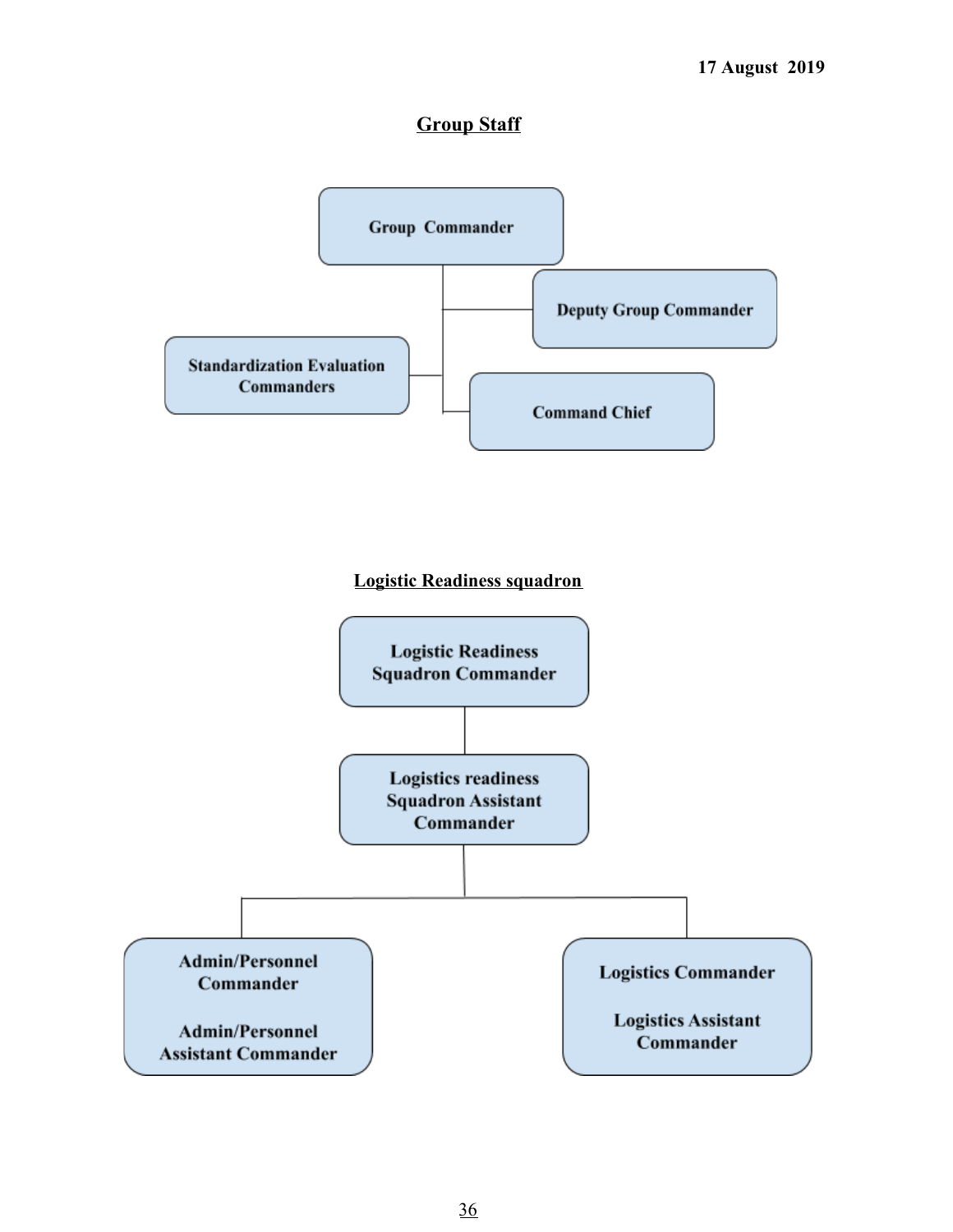#### **Mission Support Squadron**



## **Public Affairs Squadron**

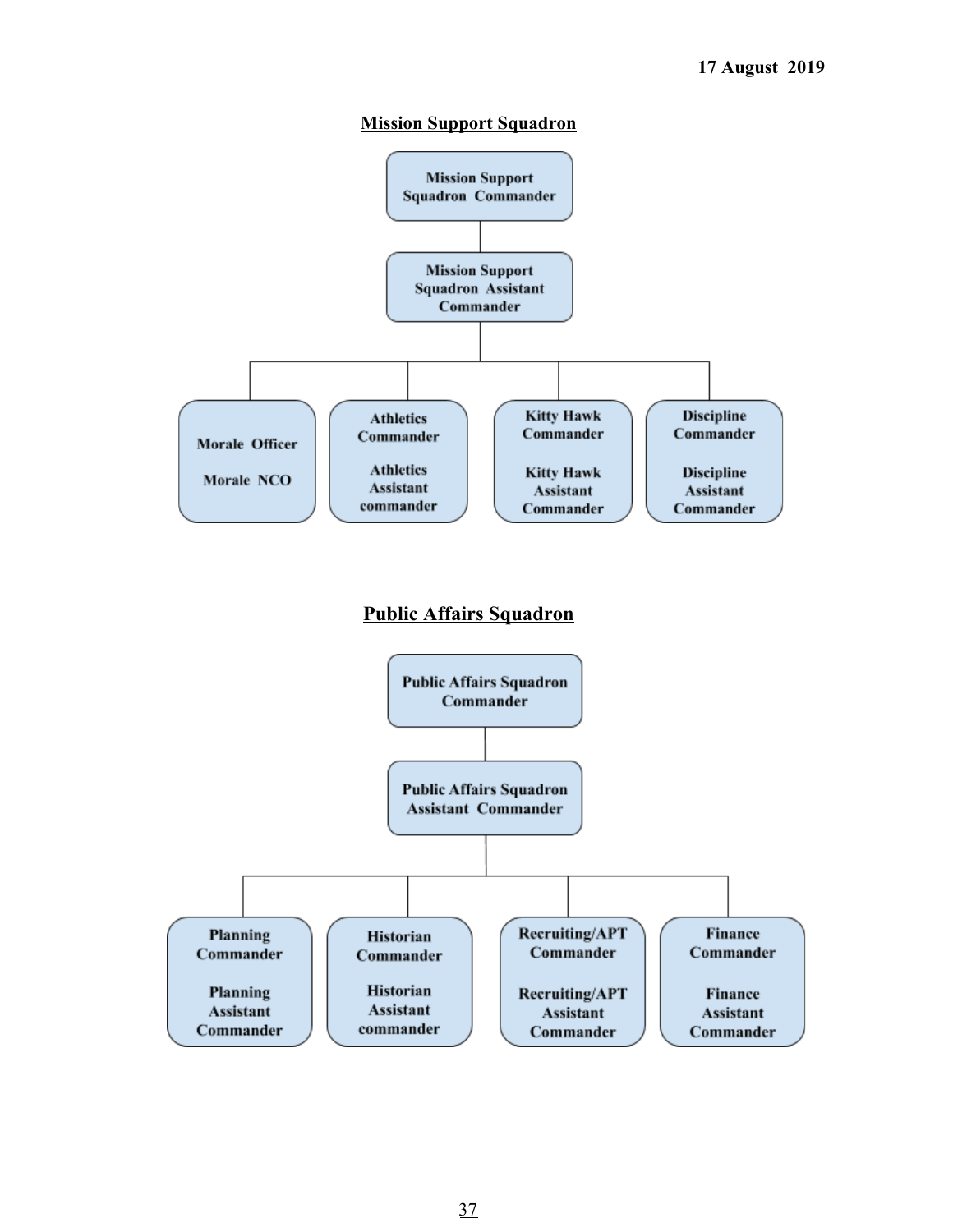## **Team Squadron**

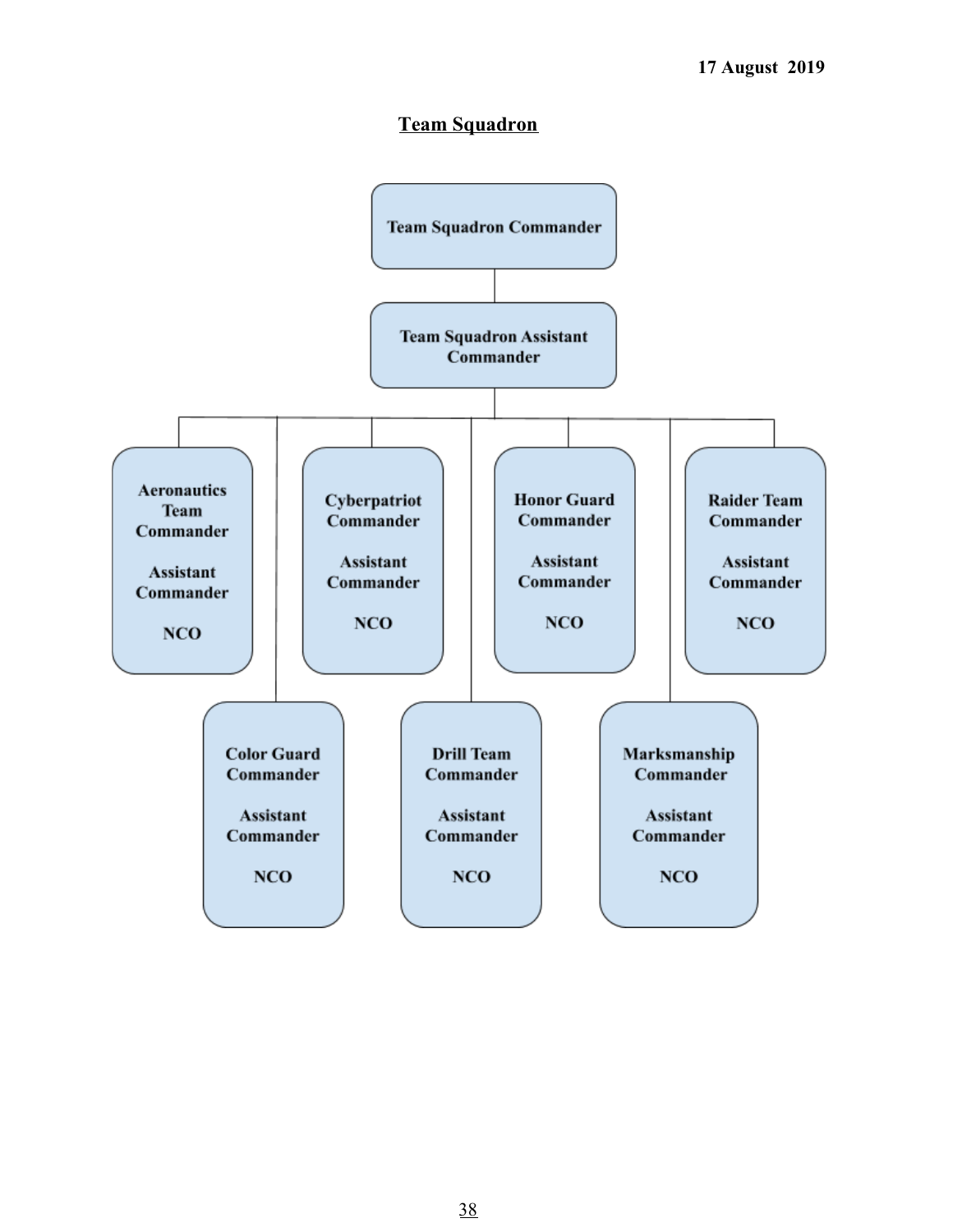## **UNIT DETAIL LIST SC-872 CORPS**

# **Wing Staff**

| <b>Position Title</b>                  | Year            | Rank       |  |
|----------------------------------------|-----------------|------------|--|
| Wing Commander                         | AS <sub>4</sub> | C/Col.     |  |
| Deputy/Vice Wing Commander             | AS <sub>4</sub> | C/Col.     |  |
| <b>Operations Group Commander</b>      | AS <sub>4</sub> | C/Lt Col   |  |
| <b>Mission Support Group Commander</b> | AS <sub>4</sub> | C/Lt Col   |  |
| Stan-Eval Commander                    | AS $3/4$        | C/Lt. Col. |  |
| Command Chief                          | $AS$ 2-4        | C/CMSgt.   |  |

# **Operations Group Commander**

| Flt. Squadron Commander                | AS <sub>4</sub> | C/Maj.                        | 4  |
|----------------------------------------|-----------------|-------------------------------|----|
| Flight Commander                       | AS <sub>4</sub> | C/Capt.                       | 24 |
| Team Squadron Commander                | AS $3/4$        | $C/Mai$ .                     |    |
| Team Squadron Assistant Commander      | AS $3/4$        | $C/C$ apt                     |    |
| Drill Team Commander                   |                 | AS $3/4$ C/1st Lt. or C/MSgt* |    |
| Drill Team Assistant Commander         |                 | AS $3/4$ C/2nd Lt. or C/TSgt* |    |
| Honor Guard Commander                  |                 | AS $3/4$ C/1st Lt. or C/MSgt* |    |
| Honor Guard Assistant Commandant       |                 | AS $3/4$ C/2nd Lt. or C/TSgt* |    |
| <b>Color Guard Commander</b>           |                 | AS $3/4$ C/1st Lt. or C/MSgt* |    |
| <b>Color Guard Assistant Commander</b> |                 | AS $3/4$ C/2nd Lt. or C/TSgt* |    |
| Marksmanship Commander                 |                 | AS $3/4$ C/1st Lt. or C/MSgt* |    |
| Marksmanship Assistant Commander       |                 | AS $3/4$ C/2nd Lt. or C/TSgt* |    |
| <b>AERO Team Commander</b>             |                 | AS $3/4$ C/1st Lt. or C/MSgt* |    |
| <b>AERO Team Assistant Commander</b>   |                 | AS $3/4$ C/2nd Lt. or C/TSgt* |    |
| Raider Team Commander                  |                 | AS $3/4$ C/1st Lt. or C/MSgt* |    |
| Raider Team Assistant Commander        |                 | AS $3/4$ C/2nd Lt. or C/TSgt* |    |

# **Mission Support Group**

| AS $3/4$ | $C/Mai$ . |                                                                                                                                                |
|----------|-----------|------------------------------------------------------------------------------------------------------------------------------------------------|
| AS $3/4$ | $C/Mai$ . |                                                                                                                                                |
| AS 3/4   | $C/Mai$ . |                                                                                                                                                |
| AS $3/4$ | $C/Mai$ . |                                                                                                                                                |
|          |           |                                                                                                                                                |
| AS $3/4$ | $C/Mai$ . |                                                                                                                                                |
| AS $3/4$ | $C/Mai$ . |                                                                                                                                                |
| AS $3/4$ | $C/Mai$ . |                                                                                                                                                |
| AS 3/4   | C/Maj.    |                                                                                                                                                |
|          |           |                                                                                                                                                |
|          |           |                                                                                                                                                |
|          |           |                                                                                                                                                |
|          |           |                                                                                                                                                |
|          |           | AS 2-4 $C/1st$ Lt. or $C/MSgt^*$<br>AS 2-4 $C/2$ nd Lt. or $C/TSgt^*$<br>AS 2-4 $C/1st$ Lt. or $C/MSgt^*$<br>AS 2-4 $C/2$ nd Lt. or $C/TSgt^*$ |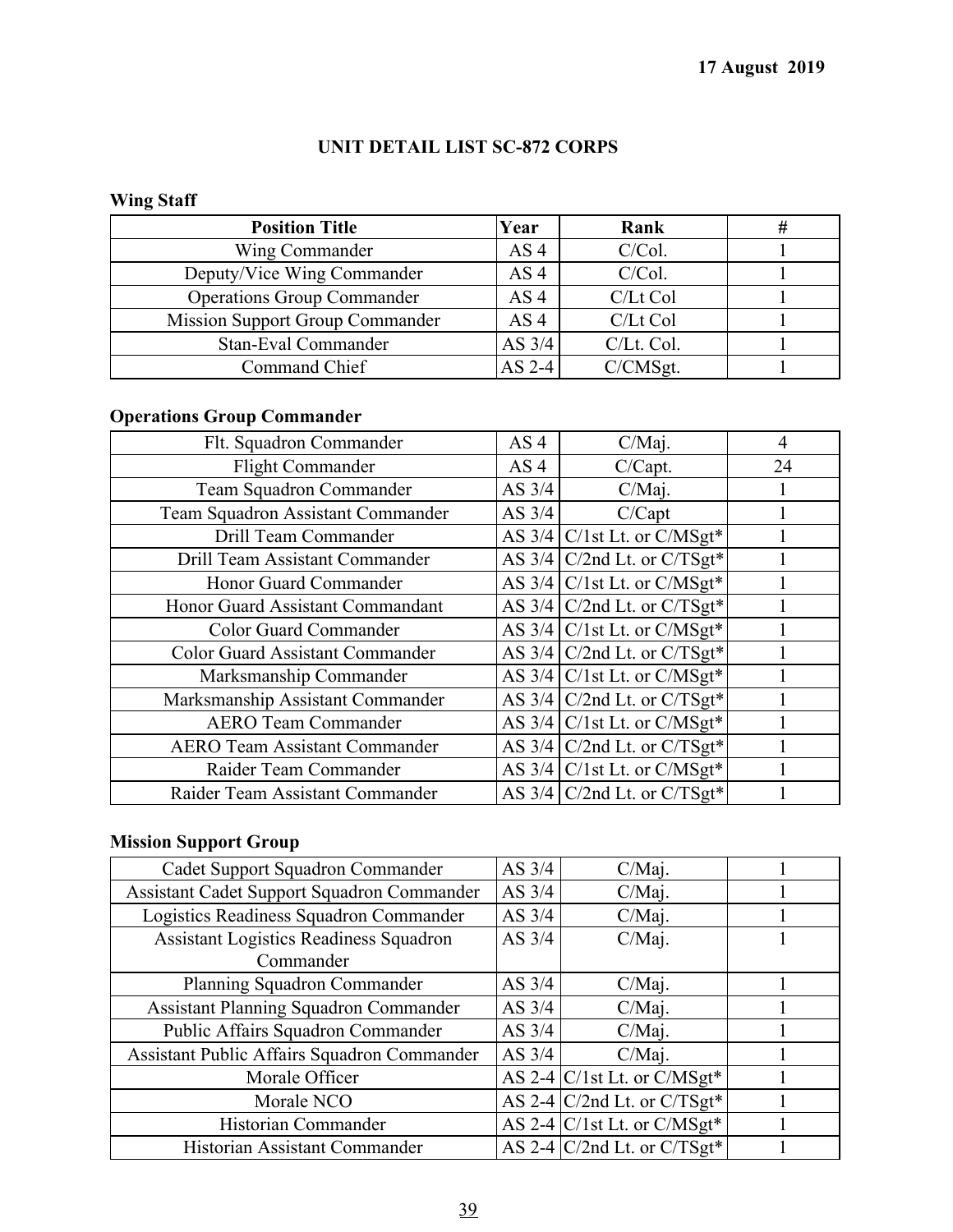| Kitty Hawk Commander                      | AS 2-4 C/1st Lt. or C/MSgt*       |  |
|-------------------------------------------|-----------------------------------|--|
| Kitty Hawk Assistant Commander            | AS 2-4 $C/2$ nd Lt. or $C/TSgt^*$ |  |
| <b>Recruiting Commander</b>               | AS 2-4 $C/1st$ Lt. or $C/MSgt^*$  |  |
| <b>Recruiting Assistant Commander</b>     | AS 2-4 $C/2$ nd Lt. or $C/TSgt^*$ |  |
| Planning Commander                        | AS 2-4 $C/1st$ Lt. or $C/MSgt^*$  |  |
| Planning Assistant Commander              | AS 2-4 $C/2$ nd Lt or $C/TSgt^*$  |  |
| <b>Athletics Commander</b>                | AS 2-4 $C/1st$ Lt. or $C/MSgt^*$  |  |
| <b>Athletics Assistant Commander</b>      | AS 2-4 $C/2$ nd Lt. or $C/TSgt^*$ |  |
| Finance Commander                         | AS 2-4 $C/1st$ Lt. or $C/MSgt^*$  |  |
| <b>Finance Assistant Commander</b>        | AS 2-4 $C/2$ nd Lt. or $C/TSgt^*$ |  |
| Discipline Commander                      | AS 2-4 $C/1st$ Lt. or $C/MSgt^*$  |  |
| Discipline Assistant Commander            | AS 2-4 $C/2$ nd Lt. or $C/TSgt^*$ |  |
| <b>Administration Commander</b>           | AS 2-4 $C/1st$ Lt. or $C/MSgt^*$  |  |
| <b>Administration Assistant Commander</b> | AS 2-4 $C/2$ nd Lt. or $C/TSgt^*$ |  |
| Personnel Commander                       | AS 2-4 $C/1st$ Lt. or $C/MSgt^*$  |  |
| Personnel Assistant Commander             | AS 2-4 $C/2$ nd Lt. or $C/TSgt^*$ |  |
| Logistic Commander (Supply)               | AS 2-4 $C/1st$ Lt. or $C/MSgt^*$  |  |
| Logistic Assistant Commander              | AS 2-4 $C/2$ nd Lt. or $C/TSgt^*$ |  |
| <b>Recruiting Commander</b>               | AS 2-4 $C/1st$ Lt. or $C/MSgt^*$  |  |
| <b>Recruiting Assistant</b>               | AS 2-4 $C/2$ nd Lt. or $C/TSgt^*$ |  |
|                                           |                                   |  |

\* means if the cadet is an enlisted rank

## **UNIT DETAIL LIST SC-872 CORPS 2018 -2019**

# **Group Staff**

| <b>Position Title</b>       | Year     | Rank        |  |
|-----------------------------|----------|-------------|--|
| Group Commander             | AS 4     | $C/Col$ .   |  |
| Deputy/Vice Group Commander | AS 4     | C/Col.      |  |
| Stan-Eval Commander         | AS $3/4$ | C/Lt. Col.  |  |
| Command Chief               | AS 2-4   | $C/CMS$ gt. |  |

## **Logistics Readiness Squadron**

| Logistics Readiness Squadron Commander | AS $3/4$ | $C/Mai$ .                         |  |
|----------------------------------------|----------|-----------------------------------|--|
| Logistics Readiness Squadron Assistant |          | AS $3/4$<br>C/Capt.               |  |
| Commander                              |          |                                   |  |
| Logistics Commander                    |          | AS 2-4 $C/1st$ Lt. or $C/MSgt^*$  |  |
| Logistics Assistant Commander          |          | AS 2-4 $C/2$ nd Lt. or $C/TSgt^*$ |  |
| Admin/Personnel Commander              |          | AS 2-4 $C/1st$ Lt. or $C/MSgt^*$  |  |
| Admin/ Personnel Assistant Commander   |          | AS 2-4 $C/2$ nd Lt. or $C/TSgt^*$ |  |

# **Mission Support Squadron**

| Mission Support Squadron Commander                    | AS $3/4$ | C/Maj.                            |  |
|-------------------------------------------------------|----------|-----------------------------------|--|
| Mission Support Squadron Assistant Commander   AS 3/4 |          | $C/C$ apt.                        |  |
| <b>Athletics Commander</b>                            |          | AS 2-4 $C/1st$ Lt. or $C/MSgt^*$  |  |
| Athletics Assistant commander                         |          | AS 2-4 $C/2$ nd Lt. or $C/TSgt^*$ |  |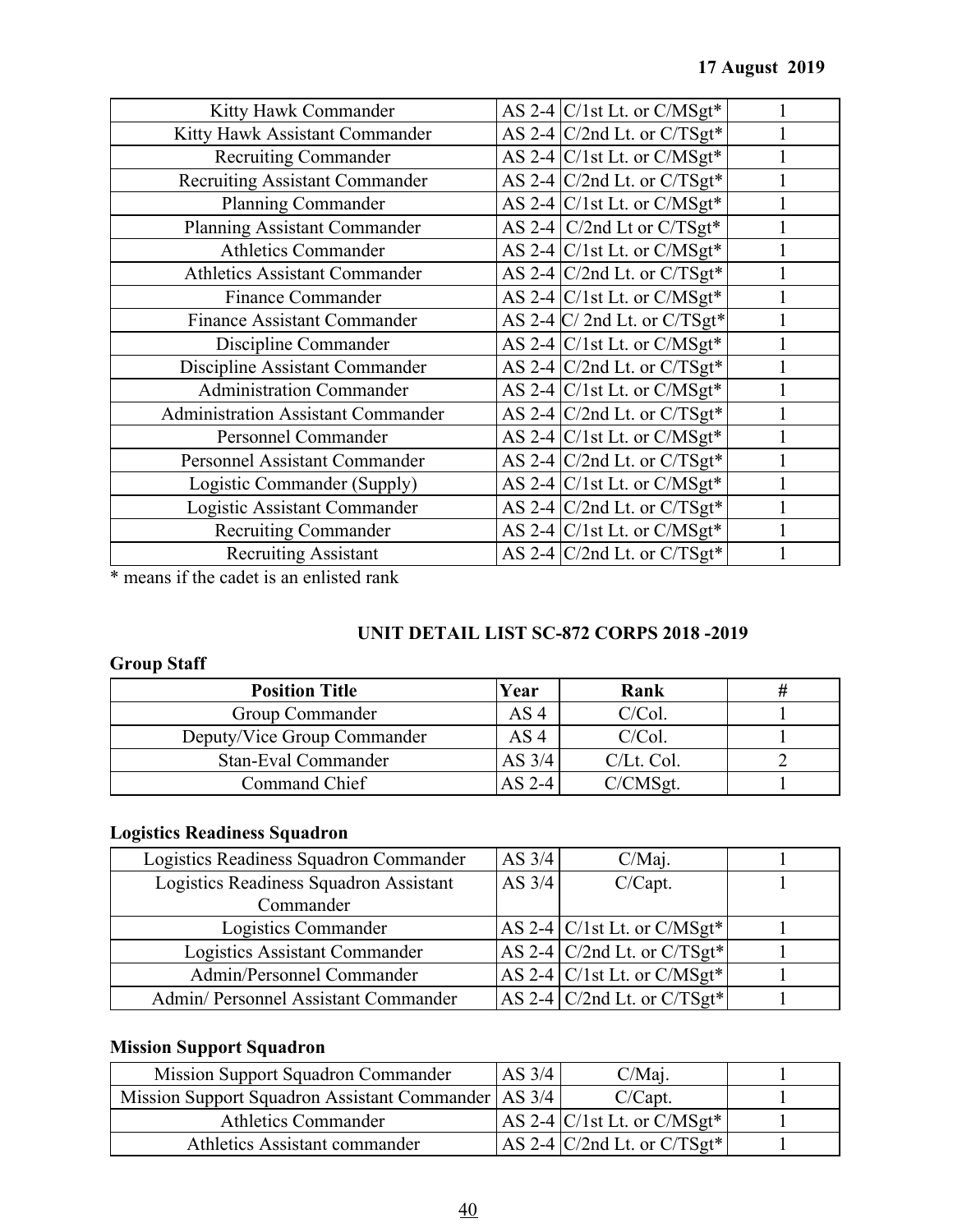| Kitty Hawk Commander           | AS 2-4 $C/1st$ Lt. or $C/MSgt^*$   |  |
|--------------------------------|------------------------------------|--|
| Kitty Hawk Assistant Commander | AS 2-4 $C/2$ nd Lt. or $C/TSgt^*$  |  |
| Discipline Commander           | $AS$ 3/4 $C/1st$ Lt. or $C/MSgt^*$ |  |
| Discipline Assistant           | AS $3/4$ C/2nd Lt. or C/TSgt*      |  |
| Moral Commander                | AS 2-4 $C/1st$ Lt. or $C/MSgt^*$   |  |
| Morale Assistant Commander     | AS 2-4 $C/2$ nd Lt. or $C/TSgt^*$  |  |

\* means if the cadet is an enlisted rank

# **Public Affairs Squadron**

| Public Affairs Squadron Commander           | AS $3/4$ | $C/Mai$ .                         |  |
|---------------------------------------------|----------|-----------------------------------|--|
| Public Affairs Squadron assistant Commander | AS 3/4   | C/Capt.                           |  |
| Planning Commander                          |          | AS 2-4 $C/1st$ Lt. or $C/MSgt^*$  |  |
| Planning Assistant Commander                |          | AS 2-4 $C/2$ nd Lt. or $C/TSgt^*$ |  |
| Historian Commander                         |          | AS 2-4 $C/1st$ Lt. or $C/MSgt^*$  |  |
| Historian Assistant Commander               |          | AS 2-4 $C/2$ nd Lt. or $C/TSgt^*$ |  |
| <b>Recruiting Commander</b>                 |          | AS 2-4 $C/1st$ Lt. or $C/MSgt^*$  |  |
| <b>Recruiting Assistant Commander</b>       |          | AS 2-4 $C/2$ nd Lt. or $C/TSgt^*$ |  |
| <b>Finance Commander</b>                    |          | AS 2-4 $C/1st$ Lt. or $C/MSgt^*$  |  |
| <b>Finance Assistant Commander</b>          |          | AS 2-4 $C/2$ nd Lt. or $C/TSgt^*$ |  |

# **Team Squadron**

| Team Squadron Commander                     | AS 3/4 | $C/Mai$ .                                               |  |
|---------------------------------------------|--------|---------------------------------------------------------|--|
| Team Squadron Assistant Commander           | AS 3/4 | C/Capt.                                                 |  |
| <b>Aeronautics Team Commander</b>           |        | AS 2-4   C/1st Lt. or C/MSgt*                           |  |
| <b>Aeronautics Team Assistant Commander</b> |        | AS 2-4 $C/2$ nd Lt. or $C/TSgt^*$                       |  |
| <b>Aeronautics Team NCO</b>                 |        | AS 2-4 $C/2$ nd Lt. or $C/SSgt^*$                       |  |
| <b>Color Guard Commander</b>                |        | AS 2-4 $C/1st$ Lt. or $C/MSgt^*$                        |  |
| <b>Color Guard Assistant Commander</b>      |        | AS 2-4 $C/2$ nd Lt. or $C/TSgt^*$                       |  |
| Color Guard NCO                             |        | AS 2-4 C/2nd Lt. or C/SSgt*                             |  |
| Drill Team Commander                        |        | $\overline{\text{AS}}$ 2-4 $\vert$ C/1st Lt. or C/MSgt* |  |
| Drill Team Assistant Commander              |        | AS 2-4 $C/2$ nd Lt. or $C/TSgt^*$                       |  |
| Drill Team NCO                              |        | AS 2-4 $C/2$ nd Lt. or $C/SSgt^*$                       |  |
| Honor Guard Commander                       |        | AS 2-4   C/1st Lt. or C/MSgt*                           |  |
| Honor Guard Assistant Commander             |        | AS 2-4 $C/2$ nd Lt. or $C/TSgt^*$                       |  |
| Honor Guard NCO                             |        | AS 2-4 $C/2$ nd Lt. or $C/SSgt^*$                       |  |
| Cyberpatriot Commander                      |        | AS 2-4 $C/1st$ Lt. or $C/MSgt^*$                        |  |
| <b>Cyberpatriot Assistant Commander</b>     |        | AS 2-4 $C/2$ nd Lt. or $C/TSgt^*$                       |  |
| Cyberpatriot NCO                            |        | AS 2-4 $C/2$ nd Lt. or $C/SSgt^*$                       |  |
| Marksmanship Commander                      |        | AS 2-4 $C/1st$ Lt. or $C/MSgt^*$                        |  |
| Marksmanship Assistant Commander            |        | AS 2-4 $C/2$ nd Lt. or $C/TSgt^*$                       |  |
| Marksmanship NCO                            |        | AS 2-4 $C/2$ nd Lt. or $C/SSgt^*$                       |  |
| Raider Commander                            |        | AS 2-4 $C/1st$ Lt. or $C/MSgt^*$                        |  |
| Raider Assistant Commander                  |        | AS 2-4 C/2nd Lt. or C/TSgt*                             |  |
| Raider NCO                                  |        | AS 2-4 $C/2$ nd Lt. or $C/SSgt^*$                       |  |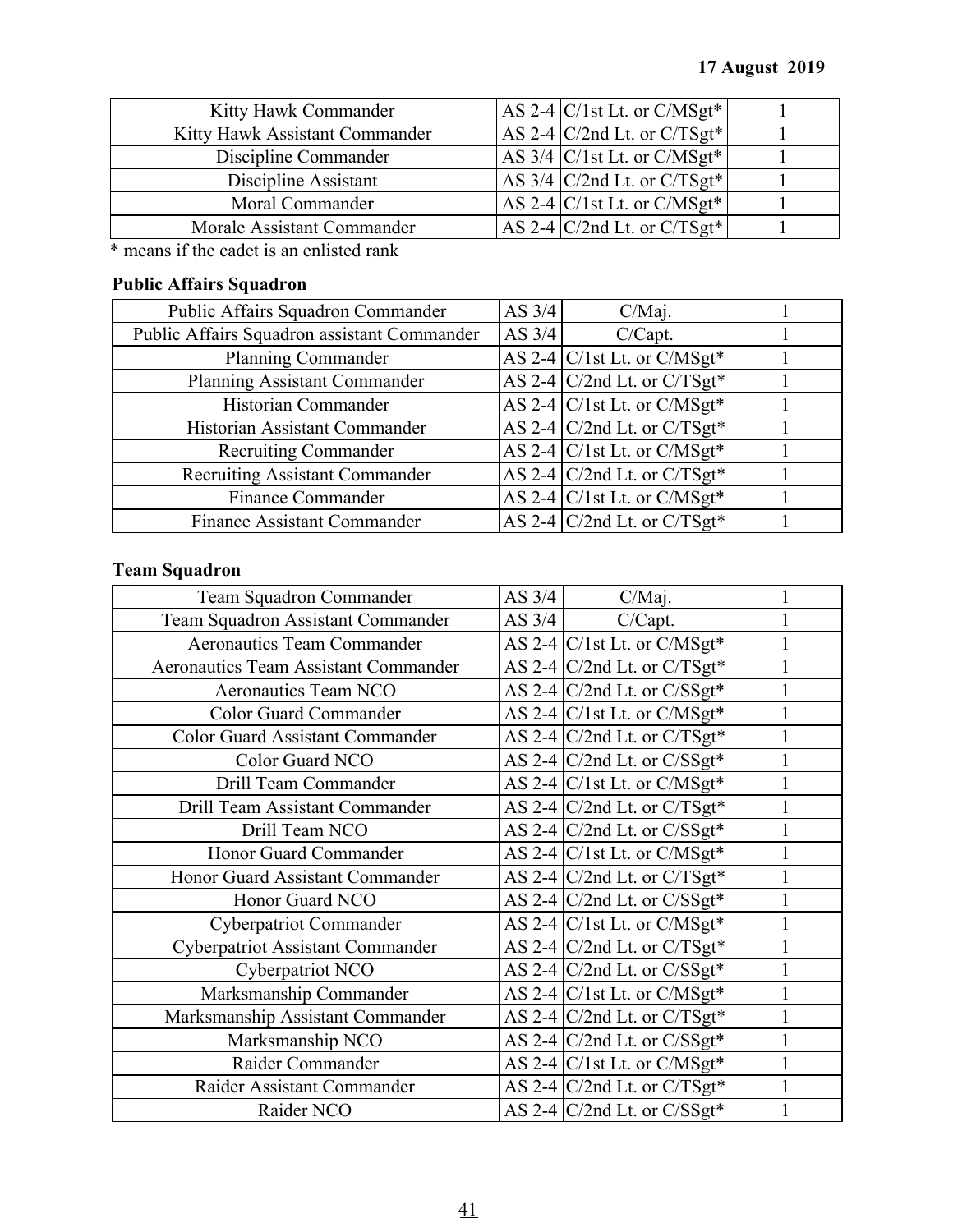## **JOB REGULATIONS**

Wando High AFJROTC Unit SC-872 is a "Cadet Run Corps." All jobs are occupied by Cadets and Cadets are responsible for the proper function of the Corps. As in all military units and in the majority of civilian organizations, duties and responsibilities increase with rank. Each cadet is expected to prepare for assuming additional responsibility and higher positions.

For specific Job Regulations and Descriptions, see the Regulations Binder located in the Cadet Staff Office.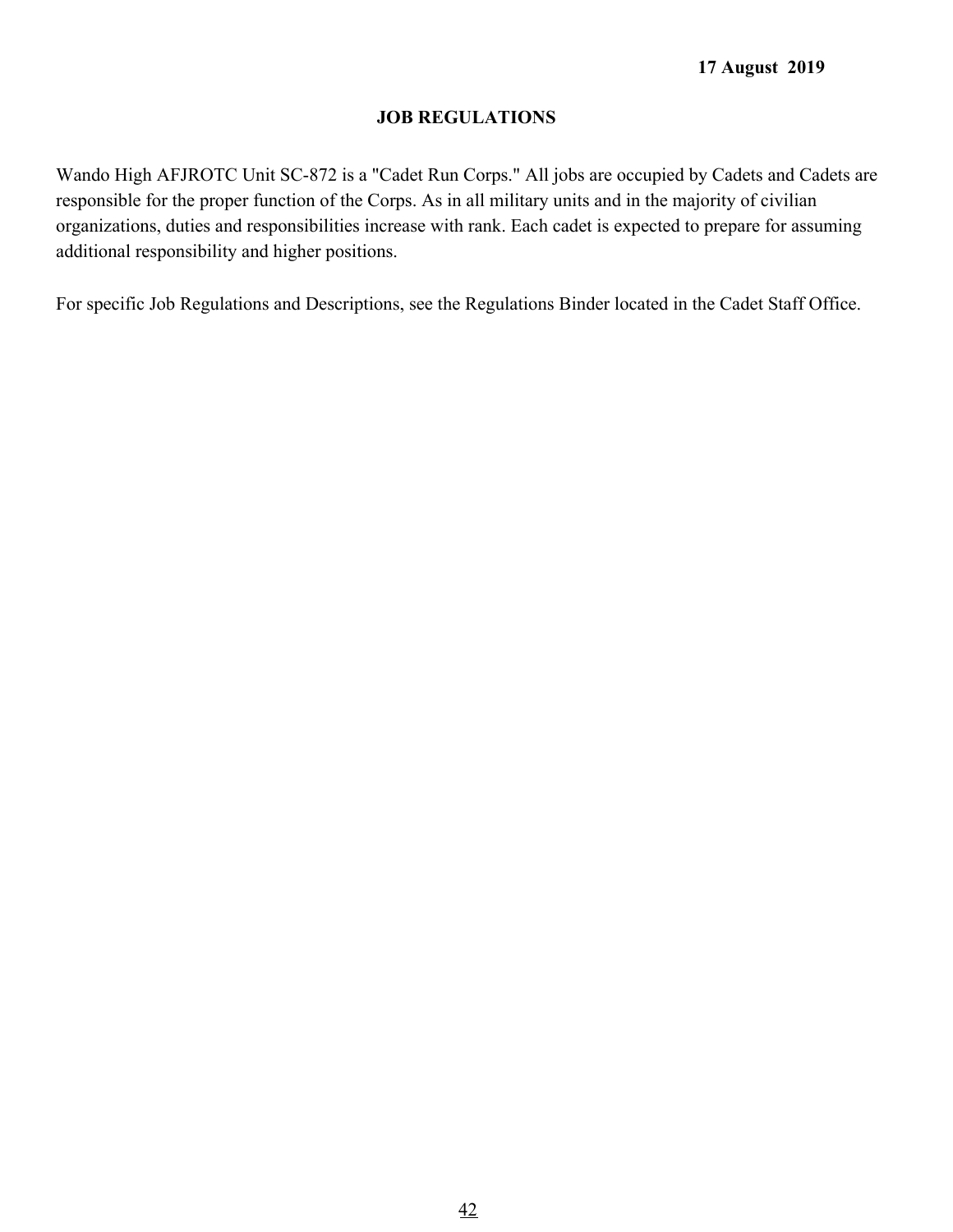#### **GROUP INFORMATION**

#### **Group Email:**

Email: [wandosc872group@gmail.com](mailto:wandosc872group@gmail.com)

#### **Squadron Emails:**

Team Squadron :

Email: teamsquadwhs872@gmail.com

Public Affairs Squadron:

Email: WandoPublicAffairsSC872@gmail.com

Mission Support Squadron:

Email: [Wandomission@gmail.com](mailto:Wandomission@gmail.com)

Logistics readiness squadron:

Email: squadronlrssc872@gmail.com

#### **Job Emails:**

Athletics:

Email: afjrotcathletics@gmail.com

Admin/Personnel:

Email: personnelsc872@gmail.com

Discipline:

Email: [wandodiscipline@gmail.com](mailto:wandodiscipline@gmail.com)

#### Historian:

Email: WandoHistorianSC872@gmail.com

Kitty Hawk:

Email: wandokittyhawk@gmail.com

Finance:

Email: WandoFinanceSC872@gmail.com

## Morale:

Email: wandomorale@gmail.com

### Planning:

Email: AFJROTCPlanning@gmail.com

## Recruiting:

Email: WandorecruitingSC872@gmail.com

Logistics:

Email: [logisticssc872@gmail.com](mailto:logisticssc872@gmail.com)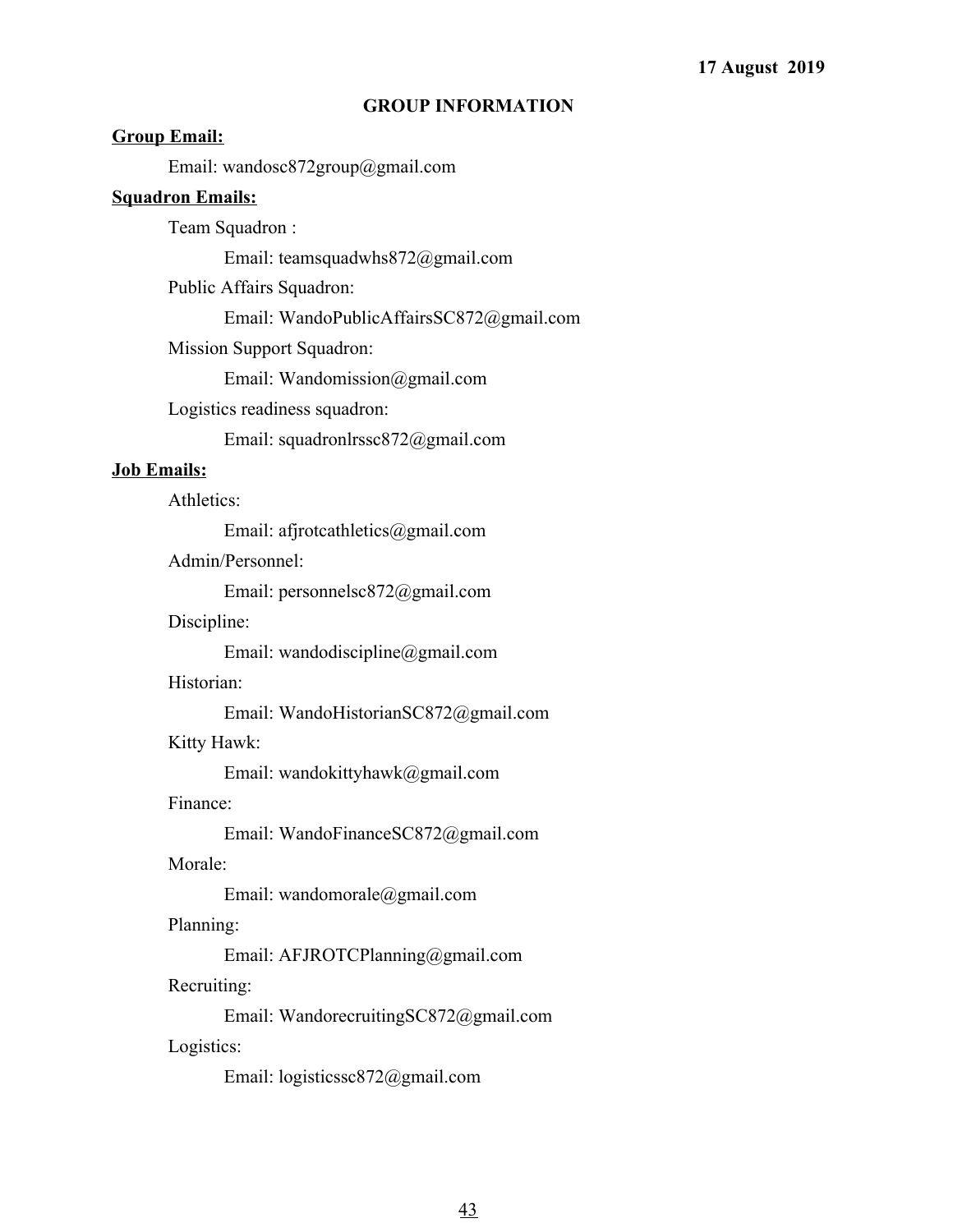## **Team Emails:**

Aeronautics Team:

Email: wandoaero1819@gmail.com

Color Guard:

Email: [wandoafjrotccolorguard@gmail.com](mailto:wandoafjrotccolorguard@gmail.com)

#### Cyberpatriot:

Email: [cyberpatriotwhs872@gmail.com](mailto:cyberpatriotwhs872@gmail.com)

#### Drill Team:

Email: [drillwhs872@gmail.com](mailto:drillwhs872@gmail.com)

#### Honor Guard:

Email: [Honorguardwhs872@gmail.com](mailto:Honorguardwhs872@gmail.com)

## Marksmanship:

Email: marksmanship872@gmail.com

Raider Team:

Email: raiderteamwhs872@gmail.com

#### **Flight Squadron Emails:**

Flight Squadron 1:

Email: WHSfltsquad1@gmail.com

Flight Squadron 2:

Email: WHSfltsquad2@gmail.com

Flight Squadron 3:

Email: WHSfltsquad3@gmail.com

#### Flight Squadron 4:

Email: WHSfltsquad4@gmail.com

### **Flight Emails:**

Alpha Flight:

Email: Afltcc8872@gmail.com

Bravo Flight:

Email: Bfltcc8872@gmail.com

#### Charlie Flight:

Email: Cfltcc8872@gmail.com

## Delta Flight:

Email: Dfltcc8872@gmail.com

Echo Flight: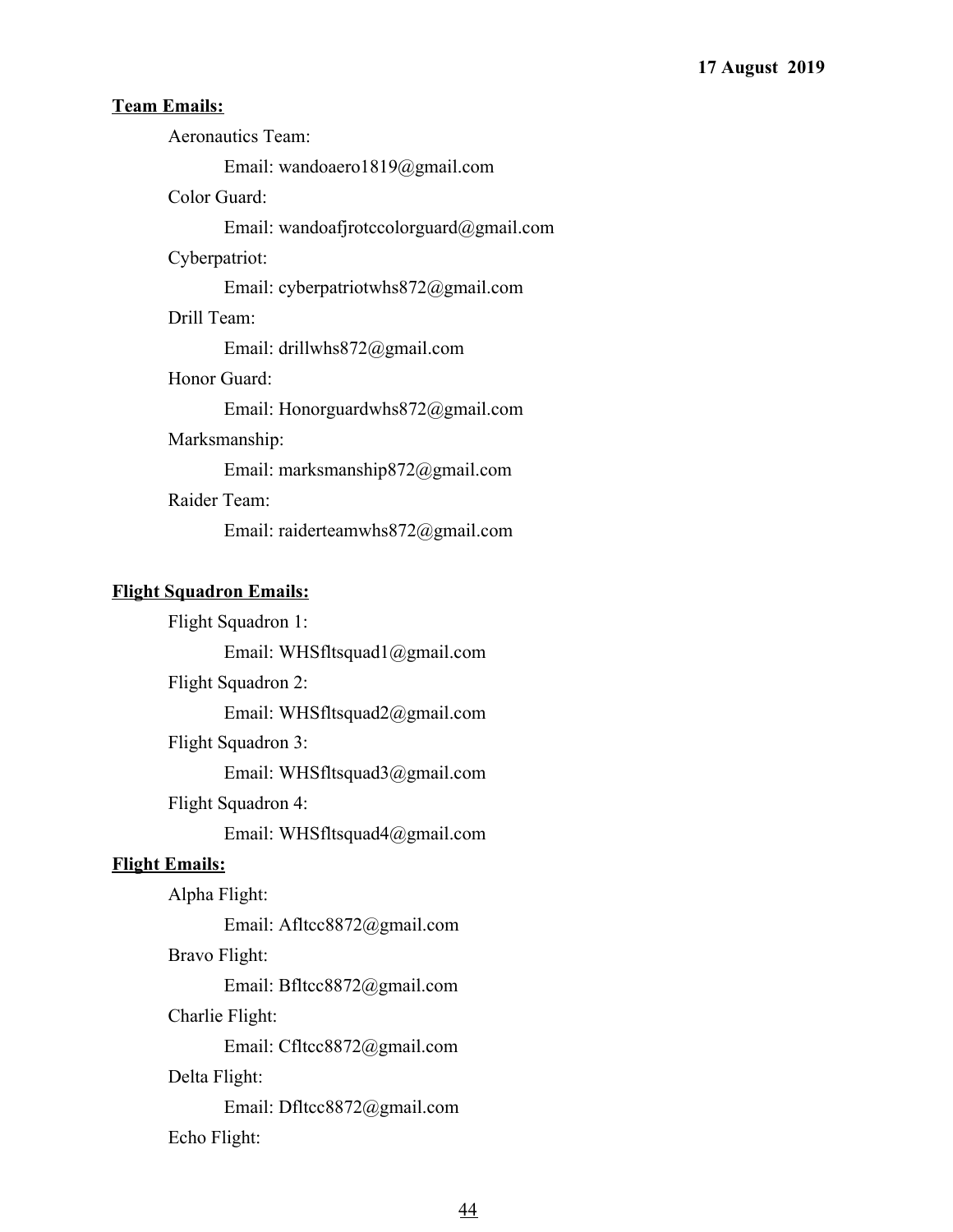Email: Efltcc8872@gmail.com

Foxtrot Flight:

Email: Ffltcc8872@gmail.com Golf Flight:

Email: Gfltcc8872@gmail.com

Hotel Flight:

Email: Hfltcc8872@gmail.com

India Flight:

Email: Ifltcc8872@gmail.com

Juliet Flight:

Email: Jfltcc8872@gmail.com

## Kilo Flight :

Email: Kfltcc8872@gmail.com Password: Wandohs872

## Lima Flight:

Email: Lfltcc8872@gmail.com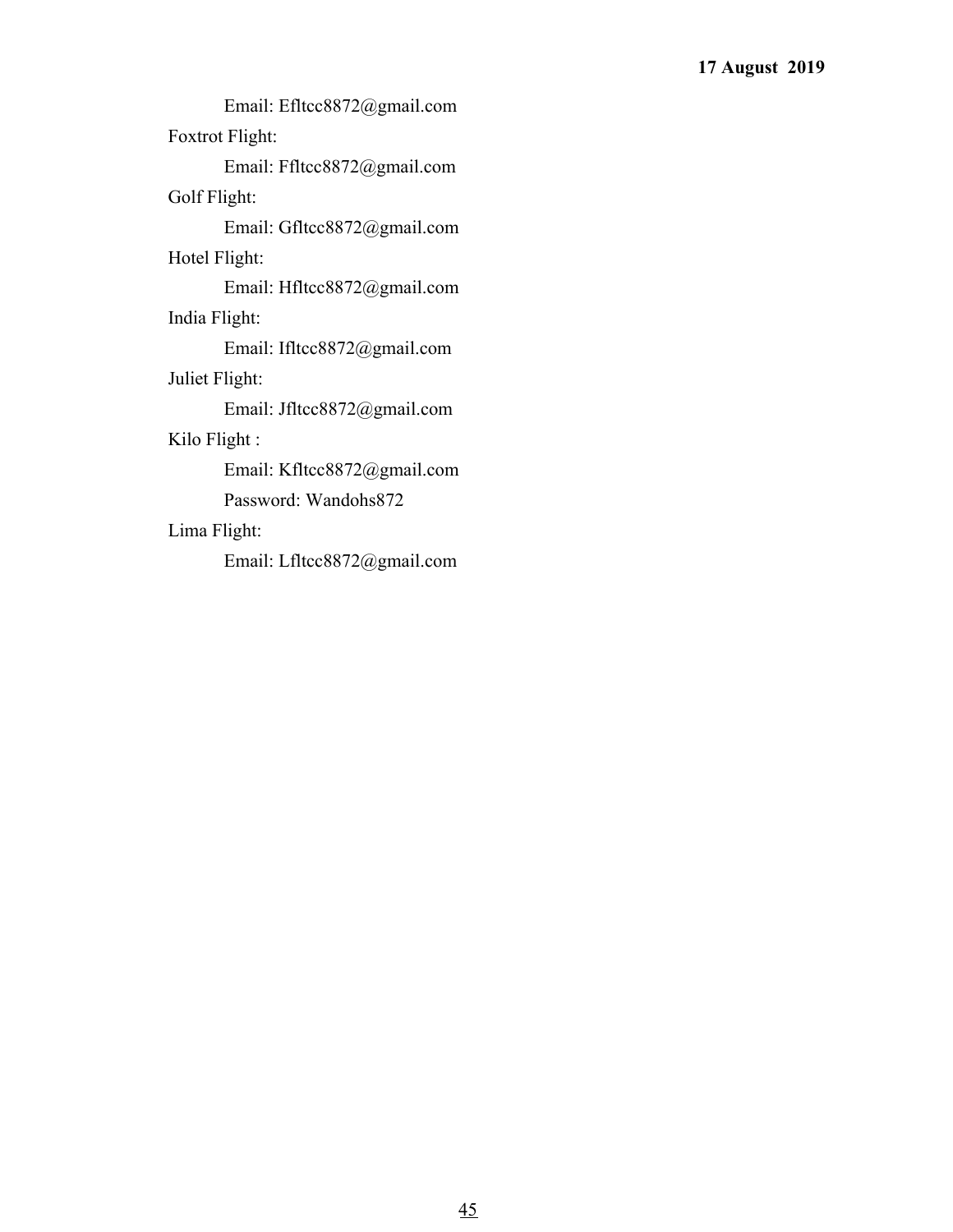## CHAPTER TEN

## **Logistics Development Requirement Programs**

**COLOR GUARD-** The Color Guard has the honor of presenting the National and State flag at school and community events. Distinctive uniform items are worn by the Color Guard. Color Guard also participates in a number of competitions during the school year.

**DRILL TEAM-** The AFJROTC Drill Team represents Wando High School in drill competition and at ceremonial functions. They perform exhibition/fancy drill and participate in fancy drill competitions as well as in Unarmed/Armed Regulation and Unarmed/Armed Exhibition Drill. Drill team is very active in practicing; practicing at least three times a week during the school year. The Saber team within of Drill team represents Wando High School at many Drill Competitions and various functions including: football games, parades, pep rallies, drill competitions, and other school events.

**MARKSMANSHIP TEAM-** The Marksmanship Team consists of cadets wishing to improve their own air rifleman skills using the Corps' supply of air rifles. The team assists in all air rifle shooting exercises, including administering the required rifleman exam. Any cadet wishing to join the team or participate in shooting on PT days must pass the exam with a 100%.

**RAIDER TEAM-** Raider consists of students that have excelled in PT and wish to become more conditioned in running and other cardio involving PT. They participate in events around the community like the Rugged Maniac, The Bulldog Challenge, Raider Competitions and the Mud Run.

**CYBERPATRIOT-** Our unit's CyberPatriot team practices jointly with the Wando Cyber Defense Club. This team competes in the AFA CyberPatriot Competition and the SpaWar hosted State Competition of Palmetto Cyber Defense Competition (PCDC). This Team consists of 5 cadets who specialize in different categories. These Categories include: Window Software, Ubuntu Software, Packet Tracing, and Networking.

**RECRUITING-** This group represents Wando High School by spreading awareness of the basic principles of AFJROTC and by recruiting new cadets. They travel to local middle schools throughout the year.

**KITTY HAWK AIR SOCIETY-** The academic honor of AFJROTC that promotes high academic standards, school and community service, self confidence and initiative. KHAS also develops leadership abilities, recognizes academic excellence, and furthers members' knowledge of the Air Force role in aerospace. KHAS has the flexibility to include objectives of local unit chapters under a single umbrella with the advantages of national stature

**AERONAUTICS TEAM-** This activity is for cadets who enjoy building model airplanes and building and launching model rockets. Cadets utilize a flight simulator when the weather outside is not adequate to fly. No experience is necessary; all cadets are eligible for membership. When a cadet has completed the requirements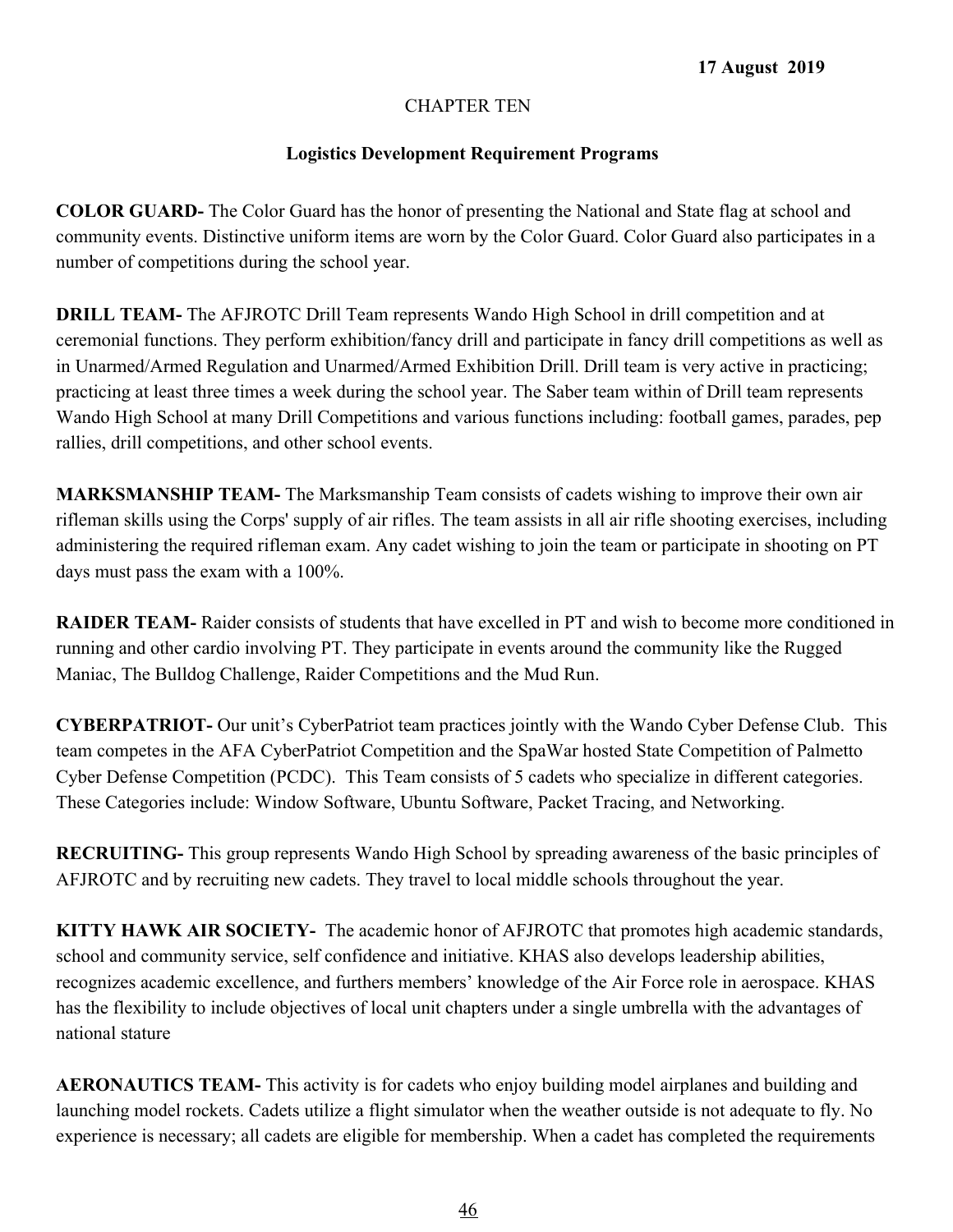for award of a Model Rocketry Badge or Model Aircraft Wings, special orders will be published and a request will be forwarded to HQ ROTC for the badge/wings and will be presented upon receipt.

**FIELD TRIPS-** Field trips to local military bases are an important part of the Aerospace Science curriculum and are real highlights of the school year. All cadets will have an opportunity to participate with their parents' approval, although transportation limitations may sometimes preclude full cadet participation. (Transportation/event costs may be required. Letters will be sent home to explain.)

**SOCIAL ACTIVITIES-** The cadet Corps conducts various social events, which may include a Dining-in, a Military Ball, Picnic/Field Day, Parties, etc. these events are planned by the Planning Commander and are open to all members of the Corps. A letter will be sent home to explain further.

**ATHLETICS -** Fridays will normally be the physical training (PT) day. On PT days, cadets will be graded on wearing the AFJROTC PT uniform and for participating in the day's activity. The Athletics Commander will also select teams to participate in the Lowcountry Field Day against other high school JROTC units. Cadets wishing to make these teams need to plan on attending training after school. The cadet Corps may also field sports teams against other AFJROTC units or other Wando High School organizations during the school year.

**CHARITIES-** Wando JROTC supports local charities in a number of ways such as holding canned food drives, collecting winter coats for the needy, and participating in "Adopt-a-Highway"clean-up. The greater the number of cadets who support these activities, the greater the likelihood of success.

**FUNDRAISING-** Various fundraising activities are conducted to support the above functions. The success of any fund raising effort depends largely on the support of each cadet. Money earned is managed by the Wando AFJROTC Booster Club. The Booster Club will then approve the funding for requested projects. Participation in all fund-raisers is entirely voluntary, however cadets who do not participate in Fundraising will not directly benefit.

**AWARENESS PRESENTATION TEAM-** The Awareness Presentation Team will travel to local elementary and middle schools and give presentations on the effects of drugs use, bullying, and other critical topics. Cadets on this team will be awarded the APT badge to wear on their uniform.

**STELLARXPLORERS** - This is an exciting hands-on learning experience that develops commercially valuable skills and increases appreciation for the critical role of space in our daily lives. The competition attracts all types of students with diverse backgrounds who will establish their own experiential base off accomplishment, all while building teamwork and leadership skills

**PLANNING COMMITTEE-** This is a committee which plans certain events such as Military Ball, Combat Dining - In and other large events that cadets in the corp can volunteer to help plan.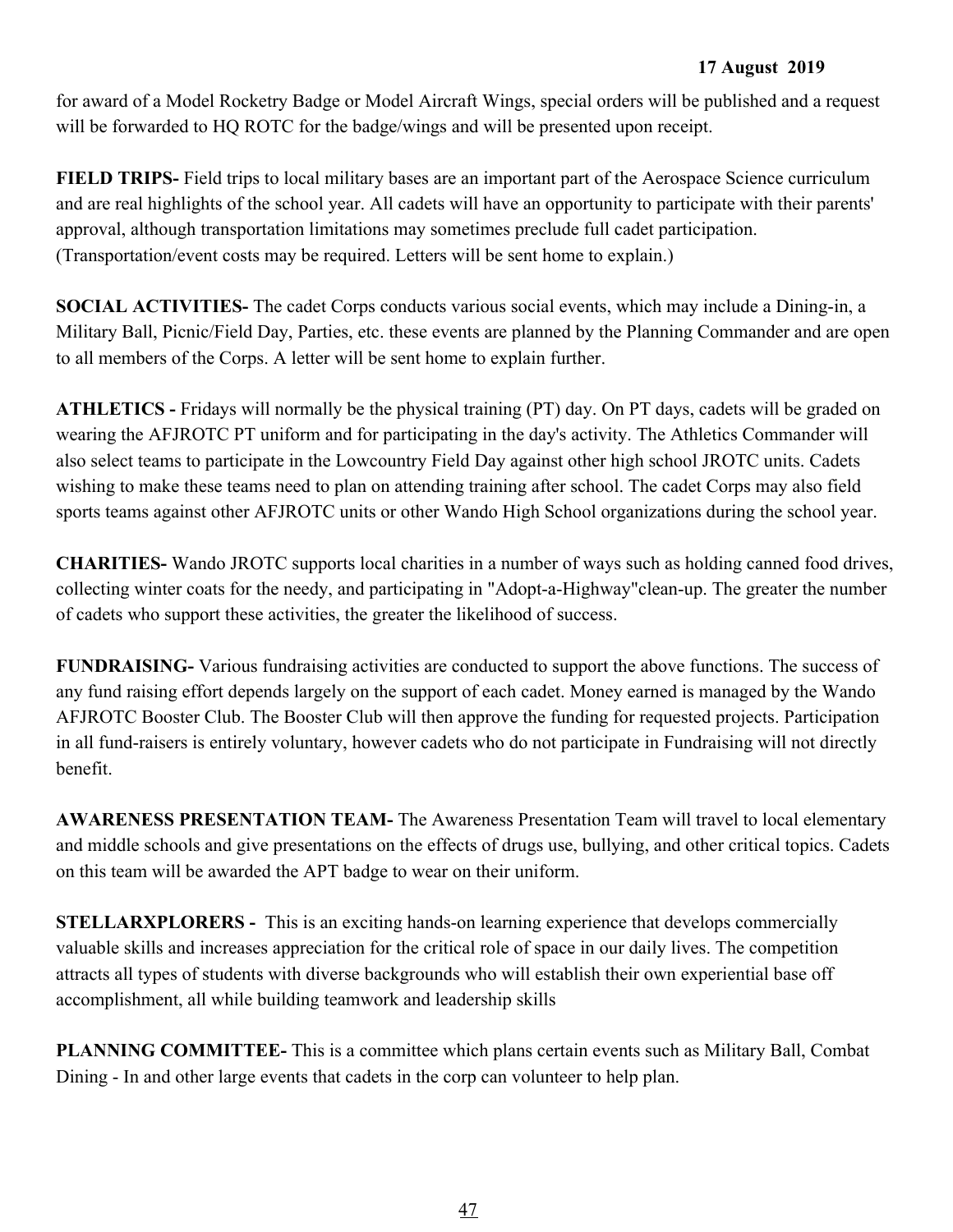## CHAPTER ELEVEN

## **STAFF MEETING PROCEDURES**

The Cadet Group Commander will hold staff meetings every Monday throughout the school year, with the Group Staff. The Cadet Wing Commander will also hold monthly Mass Meetings(Include Team/Job/Flight commanders and above) . Every other week the Group staff will also have set meetings with all the squadron commanders, which is led by the Command Chief.

All such staff meetings provide the opportunity for face-to-face communication among the commander and staff. They allow for group problem solving and for the cadet staff to participate in the planning of Corp activities.

The following procedures apply for either meeting:

- 1. The Cadet Group Commander will conduct the meeting.
- 2. The Cadet Group Commander will prepare the meeting agenda and submitted to the SASI for approval at least one day prior to the scheduled meeting.
- 3. The Cadet Group Commander will follow up to ensure that the responsible staff members accomplish actions directed during staff meetings.

## **INSTRUCTOR AND CADET OFFICES**

1. The Cadet Staff Office is open to all cadets provided an instructor or cadet officer monitors activities. Group staff has the right to deny any cadet access to the staff office (regardless of reasoning whether it is disciplinary action or a general denial of all other cadets that are not on Group Staff). The computers in the cadet office are for JROTC cadets to use for their schoolwork, use of the computers by other Wando students requires an instructor's permission. Cadets are not allowed to load/remove/upload/download computer software of hardware to modify any of the program settings. The computers on the left hand side as the Staff Office is entered are reserved for the Group and Vice Group Commanders. All members of Group staff reserve the right to take over and use any computer they wish if none are available.

2. The Aerospace Science Instructors practice the "Open Door Policy". Cadets are invited and encouraged to visit the instructors' offices anytime the instructor is present provided the instructor is not conducting a session with another individual. Any cadet desiring to see an instructor should knock once, salute, and follow proper military reporting procedures and solute again when they depart.

3. The instructor's office is off limits and not to be entered by any cadet unless the instructor is present or specific permission is given by an instructor for each specific occasion.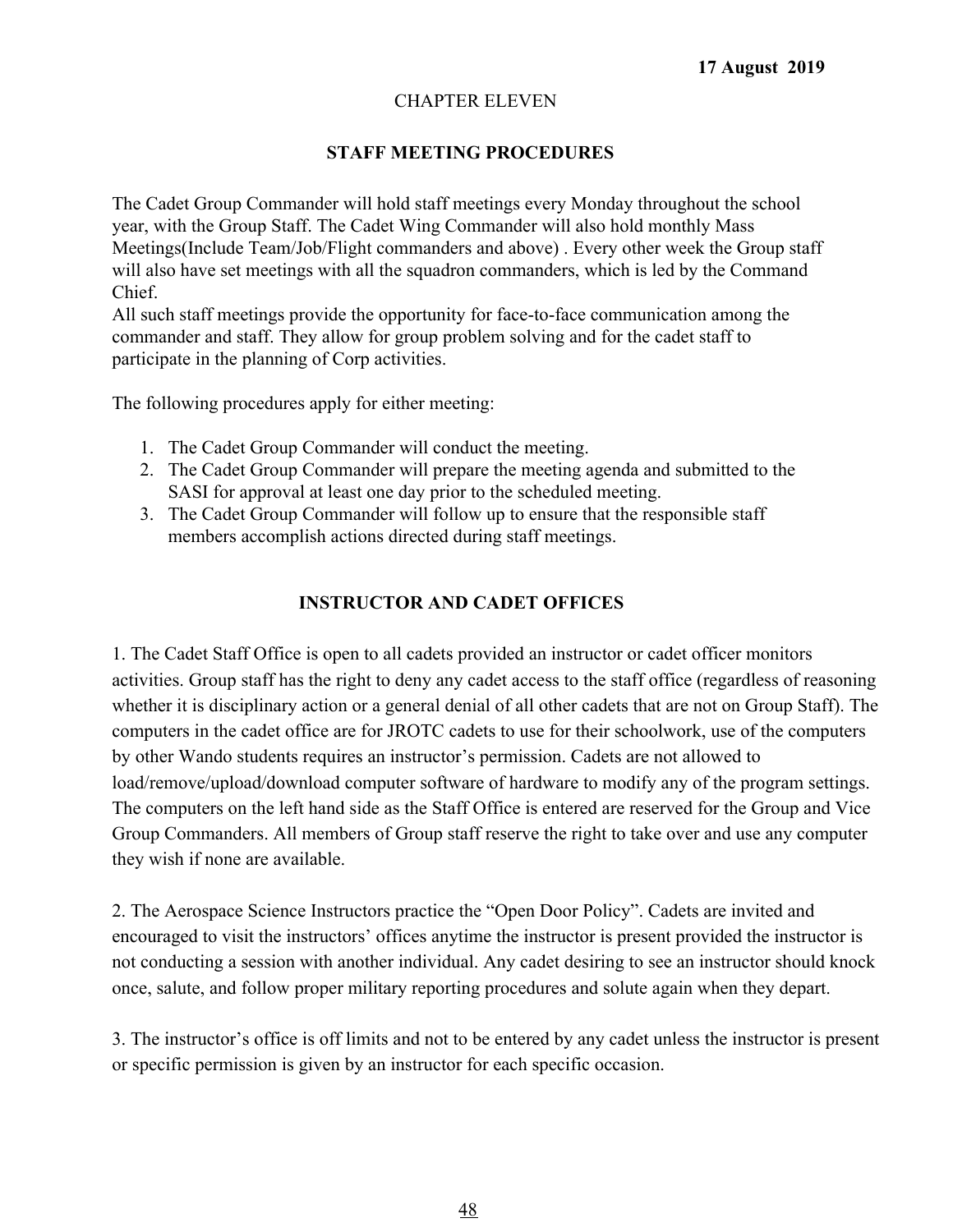## CHAPTER TWELVE

## **PROMOTION OF CADETS**

The quest for promotion provides constant challenge and motivation to members of the active Air Force and to members of AFJROTC programs as well. This challenge and motivation are proper since the change of insignia that accompanies a promotion reflects visible evidence of progression and standing among one's contemporaries. Also, the insignia is evidence of growing maturity, the ability and willingness to accept additional responsibility, and a demonstrated growth of leadership.

The SC-872 AFJROTC Corps promotion system is patterned after that used by the active Air Force and conforms to guidance provided by Headquarters, AFROTC.

There are two types of grades a cadet may hold, and in many instances both may be held at the same time.

**PERMANENT GRADE-** Permanent Grades (and all permanent promotions) are dependent upon satisfactory service and increase two grades each year (though some cadets may receive additional opportunities to become promoted by participating in certain summer camps). These grades normally will be assigned following the semester break based upon receiving the appropriate points. At that time the insignia to be worn will be that of the cadet's permanent grade unless he or she has been awarded a higher temporary grade. Some AS 1 cadets will be considered for a STEP (stripes for exceptional performance) promotion after the 1st semester.

**TEMPORARY GRADE-** This grade is initially awarded based on the position to which the cadet is assigned. Temporary promotion is not automatic but instead depends on the performance of the cadet. Since the grade is temporary, it will not be carried over from one year to the next. Temporary grades are awarded only when they are higher than the permanent grade. A cadet who has both a temporary and a permanent grade, therefore, will wear the insignia of the temporary grade since it will always be higher. Promotion to higher temporary grades will normally take place following general promotions.

Each Cadet should understand how cadet enlisted and cadet officer promotions are made. All cadet promotions are based on cadet performance as explained later in this chapter. All cadets have an opportunity for qualification and selection for promotion to higher grades.

AS3/4 cadets will fill cadet officer and cadet NCO positions. Second priority is given to AS2 cadets. Consideration is given for previous military experience, such as Civil Air Patrol and/or prior JROTC training. AS 1 cadets are not considered for cadet officer or NCO positions. Normally a cadet must complete two years of JROTC and pass the summertime cadet leadership course. The criteria used to select individuals to attend CLC include but are not limited to the following: academic grades, co-curricular participation, inspection grades, promotion board score, promotion fitness examination score, leadership potential, and physical fitness.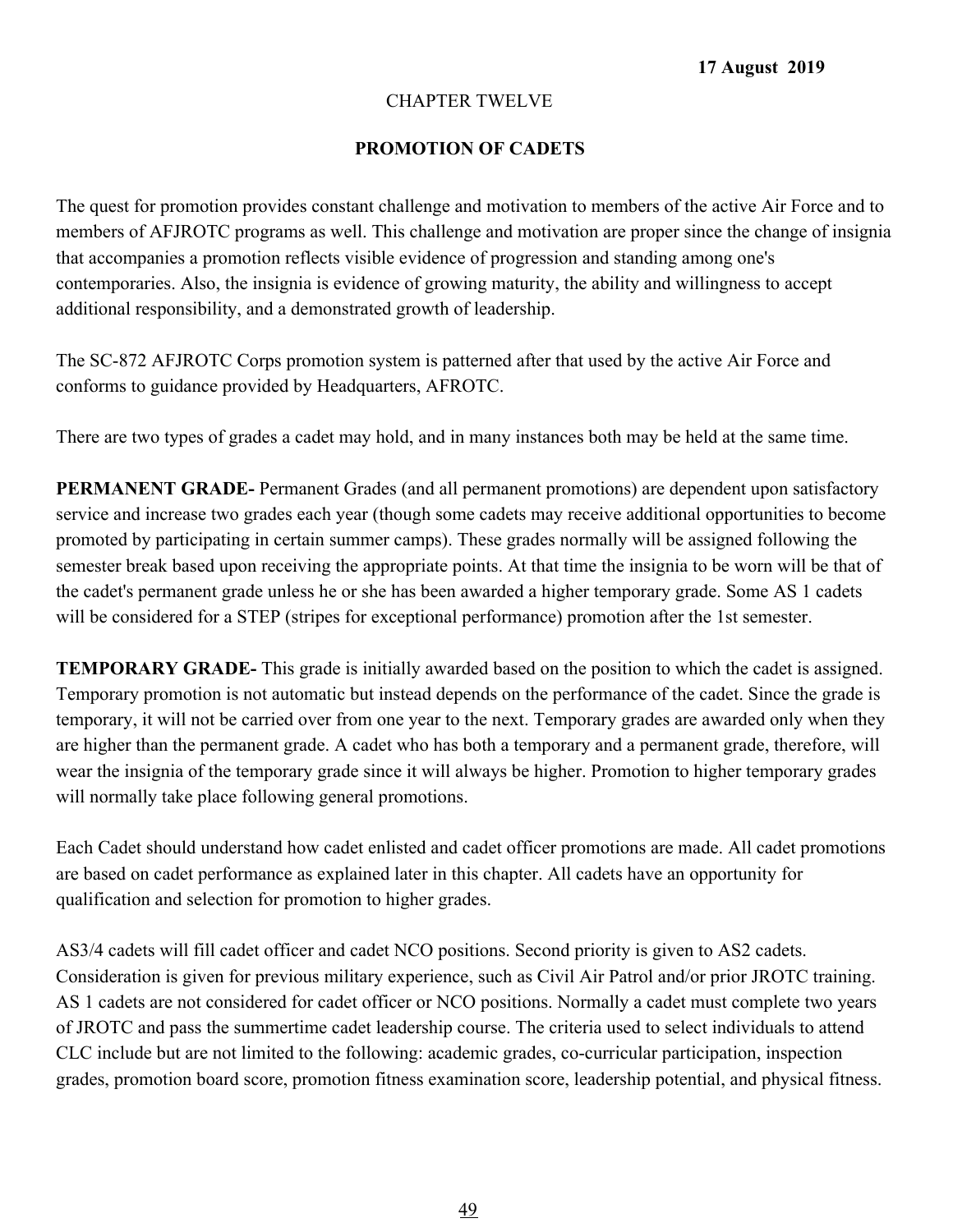Normally, cadets will not hold a temporary grade higher than that authorized for their position. An ASI may make exceptions for AS3/4 cadets who are assigned to special functions or advisory positions where their particular talents can be used to benefit the group.

To give the maximum number of cadets an opportunity to perform in a leadership role, a system of role rotation may be employed. Normal rotation to either lateral or lower positions, therefore, is not considered a demotion. All cadet positions are subject to normal rotation at any time.

The SASI, ASI, and the current Group Staff will select the Cadet Group Commander. The SASI will then select the Vice Group Commander, Group Commanders, and Command Chief. From there, the Cadet Group Commander will work with his/her staff to nominate cadets to other leadership positions. All promotion actions approved by the SASI will be announced in special orders published by the Cadet Personnel Officer and his/her staff.

Cadet promotion boards are composed of the Cadet Group Commander and additional cadet officers he or she designates.

Cadet enlisted promotions are based on the "whole person" concept with consideration to the following:

**PROMOTION BOARD-** A Promotion Board will be created that consists of Upper Staff along with Senior Officers. The board will consist of four Senior Cadets. Cadets under review will be evaluated on their performance by the Promotion Board. Cadets must wait for admittance to the Board. Cadets will wait at PARADE REST, Knock once, and the wait for permission to enter. On the command ENTER, cadets will enter through the door, take the most direct path through the room and report into the Head of the Board. The cadet will then say, "Cadet *"insert rank. name"* reports as ordered, sir/ma'am." The Cadet then will wait for permission to be seated. The Cadet will then sit at ATTENTION and answer the following questions. There will be one question on the Chain of Command, Drill, Current Events, and the Uniform. On completion of the questions, the cadet will be dismissed. The cadet will then stand at ATTENTION, PRESENT ARMS and wait for the Head of the Board to return the salute. Upon this, the cadet will make an ABOUT FACE and take most direct route out of the room.

During the Board, Cadets will be evaluated on the following aspects:

- Military Bearing
- Knowledge of Drill
- Knowledge of Uniform
- Knowledge of the Chain of Command
- Knowledge of Current Events
- Following of Proper Procedure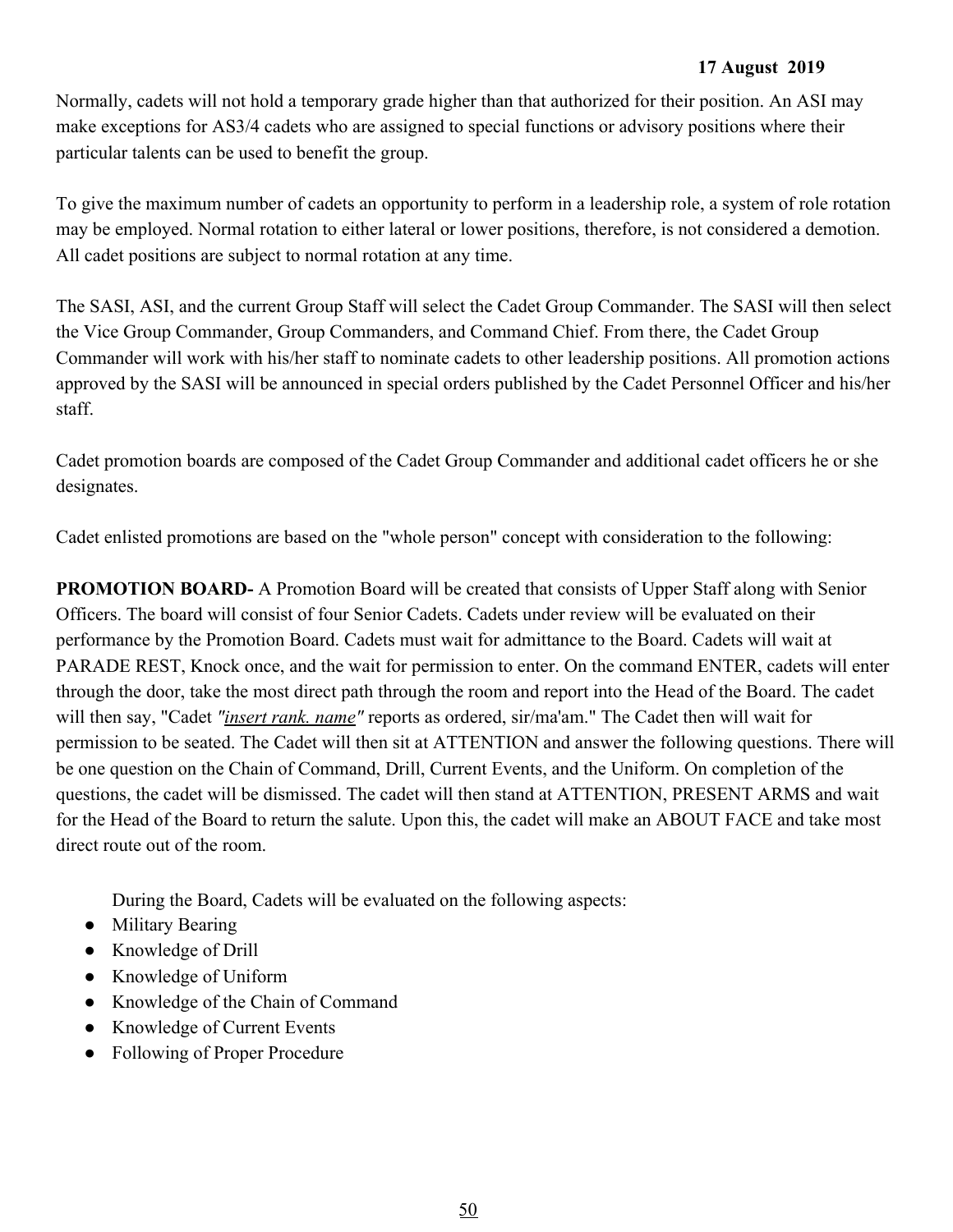**PROMOTION TEST-** All cadets seeking promotion will be required to take a Promotion Test. The Promotion Test will be a 100 question examination. This examination will be comprised entirely of information from the Cadet Guide and the Drill and Ceremonies Booklet.

**ACADEMIC GRADE-** Each cadet's most recent Academic Grade for AFJROTC will be calculated into Cadet Promotions. The instructors shall provide a list of all cadets and their most recent grade for AFJROTC. The most recent grade shall be the grade that was published on their most recent report card/progress report.

**PT TEST-** All cadets are required to take the PT on the first Friday of every month. The PT test is consisted of 1.0 mile run, push-ups, and sit ups (done with in 1.5 minutes). Once the test is completed, each cadet is given a composite score from the test. The most recent score for each cadet will count towards a cadet's promotion.

**COMMUNITY SERVICE-** AFJROTC is responsible for completing community service in the local area; AFJROTC sponsors many community service events and cadets are encouraged to sign up for these events. All AFJROTC events and hours are logged into WINGS. The number of hours each cadet fulfills towards AFJROTC sponsored events will count towards a cadet's promotion. For any community service events that are not sponsored by AFJROTC, only one hour goes toward the October promotion and four hours goes toward the may promotion.

The Group Staff will then comprise the five scores into a cumulative score for each Cadet. The Cadets will then be rank ordered and a set percentage of cadets will be promoted. This percentage varies on a year to year basis that is dependent upon number of cadets throughout the Corps and each AS Class, this percentage varies from approximately 75 percent to 85 percent.

**STEP-PROMOTION-** Step-Promotions are given to AS1 cadets only in the first semester ceremony. When giving Step-Promotions the AS1 instructors look at if the cadet has an A in JROTC, no discrepancies, they are involved in a job and/or team in the program, and they are doing well in PT. There is no maximum or minimum number of cadets that may receive the promotion. The AS1 instructors may chose a cadet for the promotion if they feel like they deserve the award.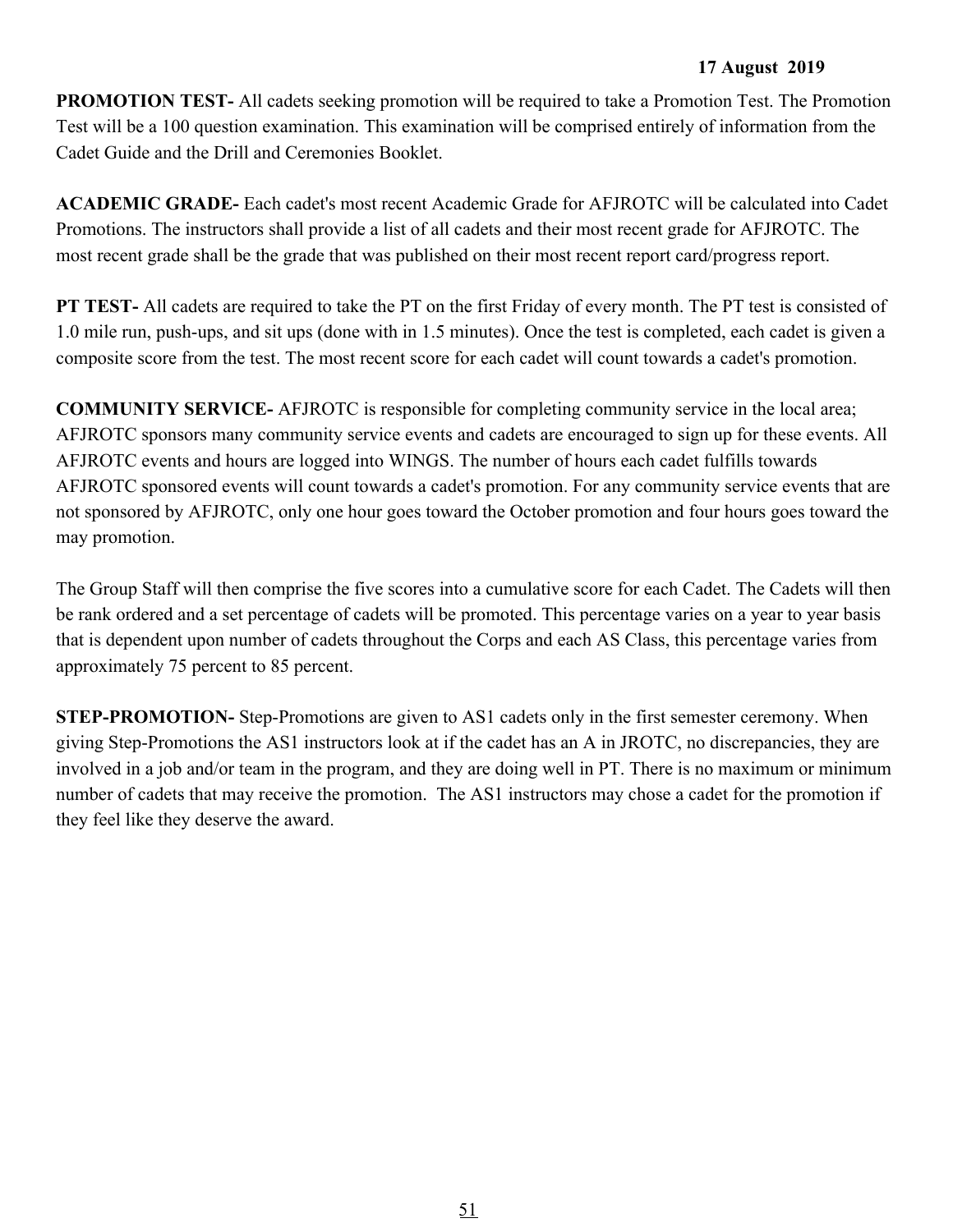## CHAPTER THIRTEEN

## **AWARDS AND DECORATIONS**

The Cadet Awards and Decorations Program fosters morale, esprit de corps, and recognizes achievements of AFJROTC cadets. Awards sponsored by national organizations are funded by the sponsoring organization and donated through local chapters where available. Only Awards and Decorations approved by Holm Center/JR and listed in this guide may be worn. Units may not create local awards for wear on the uniform. See Attachment 11 for Award POCs.

Ribbons will not be worn with Medals. Medals may be worn with the service dress uniform for formal and semi formal occasions of a limited nature (such as Dining ins/outs, Military Ball, change of command ceremonies, award ceremonies, picture days or other formal events specified by the SASI). Medals may not be worn on regular uniform days. Place Medals on the mounting rack in the proper precedence.

Refer to AFI 36-2903 for instructions on stacking multiple medals, and wear of devices on ribbons and medals. When awarding a ribbon in WINGS the system will let you choose the devices allowed to be worn on that ribbon. The routine wear of both medals and ribbons is prohibited.

Units are authorized to impose additional criteria (more stringent) to meet local standards and needs without diminishing minimum standards (example: limiting the number of cadets who may earn the award where no guidance is stated, or below stated limits). If such additional criteria are imposed, they must be specified in the cadet guide or Unit operating Instructions.

Present awards at appropriate ceremonies. Invite school officials and local civil authorities when practical. Representatives from organizations sponsoring awards should be offered the opportunity to make the award presentation. Display awards when possible for the benefit of the cadet corps. The SASI will ensure that Air Force endorsement of any agency's product or service is neither stated nor implied.

Order of precedence of AFJROTC Medals and Ribbons

AFJROTC Awards. Cadets may only receive one National-level Award for each year they are in AFJROTC and not receive the same National- level award twice during their AFJROTC career (this does not apply to national competition awards).

Guidelines for National Awards should be followed to the fullest extent possible; deviations from established award criteria will not be the norm, but based on a case, by case basis. Unit Must uphold the "Spirit of intent" of an award.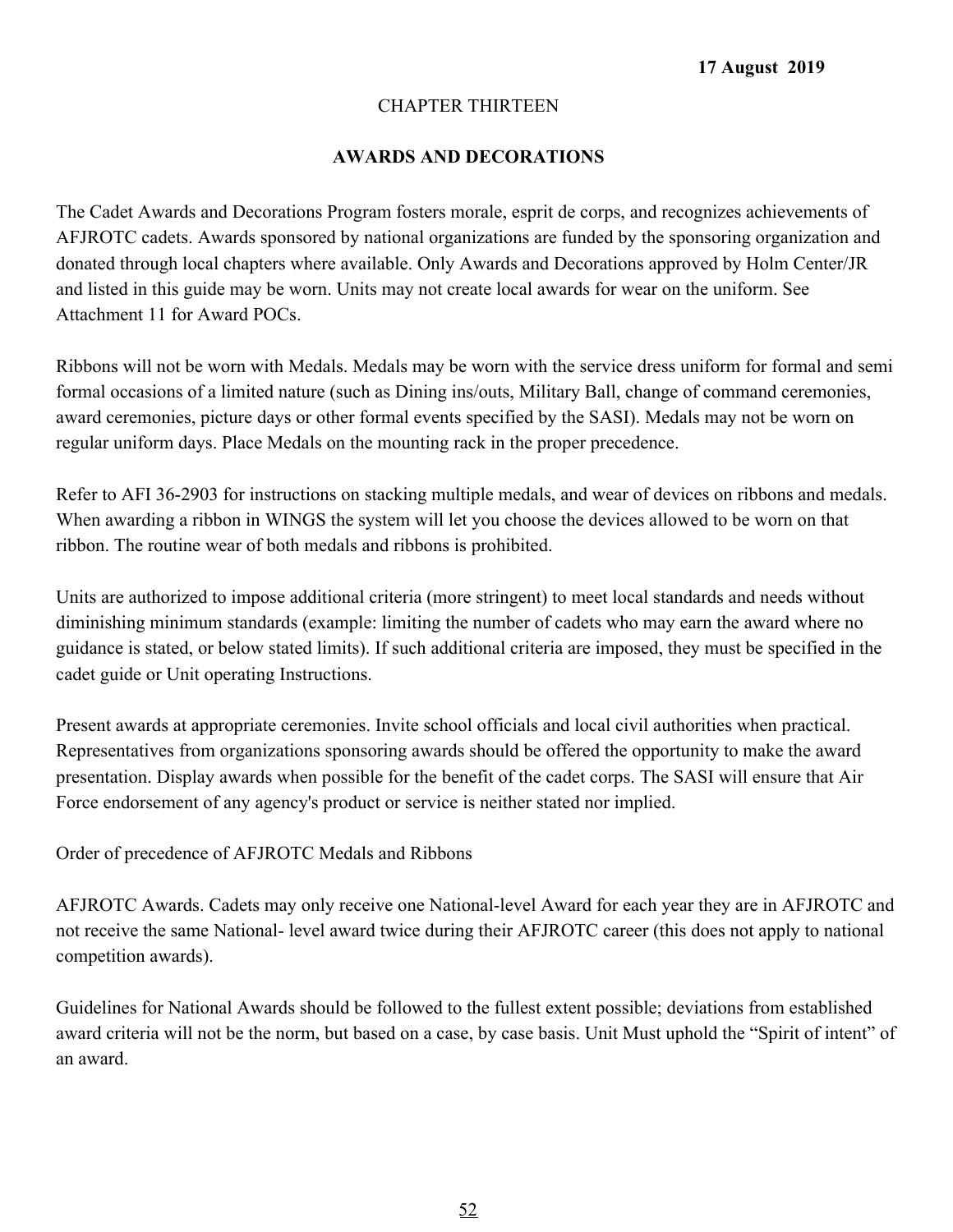Order of precedence of AFJROTC Medals and Ribbons

(\*\* means they are no longer eligible for wear after AUGUST 2021)

- 1. Gold Valor Award
- 2. Silver Valor Award
- 3. Cadet Humanitarian Award
- 4. Silver Star Community Service with Excellence Award
- 5. Community Service with Excellence Award
- 6. Air Force Association Award
- 7. Daedalian Award
- 8. American Legion Scholastic Award
- 9. American Legion General MIlitary Excellence Award
- 10. American Veterans Award
- 11. Reserve Officers Association Award
- 12. Military Order of World Wars Medal
- 13. Military Officers Association Award
- 14. Veterans of Foreign Wars (VFW) Award
- 15. Military Order of the Purple Heart
- 16. Air Force Sergeants Association Award
- 17. Tuskegee Airman Inc. AFJROTC Cadet Award
- 18. The Retired Enlisted Association Award
- 19. Celebrate Freedom Foundation Award
- 20. Air Commando Association Award
- 21. Distinguished Unit Award with Merit
- 22. Distinguished Unit Award
- 23. Outstanding Organization Award
- 24. Outstanding Flight Ribbon
- 25. Top Performer Award
- 26. Outstanding Cadet Ribbon
- 27. Leadership Ribbon
- 28. Achievement Ribbon
- 29. Superior Performance Ribbon
- 30. Academic Ribbon
- 31. Cadet Leadership Course (CLC) Ribbon
- 32. Special Teams Placement Ribbon
- 33. Joint/All-Service National Competition Ribbon
- 34. Air Force Nationals Competition Ribbon
- 35. Orienteering Ribbon
- 36. Leadership Development Ribbon
- 37. Drill Team Ribbon
- 38. Color Guard Ribbon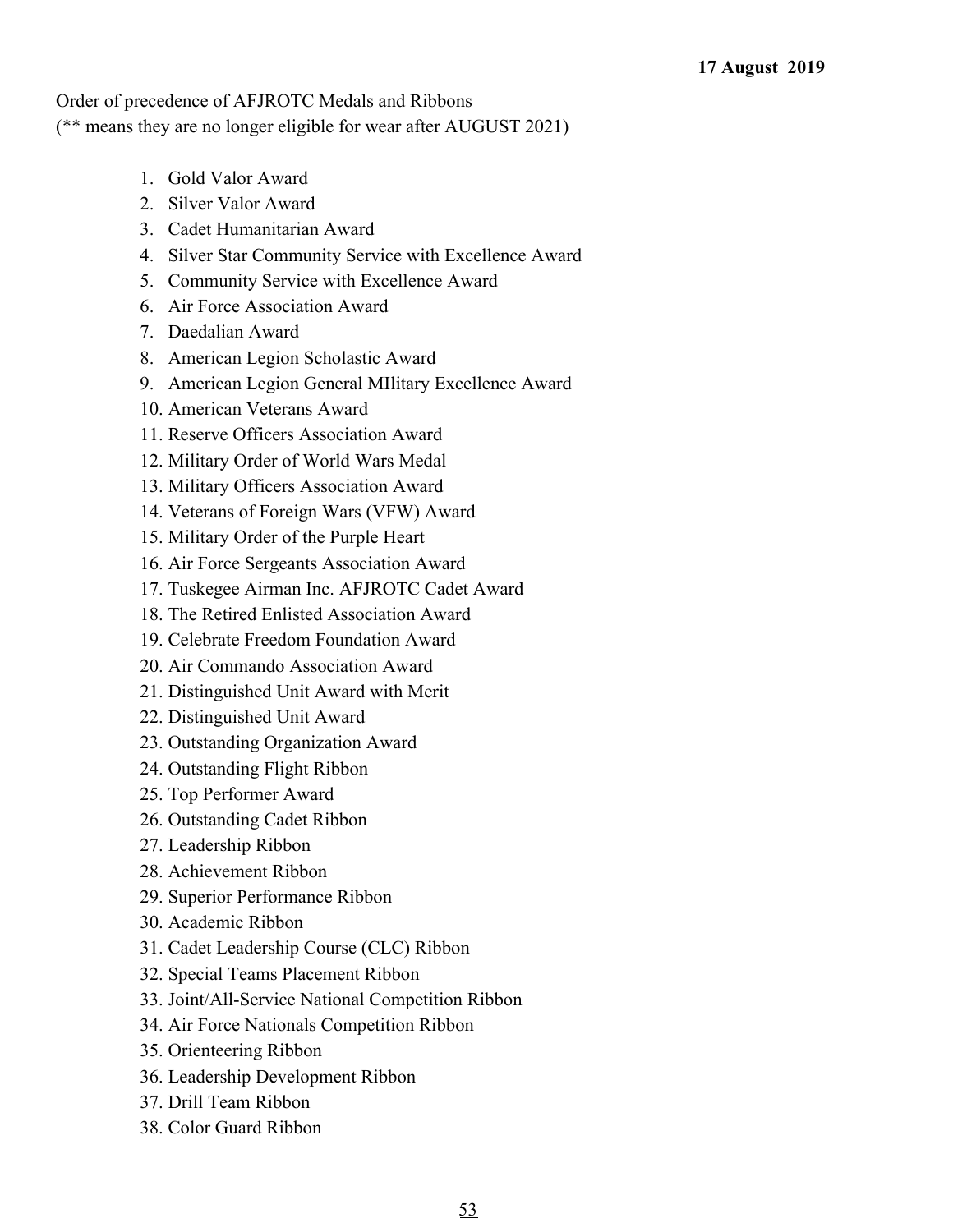- 39. Sabre Team Ribbon
- 40. Marksmanship Ribbon
- 41. Good Conduct Ribbon
- 42. Service Ribbon
- 43. Health and Wellness Ribbon
- 44. Recruiting Ribbon
- 45. Activities Ribbon
- 46. Attendance Ribbon
- 47. Dress and Appearance Ribbon
- 48. Longevity Ribbon
- 49. Bataan Death March Memorial Hike Ribbon
- 50. Patriotic Flag Ribbon

Grandfathered awards - Cadets receiving these national-level awards listed below (items 51 - 58) prior to 30 July 2018, and wish to wear these awards may do so as long as they remain in AFJROTC or NLT 1 August 2021 (grandfathered). Medals may be worn on the semi-formal occasions of a limited nature (such as dining ins/outs, military ball, change of command ceremonies, award ceremonies, picture days, or other formal events as specified by the SASI.) Medals will not be worn on regular uniform days.

These ribbons may be worn by cadets (if earned prior to 30 July 2018) during regular uniform days and will be worn in the precedence listed below following the Patriotic Flag Ribbon. These Ribbons will no longer be eligible for wear after 1 August 2021.

- 51. Daughters of the American Revolution Award
- 52. National Sojourners Award
- 53. Sons of the American Revolution Award
- 54. Scottish Rite, Southern Jurisdiction Award
- 55. Sons of the Union Veterans of the Civil War Award
- 56. Sons of the Confederate Veterans H.L. Hunley Award
- 57. National Society United States Daughter of 1812
- 58. Non-Funded National Awards ( i.e., NCOA, National Society, Daughters of Founders and Patriots of America, American Military Retirees Association " LEAP", United Daughters of the Confederacy etc.)

Cadets receiving these Civil Air Patrol (CAP) Awards listed below (Items 59 - 63) prior to 30 July 2018, and who wish to wear these awards may do so as long as they remain in AFJROTC or NLT 1 August 2021.

- 59. General Carl Spaatz Award
- 60. General Ira C. Eaker Award
- 61. Amelia Earhart Award
- 62. General Billy Mitchell Award
- 63. General J.F. Curry Achievement Award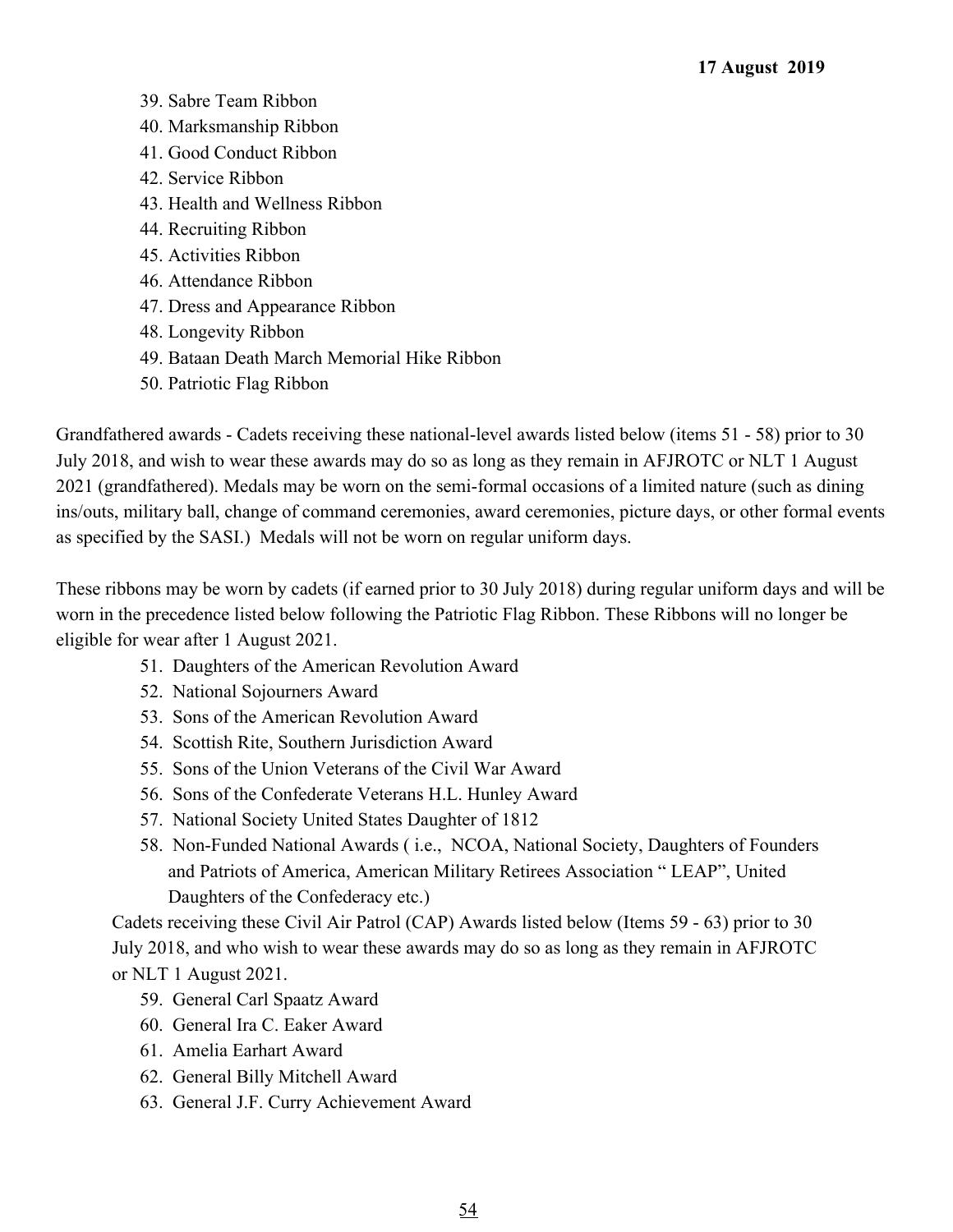AFJROTC cadets are **not authorized** to wear ribbons/medals earned/issued from Army, Navy, Marine Corps, or Coast Guard Junior ROTC programs. Cadets will be given equivalent AFJROTC ribbons to wear in lieu of Army, Navy, Marine Corps, or Coast Guard Junior ROTC ribbons/medals the cadet earned while serving in sister-service JROTC program. It is up to what equivalent AFJROTC ribbon to issue.

Badges or insignia from Active Duty, Guard, Reserve, or any other non-AFJROTC group are **not authorized** on the AFJROTC uniform. Badges, Ribbons or insignia from middle school programs such as Youth Leadership Corps are **not authorized** on the AFJROTC Uniform.

Description and Criteria of AFJROTC Medals and Ribbons. Ribbons will not be worn with medals (only the medals will be worn) NOTE: medals will not be worn on regular uniform days or during any type of competition, ie., Drill, CyberPatriot, Academic Bowl, etc.

#### **Descriptions and Criteria**

## **Gold Valor Award**

Awards consist of a medal, ribbon, and certificate. The Gold Valor Award recognizes the most outstanding voluntary acts of self-sacrifice and personal bravery by a cadet involving conspicuous risk of life above and beyond the call of duty. Forward recommendations for valor awards through [HQ-OpsSupport@afjrotc.com](mailto:HQ-OpsSupport@afjrotc.com) for review and approval within 6 months of the incident. Include a detailed description of the situation, newspaper clippings (if available), statements by victims and observers, and any other information deemed appropriate to validate eligibility. In addition, submit a proposed citation to accompany the award. HQ-Ops Support will forward the valor award to the HQ AFJROTC Director for final approval. Upon approval, Operation Support will distribute the citation, medal, and ribbon for presentation. Ribbon for this award may be worn on regular uniform days. For each additional award earned an additional small silver star will be awarded. Medals will not be worn on regular uniform days.

#### **Silver Valor Award**

Awards consist of a medal, ribbon, and certificate. The Silver Valor Award is awarded to a cadet for a voluntary act of heroism which does not meet the risk-of-life requirements of the Gold Valor Award. Forward recommendations for valor awards through [HQ-OpsSupport@afjrotc.com](mailto:HQ-OpsSupport@afjrotc.com) for review and approval within 6 months of the incident. Include a detailed description of the situation, newspaper clippings (if available), statements by victims and observers, and any other information deemed appropriate to validate eligibility. In addition, submit a proposed citation to accompany the award. HQ-Ops Support will forward the valor award to HQ AFJROTC Director for final approval. Upon approval, HQ-OpsSupport@afirotc.com distributes the citation, medal, and ribbon for presentation. Ribbon for this award may be worn on regular uniform days. For each additional award earned an additional small silver star will be awarded. Medals will not be worn on regular uniform days.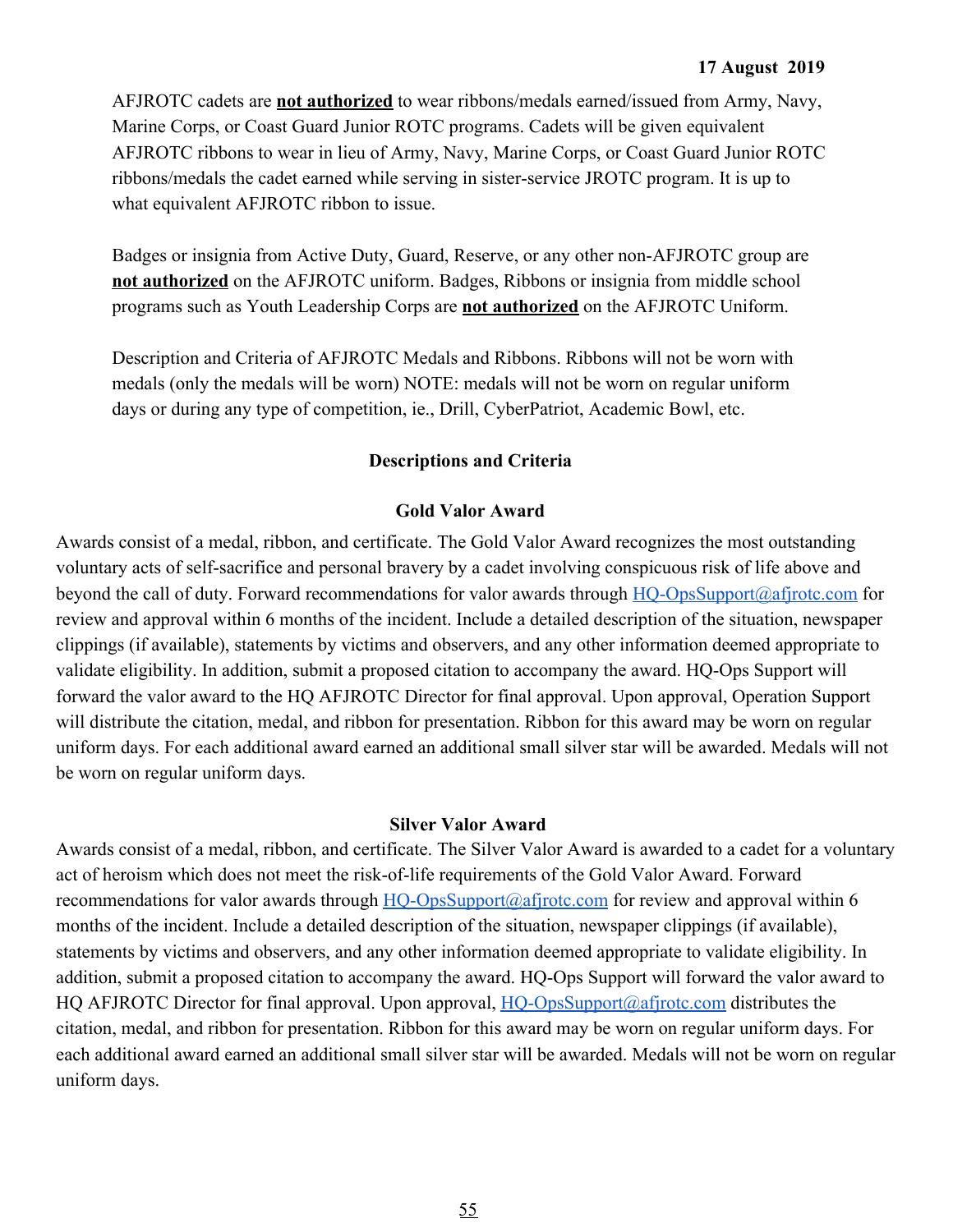#### **Cadet Humanitarian Award**

Award consists of a ribbon and certificate. It is intended to recognize cadets who provide aid in response to a singular extraordinary event such as a natural disaster or other catastrophe that has placed or has the potential to place a hardship on their fellow citizens. This award is not to be used to recognize day-to-day service in the community. Forward recommendations for humanitarian awards to  $HO$ -OpsSupport@afjrotc.com for review and approval within 6 months of the incident. Include a detailed description of the situation, newspaper clippings (if available), statements by victims and observers, and any other information deemed appropriate to validate eligibility. In addition, submit a proposed citation to accompany the award. Upon approval, HQ-Ops Support distributes the citation and ribbon for presentation. For each additional award earned an additional small silver star will be awarded.

#### **Silver Star Community Service with Excellence Award**

Award consists of a ribbon with silver star device and certificate. The Silver Star Community Service with Excellence Award will be an honor that emphasizes the value of community service, and establishes a greater sense of pride within the corps. The award will be given to cadets in the Top 5% of units (approximately 45 units) who have the highest "per cadet average" community service hours. "Countable" hours must be logged into WINGS and accomplished IAW published guidance (AFJROTCI 36-2010). Countable hours will be the period from 11 April (previous year) to 10 April (current year). HQ will use the last PSR cadet enrollment and the hours submitted in WINGS for that period to calculate the Top 5% units and notify the units earning the Award. Instructors at the Top 5% units will determine which of their cadets have contributed to the unit earning the new award. Ribbon must be purchased from a vendor using MilPer funds. For each additional award earned an additional large silver star will be awarded.

#### **Community Service and Excellence Award**

Award consists of a ribbon and certificate. It is intended to recognize those individual cadets who provide significant leadership in the planning, organizing, directing, and executing of a major unit community service project that greatly benefit the local community. This is not an award given to participants but to the key leader(s) of the project. Forward recommendations for Community Service with Excellence Award to [HQ-OpsSupport@afjrotc.com](mailto:HQ-OpsSupport@afjrotc.com) for review and approval within 6 months of completion of the project. Include a detailed description of the contributions of the individual(s) along with newspaper clippings (if available) describing the outcome of the project, letters of appreciation from civic leaders, or other information deemed appropriate to validate eligibility. Ribbon must be purchased from a local vendor using MilPer funds. Ribbon must be purchased from a vendor using MilPer funds. For each additional ribbon earned an additional bronze oak leaf cluster will be awarded. A single silver oak leaf cluster will be used for the award of the fifth bronze oak leaf cluster.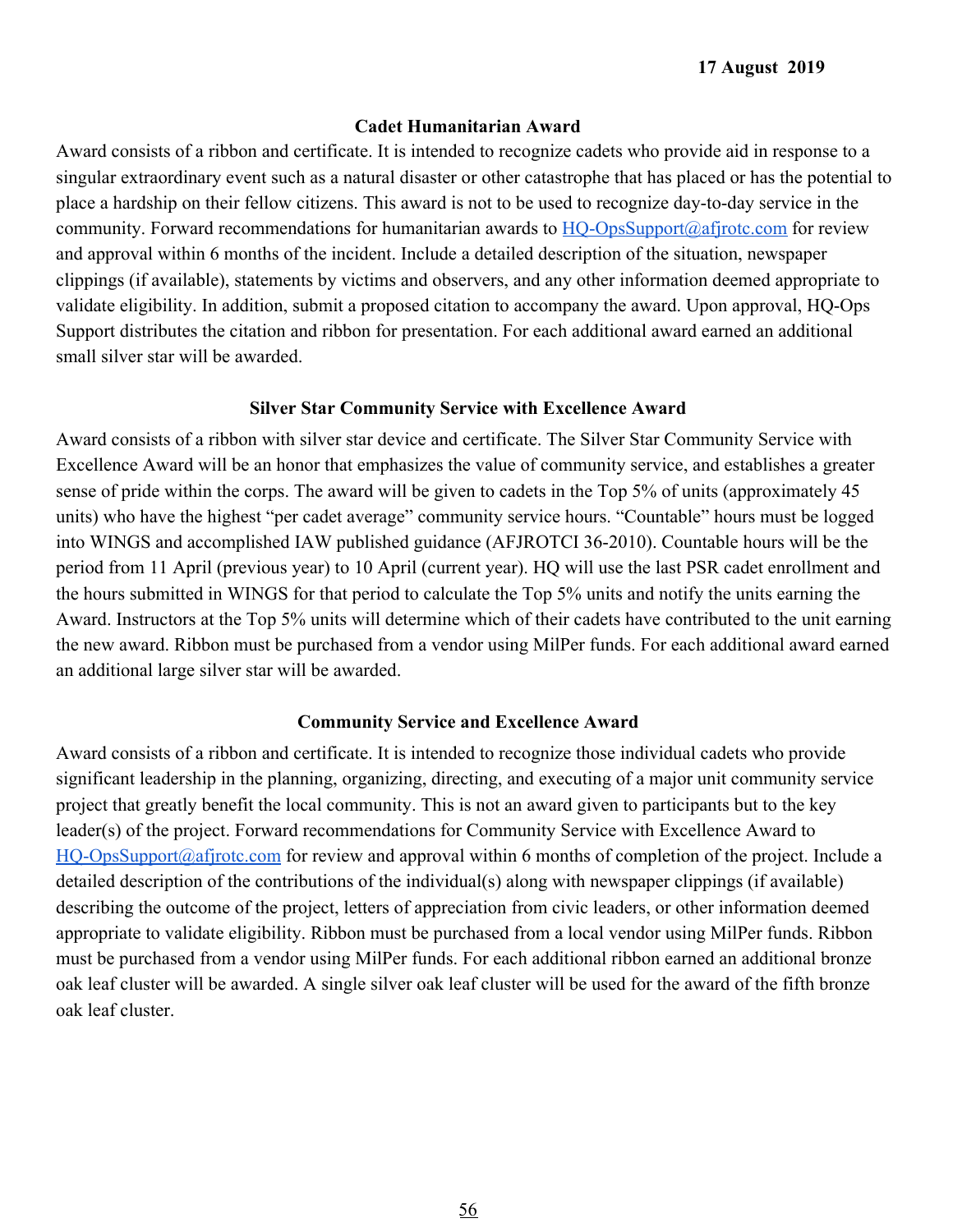National-Level Awards:

These items must be issued to cadets, but medals from these organizations WILL ONLY be worn during events such as dining ins/outs, military ball, change of command ceremonies, award ceremonies, picture days, or other formal events as specified by the SASI. Ribbon for these awards may be worn on the cadets ribbon rack and worn on regular uniform days. Medals will not be worn on regular uniform days or during any type of competition, i.e., Drill, CyberPatriot, Academic Bowl etc.

## **Air Force Association (AFA) Award**

Cadets may only receive this award once. This is an AFA-Sponsored award and is presented annually to the outstanding second-year cadet (in a Three year program) or a Third-year cadet (In a four year program). Ribbon for this award may be worn on the cadet's ribbon rack and worn on regular uniform days. Medals will not be worn on regular uniform days or during any type of competition. The award recipient must possess/meet the following criteria:

- 1. Top 1% of the Cadets in a unit in the following areas, academics, leadership, and professionalism
- 2. Positive attitude (toward AFJROTC and school)
- 3. Outstanding personal appearance (Uniform and grooming)
- 4. Display personal attributes such as initiative, judgement, and self-confidence. Courteous demeanor (promptness, obedience, and respect for customs)

## **Daedalian Award**

Cadets may only receive this award once. The Order of Daledalin's is a fraternity of commissioned pilots from all military services. It is named after the legendary figure, Daedalus,, and was organized by WWI military pilots who sought to perpetuate the spirit of patriotism, love of country, and the high ideals of self-sacrifice which place service to the nation above personal safety and position. The award is offered to encourage the development of these traits in cadets and to interest them in a military career. The medal is fashioned after an ancient Grecian plaque discovered by a Daedalian in the village of Lavadia, Greece and depicts Daedalus and his son Icarus fabricating their legendary wings of wax and feathers. Ribbon for this award may be worn on the cadets ribbon rack and worn on regular uniform days. Medals will not be worn on regular uniform days or during any competition. This annual award recognizes one outstanding third-year cadet at each unit that meets the following:

- 1. Demonstrate an understanding and appreciation of patriotism, love of country, and service to the nation.
- 2. Indicate the potential and desire to pursue a military career.
- 3. Rank in the top 10% of their AS class.
- 4. Rank in the top 20% of their school class.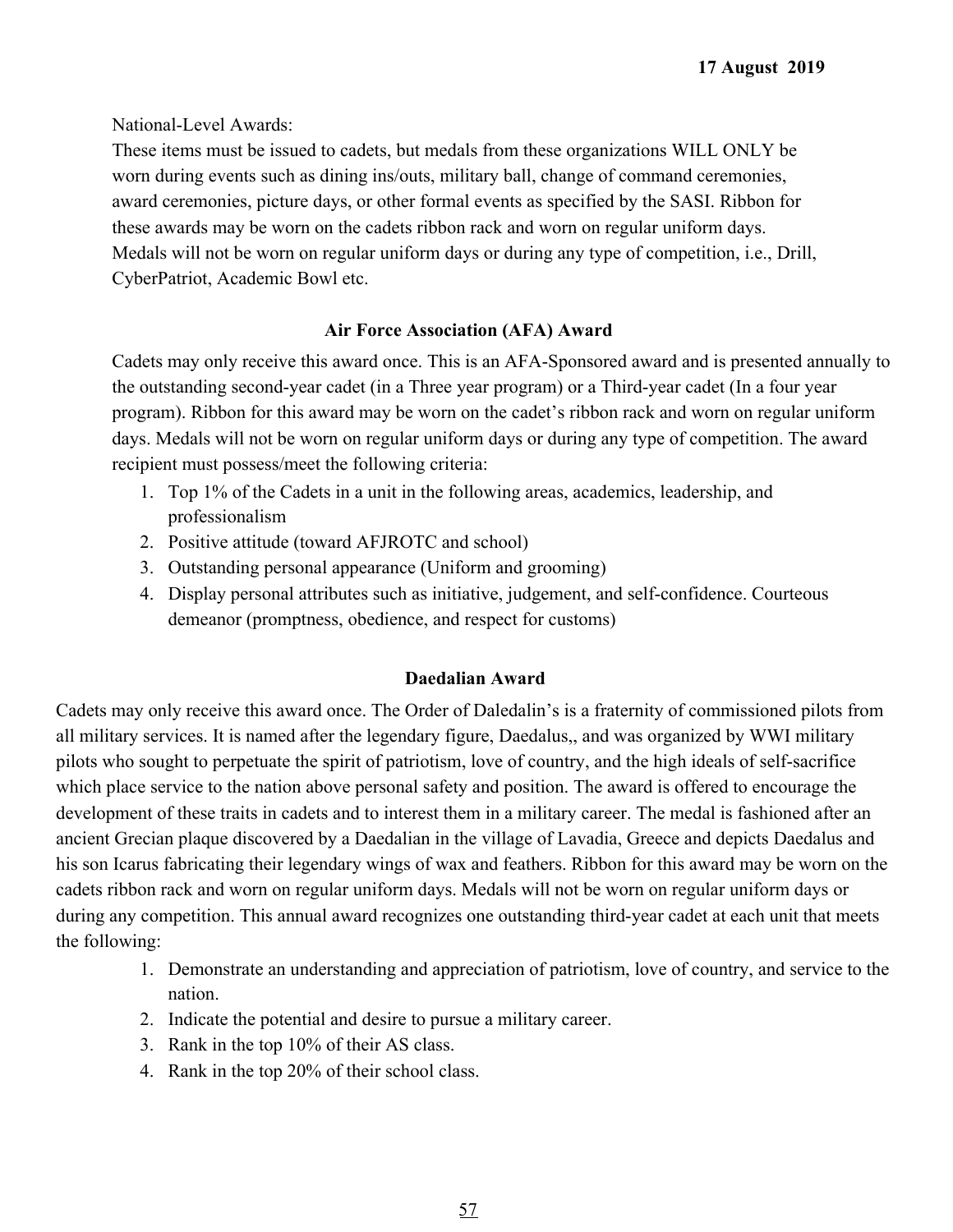The SASI selects the recipient and requests the award from the nearest Daedalian Flight. A minimum of 90 days notice is required to allow the local chapter to obtain the award from their national headquarters and to schedule a Daedalian Flight presenter for the award.

#### **American Legion Scholastic Award**

Cadets may only receive this award once. Ribbon for this award may be worn on regular uniform days and worn on the cadet's ribbon rack. Medals will not be worn on regular uniform days or during any competition. This award is presented annually to one second-or third-year cadet (in a 3 year program) or a third -or fourth-year cadet (in a four year program) based on the cadets overall scholastic achievements. Each cadet must:

- 1. Rank in the top 10% of the high school class.
- 2. Rank in the top 25% of their AS class.
- 3. Demonstrate leadership qualities.
- 4. Actively participate in student activities.

The SASI, as chairman, with the ASI and at least one faculty member, selects the recipient and must request the award not later than 15 April. The award devices and presenter can be requested from the nearest American Legion Post. If there is no local post, contact the American Legion Headquarters.

#### **American Legion General Military Excellence Award**

Cadets may only receive this award once. Ribbon for this award may be worn on the cadet's ribbon rack and worn on regular uniform days. Medals will not be worn on regular uniform days or during any competition. This award is presented annually to one second- or third-year cadet (in a 3 year program) or a third- or Fourth- year cadet (in a four-year program) based on the cadet's overall military excellence. Each cadet must

- 1. Rank in the top 25% of their AFJROTC class.
- 2. Demonstrate outstanding qualities in military leadership, discipline, character, and citizenship.

The SASI, as chairman, with the ASI and at least one faculty member, selects the recipient and must request the award not later than 15 April. The award devices and presenter can be requested from the nearest American Legion Post. If there is no local post, contact the American Legion Headquarters.

#### **American Veterans (AMVETS) Award**

Cadets may only receive this award once. Ribbon for this award may be worn on the cadets ribbon rack and worn on regular uniform days. Medals will not be worn on regular uniform days or during any competition. This award is presented annually to one qualified cadet that possesses individual characteristics contributing to leadership such as:

- 1. A positive attitude toward AFJROTC programs and service in the Air Force.
- 2. Personal appearance (wearing of the uniform, posture, and grooming, but not physical characteristics per se).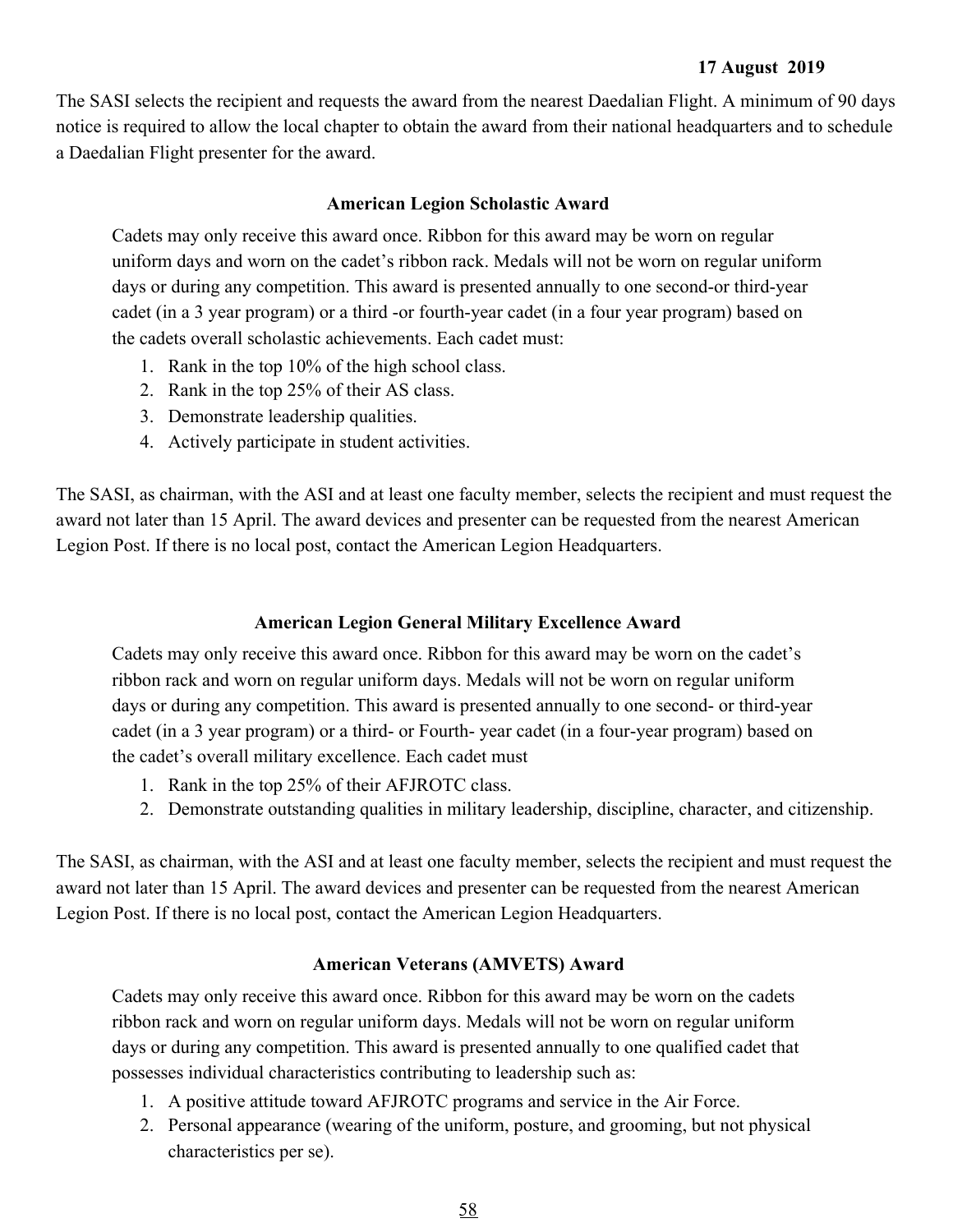- 3. Personal attributes (initiative, dependability, judgment, and self-confidence).
- 4. Officer potential (capacity for responsibility, adaptability, and maintenance of high personal standards).
- 5. Obtained a grade of "A" (or the numerical equivalent) in their AS class.
- 6. Be in good scholastic standing in all classes at the time of selection and at the time of presentation.

The SASI selects the recipient of the award and submits a brief nomination letter and biographical sketch of the cadet to the state AMVETS department where the school is located. An AMVETS representative should make the presentation if a participating local post or department representative is available.

## **Reserve Officer Association (ROA) Award**

Cadets may receive this award once. Ribbon for this award may be worn on the cadet's ribbon rack and worn on regular uniform days. Medals will not be worn on regular uniform days or during any type of competition. This award is presented annually for military and academic achievement to a third-year cadet (fourth-year cadet in a four year program). The recipient must possess individual characteristics contributing to leadership such as:

- 1. Be in the top 10% in the AFJROTC program
- 2. Be in the top 25% in academic grades
- 3. Be recognized for having contributed the most to advancing the objectives of the AFJROTC program, which include outstanding dedication to citizenship, knowledge of civic responsibility, military orientation, self-discipline and a sound work ethic.

The SASI with the ASI, selects the recipient of the award. The local ROA chapter contacts each SASI before 15 January and furnishes the name of the ROA representative for presentation purposes. If no contact is made by 15 January, the SASI must communicate directly with the National Headquarters of the Reserve Officers Association.

## **Military Order of World Wars Award**

Cadets may only receive this award once. Ribbon for this award may be worn on the cadet's ribbon rack and worn on regular uniform days. Medals will not be worn on regular uniform days or during any type of competition. This award is presented annually to an outstanding cadet who has committed to continue the aerospace science program the following school year. Selection is based on outstanding accomplishments or service to the AFJROTC unit.

The SASI, with the concurrence of the principal, selects the recipient and completes the Military Order of the World Wars (MOWW) citation by summarizing the cadet's outstanding accomplishments or service to the unit. The citation and request for the medal, certificate, and ribbon are sent to the nearest local chapter of the MOWW. The SASI will make arrangements for a MOWW representative to make the presentation at an appropriate ceremony. If a local chapter is unavailable, contact the MOWW National Headquarters. If a member is not available, any active, reserve, or retired commissioned officer may present the award.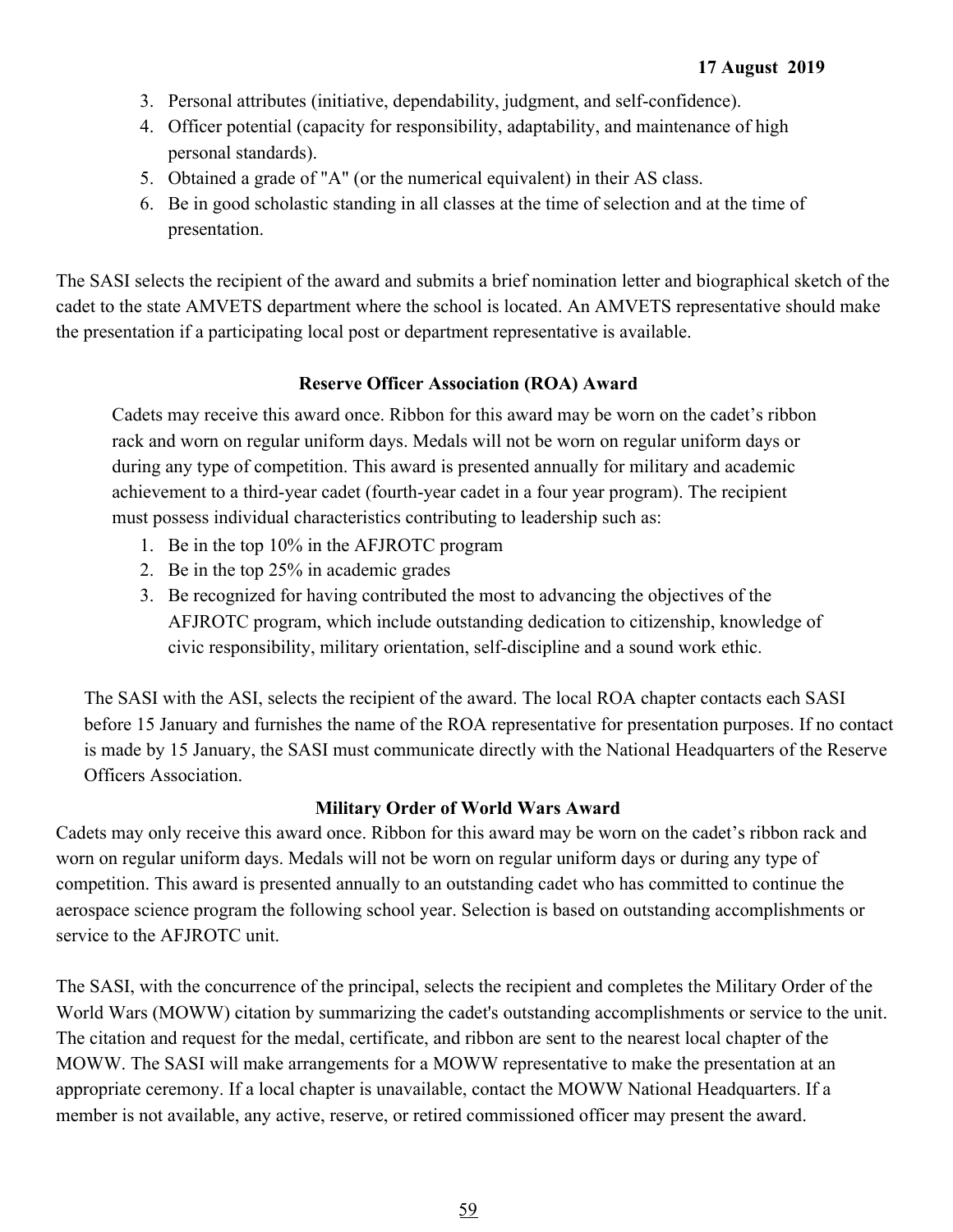## **Military Officers Association of America (MOAA) Award**

Cadets may only receive this award once. This award, formerly known as The Retired Officers Association Award. Ribbon may be worn on the cadets ribbon rack and worn on regular uniform days. Medals will not be worn on regular uniform days or during any type of competition. This award is presented annually to an outstanding second-year cadet (third-year cadet ina four year program) who shows exceptional potential for military leadership. Each cadet must:

- 1. Be a member of the junior class.
- 2. Be in good academic standing.
- 3. Be of high moral character.
- 4. Show a high order of loyalty to the unit, school, and country.
- 5. Show exceptional potential for military leadership.

The SASI selects the recipient subject to the final approval of the sponsoring MOAA chapter. The SASI requests the award devices from the nearest MOAA chapter. A MOAA representative will make the award presentation. If a MOAA chapter is not available in the area, the SASI sends the request to the MOAA headquarters.

## **Veterans of Foreign Wars (VFW) Award**

Cadets may only receive this award once. Ribbon may be worn on the cadets ribbon rack and worn on regular uniform days. Medals will not be worn on regular uniform days or during any type of competition. This award is presented annually to an outstanding second or third-year cadet in a three-year program (third or fourth-year cadet in a four year program) who is actively engaged in the AFJROTC program and who possesses individual characteristics contributing to leadership. Each cadet must:

- 1. Positive attitude toward the AFJROTC program
- 2. Must be enrolled as a 10th 12th grade AFJROTC student
- 3. Must maintain a "B" average in AFJROTC curriculum and a "C" average in all remaining subjects with no failing grades in the previous chapter
- 4. Active in at least one other student extracurricular activity (music, athletics, government, etc.)
- 5. Not a previous recipient of this award

The SASI selects the recipient subject to the final approval of the sponsoring VFW chapter. The SASI requests the award from the nearest local post in February for presentation in April or May. A VFW representative will present the award at an appropriate ceremony. If no local post is available, or if the local post does not offer the award, obtain information by contacting the headquarters of the Veterans of Foreign Wars of the United States.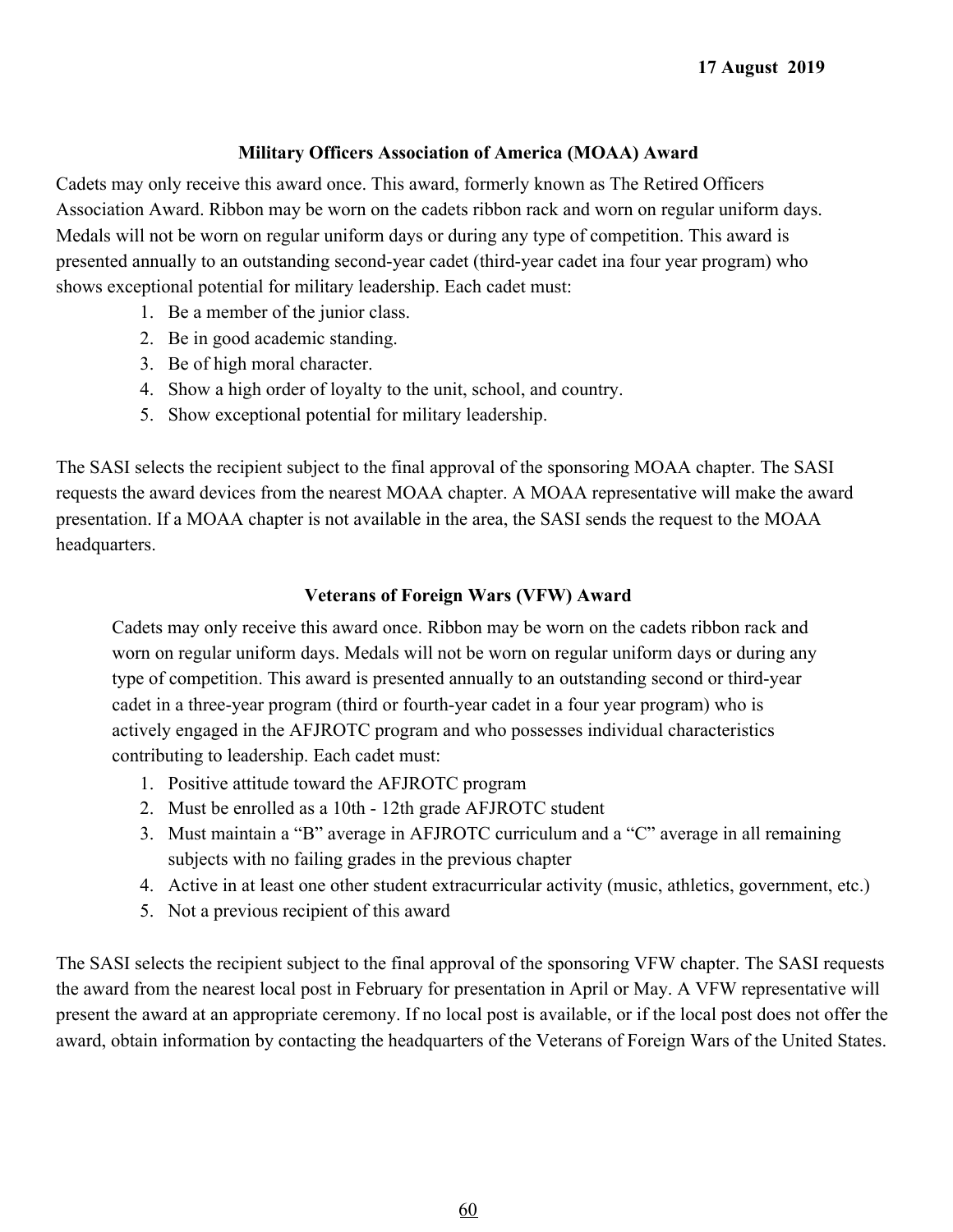## **Military Order of Purple Heart Award**

Cadets may only receive this award once. Ribbon may be worn on the cadets ribbon rack and worn on regular uniform days. Medals will not be worn on regular uniform days or during any type of competition, This award is annually recognizes an outstanding underclassmen (first, second or third-year cadet), who is enrolled in the AFJROTC program and demonstrates leadership ability. (Seniors are not eligible). Each Cadet must:

- 1. Have a positive attitude toward AFJROTC and country.
- 2. Hold a leadership position in the cadet corps.
- 3. Be active in school and community affairs.
- 4. Attain a grade of "B" or better in all subjects for the previous semester.
- 5. Not have been a previous recipient of this award.

The SASI selects the recipient and requests the award from the nearest Military Order of the Purple Heart unit in February for presentation in April or May. A representative of the Military Order of the Purple Heart will make the presentation at an appropriate ceremony. If no local unit is available, or if the local unit does not offer the award, obtain information by contacting the national headquarters of the Military Order of the Purple Heart.

## **Air Force Sergeants Association (AFSA) Award**

Cadets may only receive this award once. Ribbon may be worn on the cadets ribbon rack and worn on regular uniform days. Medals will not be worn on regular uniform days or during any type of competition. This award recognizes an outstanding second- or third-year cadet in a three-year program (third- or fourth-year cadet in a four-year program). The recipient must demonstrate outstanding qualities in military leadership, discipline, character, and citizenship. Each Cadet mu

- 1. Be in the top 25% of the AFJROTC class.
- 2. Demonstrate outstanding qualities in military leadership, discipline, character, and citizenship.
- 3. Not have been a previous recipient of this award.

The SASI, as chairperson, with the ASI, recommends the recipient of the award at least 60 days prior to the desired presentation date, but not later than 15 April. The SASI requests the award and an AFSA presenter from the nearest AFSA chapter. If information on the nearest chapter is not available, or if there is no active AFSA chapter in the area, the SASI will contact the AFSA international headquarters to obtain the name and address of the division president whose area of responsibility is nearest the requesting school.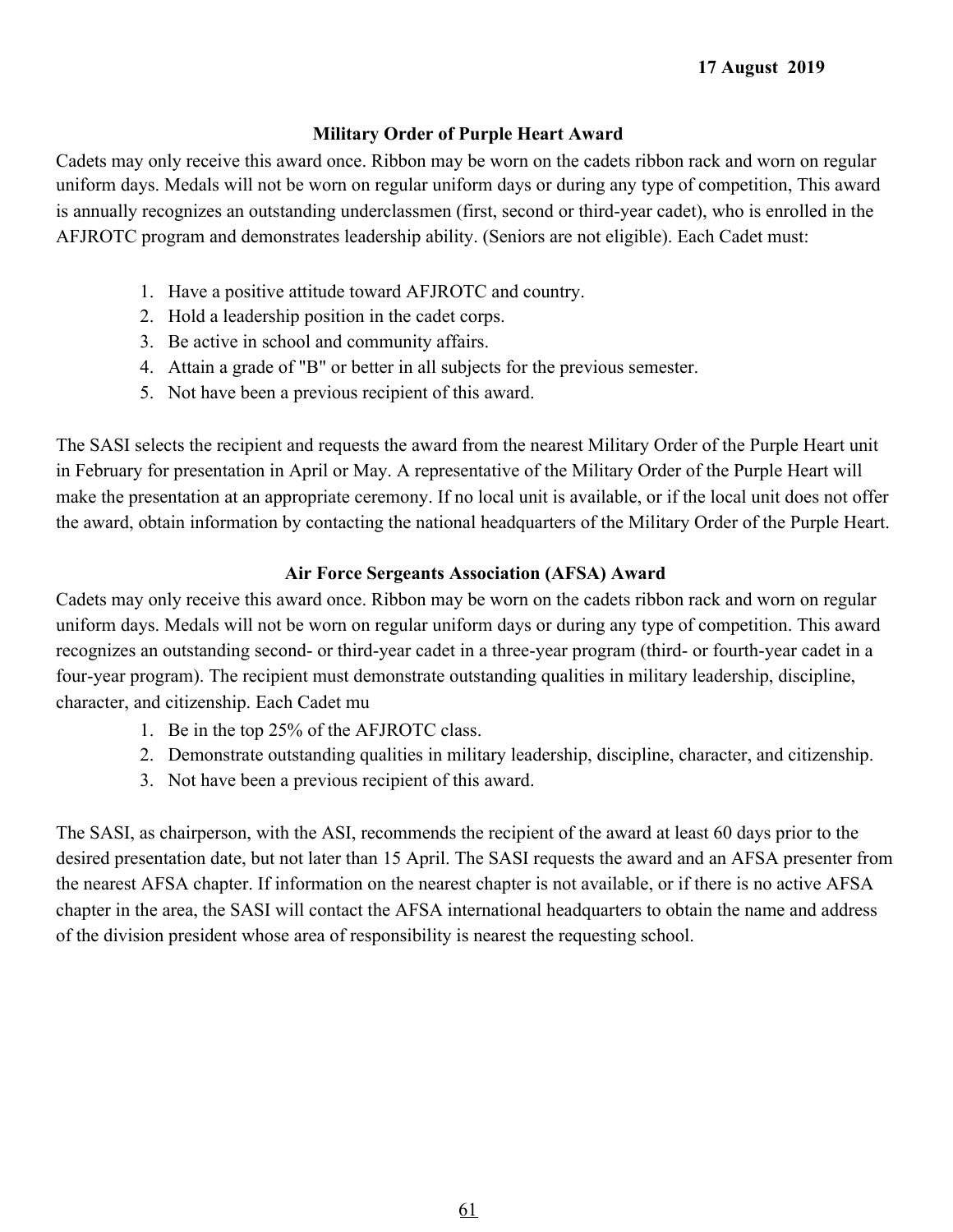## **Tuskegee Airmen Incorporated (TAl) Air Force JROTC Award**

Ribbon for this award may be worn on the cadets ribbon rack and worn on regular uniform days. This award is presented annually to two cadets. Cadets must be first-year, second-year, or third-year cadets (in a three- or four-year program) and must meet the following criteria.

- 1. Attain a grade of "B" or better in their AS class.
- 2. Be in good academic standing.
- 3. Actively participate in cadet corps activities.
- 4. Participate in at least 50% of all unit service programs.

The SASI and ASI select the recipients. The Tuskegee Airmen (TAI), Inc. AFJROTC Cadet Award ribbon is mailed to every AFJROTC unit from AFJROTC NC-20022, Vance High School. AFJROTC units do not need to contact this uni yo receive their allotted two ribbons [er year. AFJROTC units requesting replacement ribbon must send a check for \$2.00 to cover the cost of mailing up to two ribbons. The Tuskegee Airmen, Inc. AFJROTC Cadet award certificate is posted in WINGS at WINGS - Published Files - Directory - JROTC - Certificates. The TAI AFJROTC Cadet Award certificate, as well as other important certificates, are posted in the folder.

## **The Retired Enlisted Association (TREA) Award**

Cadets may only receive this award once. Awarded annually, at the SASI's discretion, for exceptional leadership to the most outstanding AFJROTC cadet while serving in an enlisted rank. The selected enlisted cadet must have shown outstanding leadership throughout the course of the school year. Ribbon for this award may be worn on the cadets ribbon rack and worn on regular uniform days. Medals will not be worn on regular uniform days or during any type of competition.

## **The Celebrate Freedom Foundation**

Cadets may only receive this award once. The awards program recognizes ninth, tenth, eleventh and twelfth grade students (including homeschooled students ) enrolled in AFJROTC. Ribbon for this award may be worn on the cadets ribbon rack and worn on regular uniform days. Medals will not be worn on regular days or during any type of competition. The SASI may go online at [www.gocff.org/jrotc](http://www.gocff.org/jrotc) to nominate cadets for this award. Cadets must demonstrate the following personal characteristics to be eligible for nomination.

- 1. Outstanding personal appearance (Uniform and Grooming)
- 2. Display personal attributes such as initiative, service judgement and self confidence
- 3. Courteous demeanor ( promptness, obedience, and respect for customs)
- 4. Growth Potential (capacity for responsibility, high productivity, and adaptability to change)
- 5. Possess the highest personal and ethical standards and strong positive convictions
- 6. Shows the potential and desire to pursue a military career
- 7. Rank in the top 5% in his/her class with a grade of A or numerical equivalent
- 8. Rank in the top 15% of his./her academic class
- 9. Demonstrates a positive attitude (toward AFJROTC and school)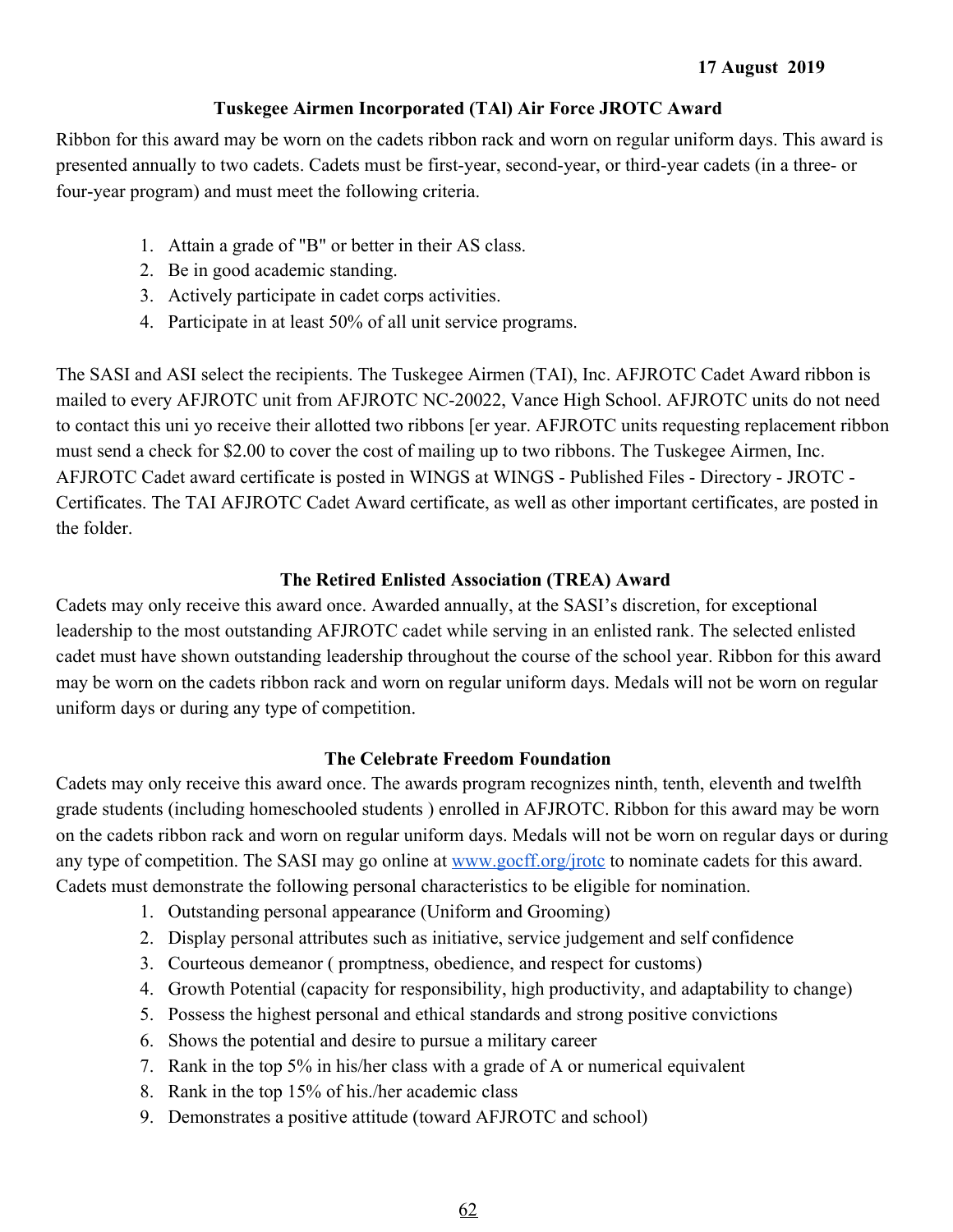## **Air Commando Association Award**

Cadets may only receive this award once. Awarded annually at the SASI's discretion for completing a one-page essay based on a historical AF Special Operations mission possessing the 13 critical attributes of success: integrity, self-motivation, intelligence, self-discipline, perseverance, adaptability, maturity, judgment, selflessness, leadership, skilled, physical fitness and family strength. Ribbon for this award may be worn on the cadets ribbon rack and worn on regular uniform days. Medals will not be worn on regular uniform days or during any type of competition.

#### **Distinguished Unit Award with Merit (DUAM)**

Award consists of a Ribbon awarded to cadets enrolled during the same academic year in which 1. The Unit receives a HQ AFJROTC Evaluation with an overall rating of Exceeds Standards and 2. The Unit is selected by HQ AFJROTC to receive the DUA. Both criteria must occur during the same academic year. The Unit will receive a congratulatory letter and a certificate of recognition which will be posted in WINGS. Medal/Ribbon must be purchased from a vendor using MilPer funds. For each additional ribbon earned an additional small silver star will be awarded.

## **Distinguished Unit (DUA)**

A ribbon awarded to cadets enrolled during the academic year when a unit is selected by HQ AFJROTC to receive the DUA. The Unit will receive a congratulatory letter and a certificate of recognition which will be posted in WINGS. For each additional Ribbon Earned and additional small silver star will be awarded.

### **Outstanding Organization Award**

A ribbon awarded to cadets enrolled during the academic year when a unit is selected by HQ AFJROTC to receive the OOA. The unit will receive a congratulatory letter and a certificate that will be posted in WINGS. OOA recipients do not receive a streamer. Ribbon must be purchased from a vendor using MilPer funds. For each additional ribbon earned an additional small silver star will be awarded.

#### **Outstanding Flight Ribbon**

A ribbon awarded each academic term to members of the outstanding flight under the criteria determined by the SASI. Criteria for this award will be published in the unit's Cadet Guide. For each additional ribbon earned an additional small bronze oak leaf cluster will be awarded. A single silver oak leaf cluster will be used for the award of the fifth bronze oak leaf cluster.

Wando SC-872 Criteria: (based comparatively in the following areas)

- 1. Grades
- 2. Community service
- 3. PT
- 4. Behavior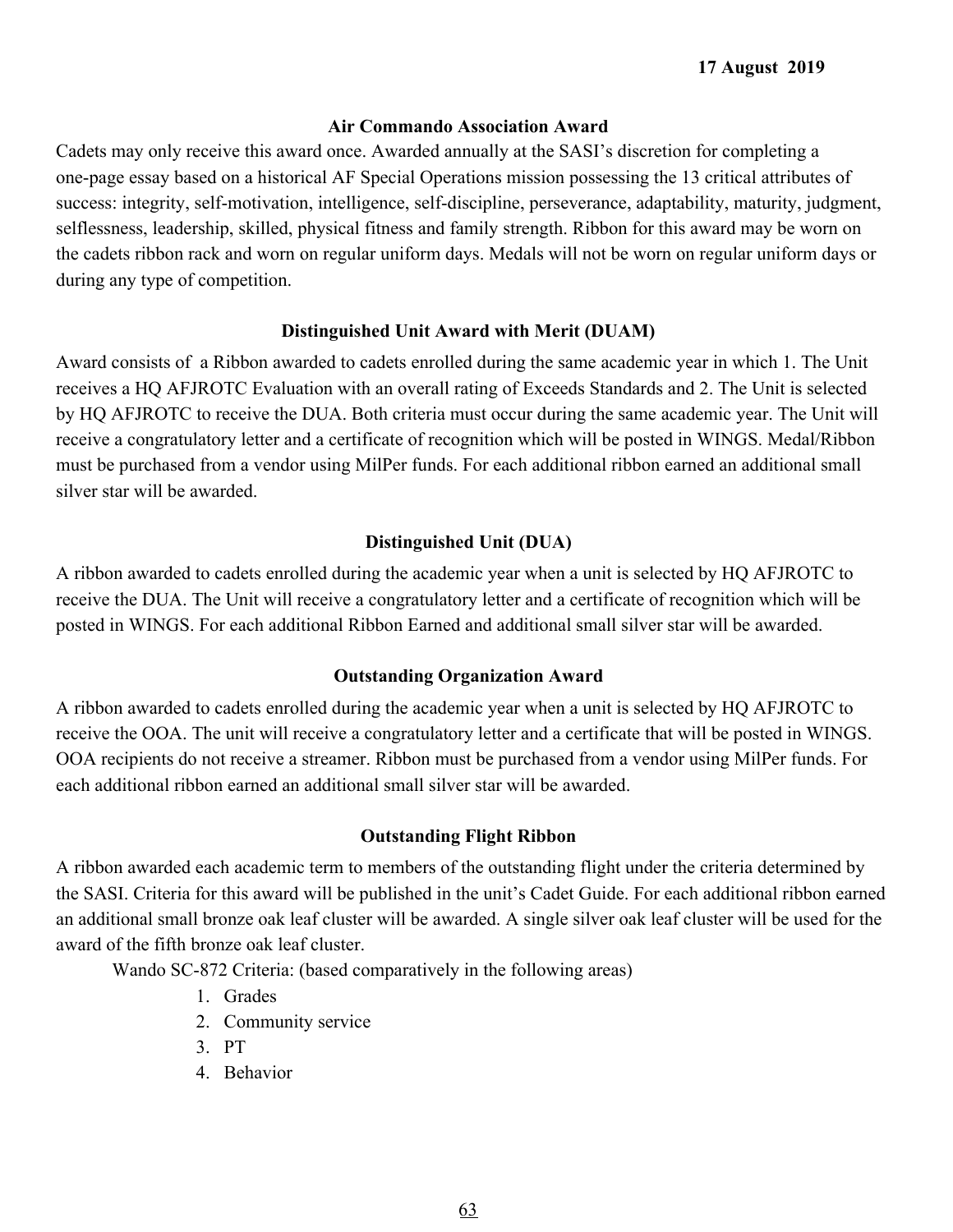### **Top Performer Award**

The award consists presented/awarded only by Headquarters, AFJROTC Personnel. This award is only presented during a visit by HQ AFJROTC personnel. The award is presented to a maximum of 2% of the current unit cadet corps population (unduplicated headcount). Once awarded, the ribbon may be worn on the cadets duration of a cadet's tenure in AFJROTC. Consideration for the top performer award. All currently enrolled cadets may be considered, but specific consideration will be given to cadets not previously recognized for superior performance. The Regional Director may select (SASI's may nominate) a maximum of 2 % of a units cadets based on a cadets performance in the following key areas: Leadership and job performance: in primary duty and specifically in preparation for the units assessment. Leadership qualities: Involvement and positions held in Leadership Development Requirements activities. Academic Performance: nominee must be good in academic standing in all high school course work, significant self-improvement, community involvement and other accomplishments.

## **Outstanding Cadet Ribbon**

A ribbon awarded, by the discretion of the SASI, to the outstanding first -year, second-year, third-year and fourth-year cadets. The recipient from each class must be of high moral character, demonstrate positive personal attributes, display outstanding military potential, and attain academic and military excellence. For each additional ribbon earned an additional bronze oak leaf cluster will be awarded. A single silver oak leaf cluster will be used for the award of the fifth bronze oak leaf cluster.

#### **Leadership Ribbon**

A ribbon awarded for outstanding performance, at the discretion of the SASI, in a position of leadership as an AFJROTC cadet. Ensure recognition of cadets who have consistently displayed outstanding leadership ability above and beyond expected performance. For each additional ribbon earned an additional bronze oak leaf cluster will be awarded. A single silver oak leaf cluster will be used for the award of the fifth bronze oak leaf cluster.

#### **Achievement Ribbon**

A ribbon awarded, by discretion of the SASI, for a significant achievement in AFJROTC or other school activities/events. Individuals may not receive more than one ribbon during a one-year period. For each additional ribbon earned an additional bronze oak leaf cluster will be awarded. A single silver oak leaf cluster will be used for the award of the fifth bronze oak leaf

## **Superior Performance Ribbon**

A ribbon awarded, by discretion of the SASI, to no more than the top 10 % of the cadet corps annually for outstanding achievement or meritorious service rendered specifically on behalf of AFJROTC. Present the ribbon for a single or sustained performance of a superior nature. Ensure award is presented in recognition of achievements and services which are clearly outstanding and exceptional when compared to achievements and accomplishments of other cadets. For each additional ribbon earned a bronze oak leaf cluster will be awarded. A single silver oak leaf cluster will be used for the award of the fifth bronze oak leaf cluster.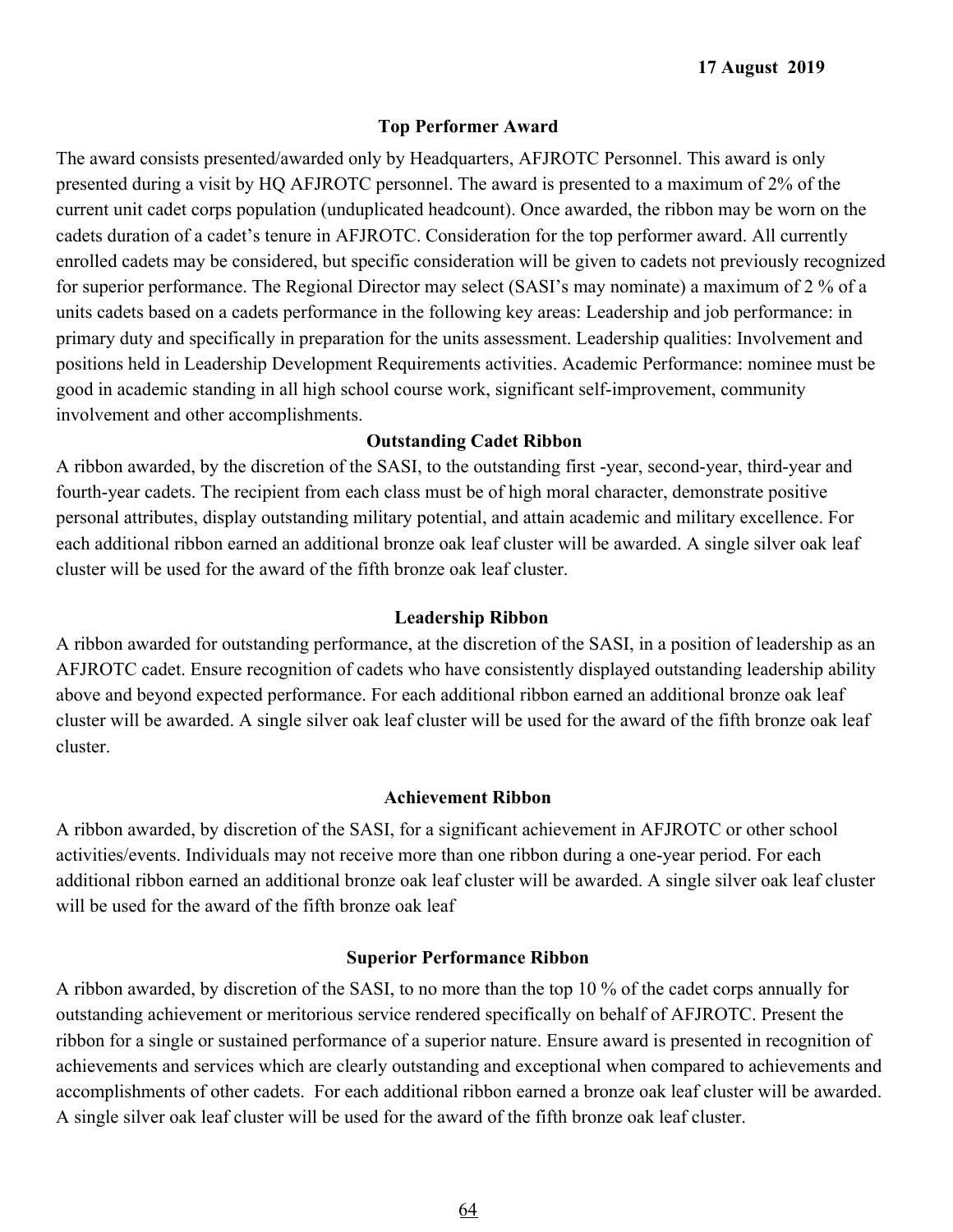#### **Academic Ribbon**

A ribbon awarded, by discretion of the SASI, for academic excellence as signified by attaining an overall grade point average of at least a "B" for one academic term, in addition to an "A" average in AFJROTC. For each additional ribbon earned a bronze oak leaf cluster will be awarded. A single silver oak leaf cluster will be used for the award of the fifth bronze oak leaf cluster.

#### **Leadership School Ribbon**

A ribbon awarded, by discretion of the SASI, for completion of an approved leadership school program of at least 5 days in duration. For each additional CLC completion an additional Bronze Star will be awarded. Silver Star will be awarded for outstanding performance or leadership ability at a CLC instead of a Bronze Star. Limit the Silver Star to 10% of the class.

#### **Special Teams Competition Ribbon**

A ribbon awarded to team members for placing First, Second or Third in an Air Force or Joint service Competition to include Drill Teams, Color Guard Teams, Marksmanship Rifle Teams, Sabre Teams, Academic Bowl Teams, CyberPatriot, StellarXplorers etc. For each additional ribbon earned an additional bronze oak leaf cluster will be awarded. A single silver oak leaf cluster will be used for the award of the fifth bronze oak leaf cluster. Medal/Ribbon may be obtained from the host of the competition or purchased from a vendor using MilPer funds. Medal may not (ribbon may) be worn during competitions and on regular uniform days.

#### **Joint/ All-Service National Competition Award**

A medal/ribbon awarded to team members who competed at a Joint/All-Service national-level competition include Drill Teams, Color Guard Teams, Marksmanship Rifle Teams, Sabre Teams, Academic Bowl Teams, CyberPatriot, StellarXplorers etc. For each additional ribbon earned an additional bronze oak leaf cluster will be awarded. A single silver oak leaf cluster will be used for the award of the fifth bronze oak leaf cluster. Medal/Ribbon may be obtained from the host of the competition or purchased from a vendor using MilPer funds. Medal may not (ribbon may) be worn during competitions and on regular uniform days.

#### **Air Force Nationals Competition Award**

A medal/ribbon awarded to team members who competed at an Air Force only national-level competition include Drill Teams, Color Guard Teams, Marksmanship Rifle Teams, Sabre Teams, Academic Bowl Teams, CyberPatriot, StellarXplorers etc. For each additional ribbon earned an additional bronze oak leaf cluster will be awarded. A single silver oak leaf cluster will be used for the award of the fifth bronze oak leaf cluster. Medal/Ribbon may be obtained from the host of the competition or purchased from a vendor using MilPer funds. Medal may not (ribbon may) be worn during competitions and on regular uniform days.

#### **Orienteering Ribbon**

A ribbon awarded to team members, by discretion of the SASI, for completing a unit-specific orienteering program as part of unit curriculum. For each additional ribbon earned an additional bronze oak leaf cluster will be awarded. A single silver oak leaf cluster will be used for the award of the fifth bronze oak leaf cluster.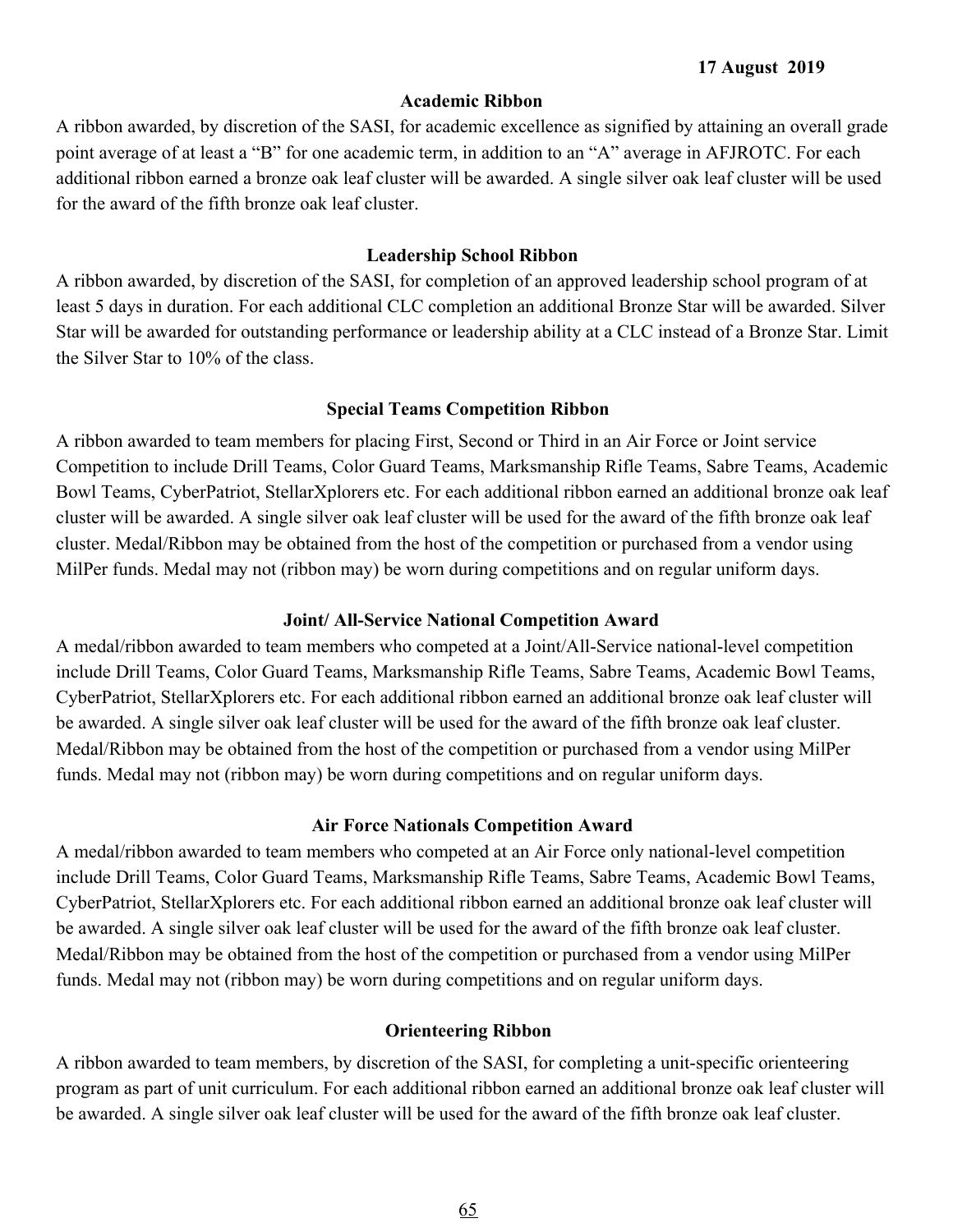## **Leadership development requirement (LDR) Leadership Ribbon**

A ribbon awarded at the SASI's discretion for leadership in AFJROTC Leadership Development requirement activities ( such as but not limited to PT Team Commander, orienteering team commander, drill team commander, color guard team commander, dining- in chairperson, military ball chairperson etc.) For each additional ribbon earned an additional bronze oak leaf cluster will be awarded. A single silver oak leaf cluster will be used for the award of the fifth bronze oak leaf cluster.

### **Drill Team Ribbon**

Based on the SASI's discretion, cadets must be on the drill team for an entire year/drill season to be eligible to qualify and must have competed in at least three drill performances i.e., competitions, special school events, community demonstrations (cumulative). For each additional ribbon earned an additional bronze oak leaf cluster will be awarded. A single silver oak leaf cluster will be used for the award of the fifth bronze oak leaf cluster.

Wando SC-872 Criteria:

- 1. One year of steady attendance
- 2. Attend at least one Drill Competition

## **Color Guard Ribbon**

Cadets must perform at least 5 color guard performance events to receive the ribbon(cumulative). For each additional ribbon earned a bronze oak leaf cluster will be awarded. A single silver oak leaf cluster will be used for the

Wando SC-872 Criteria:

- 1. One year of steady Attendance
- 2. Attend At least one drill competition

#### **Sabre Team Ribbon**

Cadets must perform at least three sabre team performance events to receive this ribbon (cumulative). For each additional each ribbon an additional bronze oak leaf cluster will be awarded. A single silver oak leaf cluster will be used for the award of the fifth bronze oak leaf cluster.

Wando SC-872 Criteria:

- 1. One year of steady Attendance
- 2. Attend at least one drill competition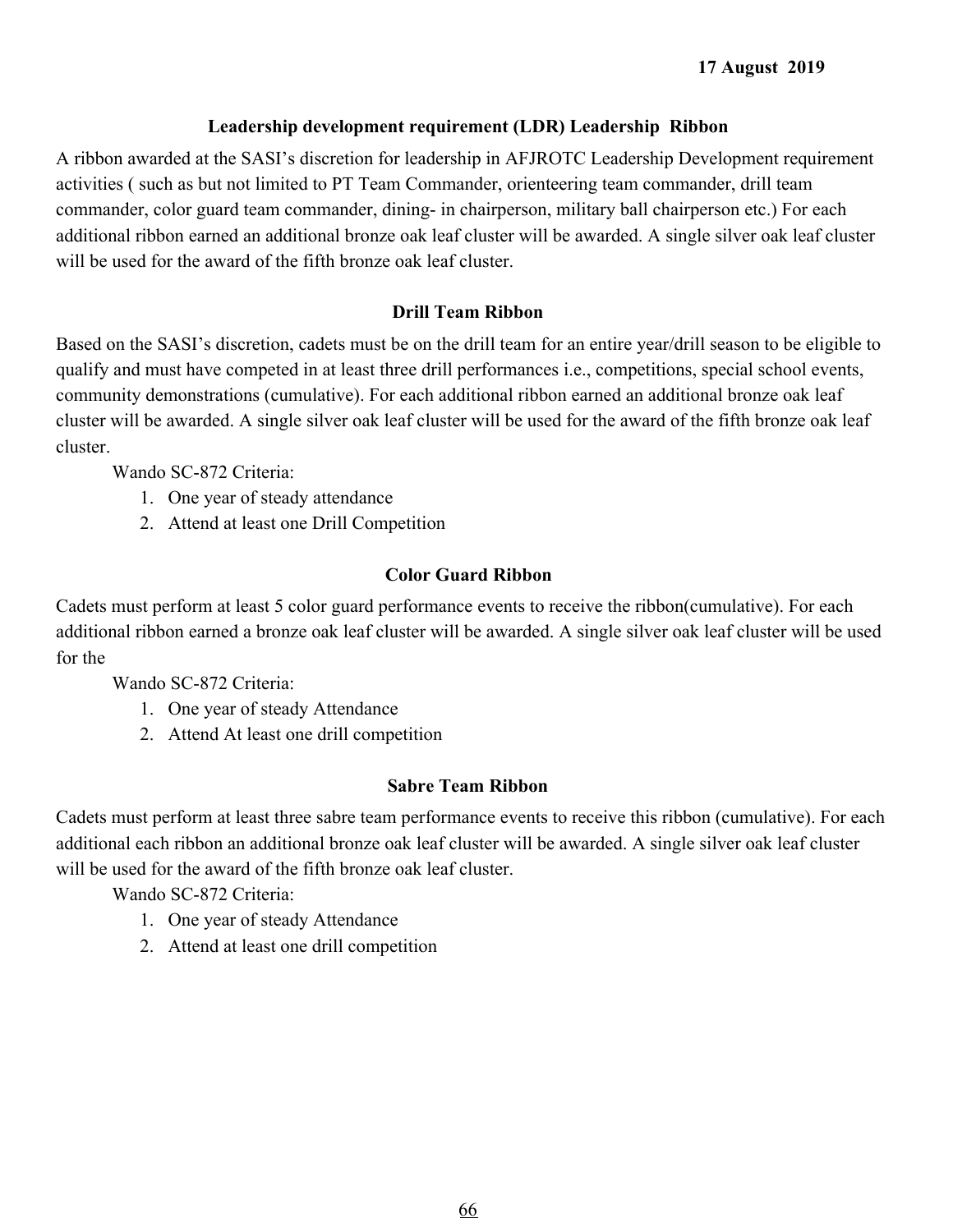## **Marksmanship Ribbon**

Cadets must be on the marksmanship team for an entire year/season to be eligible to qualify and must have completed in at least one marksmanship competition event (cumulative). For each additional ribbon an additional bronze oak leaf cluster will be awarded. A single silver oak leaf cluster will be used for the award of the fifth award bronze oak leaf cluster.

Wando SC-872 Criteria:

- 1. Must be a cadet on the team for an entire Academic year
- 2. Cadet must have continuous attendance

## **Good Conduct Ribbon**

Cadets must not have received a referral (this includes no ISS/OSS) and not missed more than 5 days of school (Unexcused absences) for an entire school year to be eligible to qualify for this award. For each additional ribbon earned a bronze oak leaf cluster will be awarded. A single silver oak leaf cluster will used for the award of the fifth bronze oak leaf cluster. (By discretion of the SASI).

#### **Service Ribbon**

AA ribbon award for distinctive performance in school, community,or AFJROTC service projects. Limit to members whose active participation in a service project contributed significantly to the goals of the organization. (NOTE: Participation in Drill teams, Sabre Teams, and Color Guard Teams alone do not qualify for the service ribbon, See above criteria for those ribbons, unless community service hours are also awarded) For each additional ribbon earned a bronze oak leaf cluster will be awarded. A single silver oak leaf cluster will be used for the the award of the fifth bronze oak leaf cluster.

#### **Health and Wellness Ribbon**

A ribbon awarded for participation in the unit health and wellness physical fitness program. All cadets who participate in the units wellness program may receive the Health and Wellness ribbon. Subsequent yearly award of the Health and Wellness ribbon will be denoted by the addition of a Bronze Oak Leaf cluster to the ribbon for each additional year of award. Cadets who score in the Physical fitness Test's 75-84% will receive a Bronze Star device; 85-95% will receive a Silver Star device; and 96-100% will receive a Gold Star device. These cadets, if already wearing the ribbon with oak leaf clusters, will receive and wear an additional Health and Wellness Ribbon with the highest-level Star Device(s) affixed. Duplicate awards of Bronze, Silver or Gold percentile will be denoted by the addition of another Star on the ribbon. Should a cadet subsequently score i the higher percentile, only the Star representing the higher percentile will be worn. In no case will a cadet mix different color stars, or star(s) and oak leaf clusters on the same ribbon. (NOTE: The Physical Test percentiles are computed automatically under the PFT-Mass Assessment in WINGS.)

Wando SC-872 Criteria :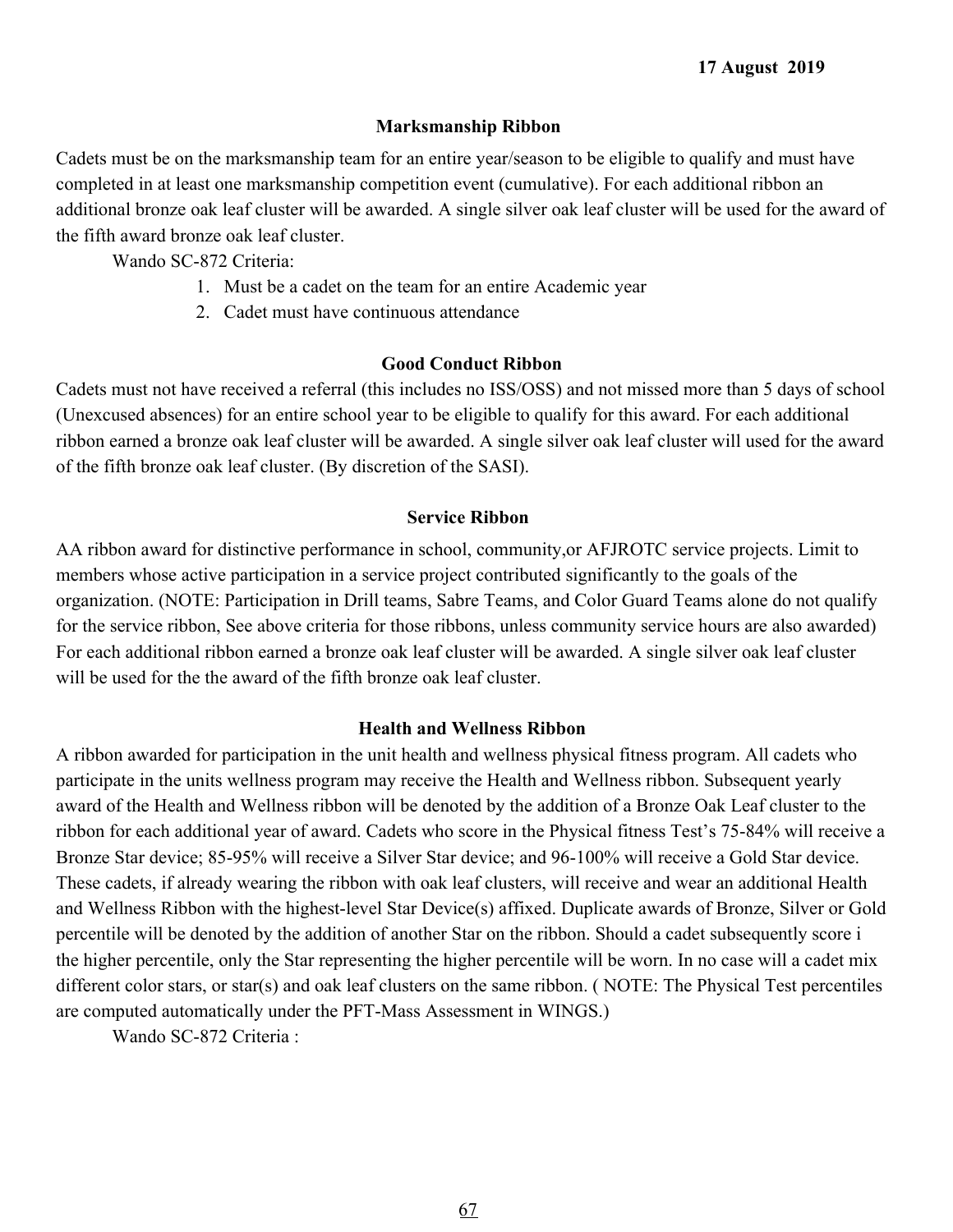#### **Recruiting Ribbon**

A ribbon awarded for outstanding effort in support of their unit recruiting activities. Cadets must have directly contributed to the recruitment of two new members to AFJROTC. For each additional ribbon earned a Bronze oak leaf cluster will be awarded. A single silver oak leaf cluster will be used for the award of the fifth bronze oak leaf cluster.

#### **Activities Ribbon**

A ribbon awarded, by the SASI's discretion, for participation in Leadership Development Requirement (LDR) activities other than those that qualify for Color Guard, Drill Team and special Teams Competition ribbons. These include, but are not limited to orienteering teams, model rocketry clubs, academic bowl teams, and raider/sports teams. An oak leaf cluster will be awarded to the ribbon for each year membership beginning with the second year. For each additional ribbon earned an additional bronze oak leaf will be awarded. A single silver oak leaf cluster will be used for the award of the fifth bronze oak leaf cluster.

#### **Attendance Ribbon**

A ribbon awarded to cadets, by SASI's discretion, who have no more than three excused absences ( no unexcused) from AFJROTC Classes during an entire school year. For each additional ribbon earned an additional bronze oak leaf cluster will be awarded. A single silver oak leaf cluster will be used for the award of the fifth Bronze oak leaf cluster.

#### **Dress and Appearance Ribbon**

A ribbon awarded, by discretion , to cadets who maintain a 90% or higher average on a weekly uniform grades. Cadets receiving this award will maintain the highest grooming and dress standards possible. For each additional ribbon earned an additional bronze oak leaf cluster will be awarded. A single silver oak leaf cluster will be used for the award of the fifth bronze oak leaf cluster.

#### **Longevity Ribbon**

A ribbon awarded, by discretion of the SASI, for successful completion of each AFJROTC school year (semester with a 4x4 schedule). For each additional ribbon earned an additional bronze oak leaf cluster will be awarded. A single silver oak leaf cluster will be used for the award of the fifth bronze oak leaf cluster.

#### **Bataan Death March Memorial Hike Ribbon**

A ribbon awarded, by discretion of the SASI, to honor and remember the sacrifices of the victims and survivors of World War II's Bataan March, AFJROTC units amy conduct an optional 14-mile Bataan death March Memorial Hike. This event must be accomplished on a locally determined 14-Mile course (trials, road courses, tracks, etc.,). Units may complete the full hike in a span of one to no more than 3-days. Cadet safety must be monitored at all times and advanced planning for any first aid/medical attention is paramount. Cadets who fully complete the 14-mile hike are authorized to wear the ribbon. Additionally, no fees can be charged to participate in the Memorial March. However, units are encouraged to collect donations which will be given to reputable organizations that benefit disabled veterans such as the Air Force Associations Wounded Airman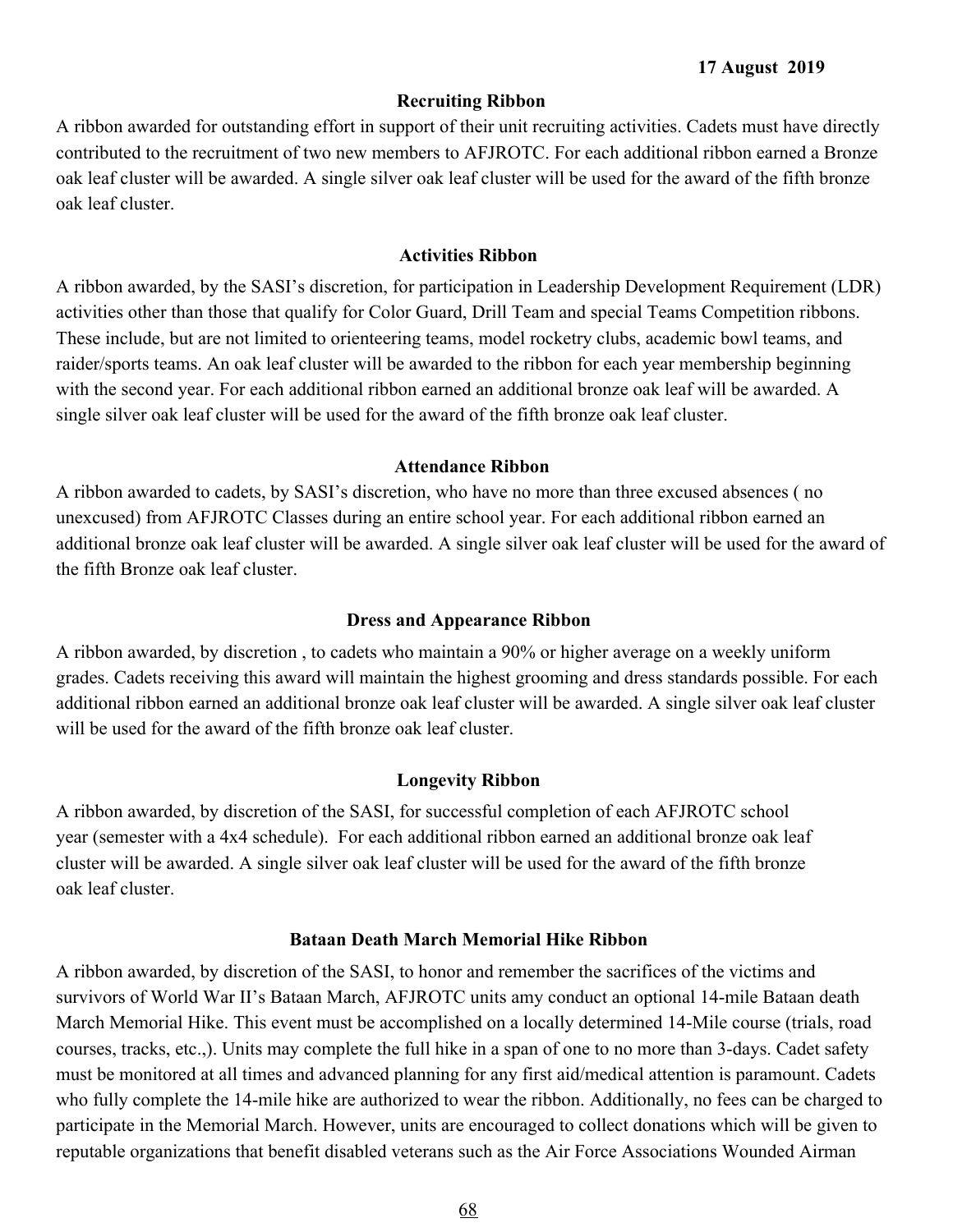Program, The wounded Warrior Project, Special Operations warrior Foundation, etc. Ribbon may purchased from a vendor using MilPer funds. For each additional ribbon earned an additional bronze oak leaf cluster will be awarded. A single silver oak leaf cluster will be used for the award of the fifth bronze oak leaf cluster.

#### **Patriotic Flag Ribbon**

A ribbon awarded for participation in non-color guard events specifically designed to honor our nation's flag. Such events include flag raising ceremonies, flag retirement ceremonies, flag folding ceremonies, and historical flag demonstrations. In order to receive this award, must have participated in a minimum of five flag events. Ribbon may be purchased from a vendor using MilPer funds. For each additional ribbon earned an additional bronze oak leaf cluster will be awarded. A single silver oak leaf cluster will be used for the award of the fifth bronze oak leaf cluster.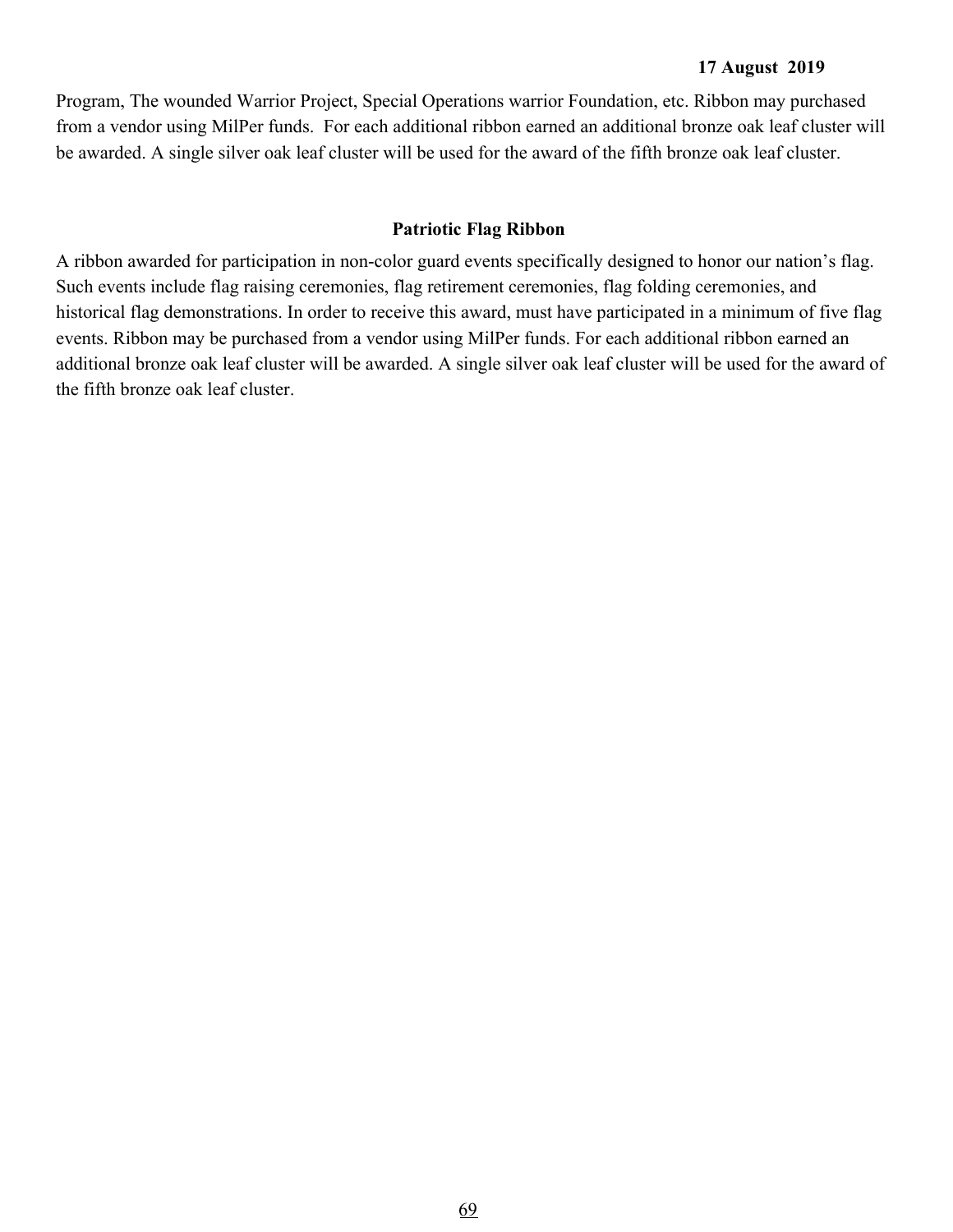## CHAPTER FOURTEEN

## **INDIVIDUAL AND FLIGHT AWARD**

Competition to determine the outstanding individuals and flights will be help each semester during the school year.

Each nine weeks, outstanding cadet airmen, NCOs and Junior Officers who make significant contributions to the Wando High School AFJROTC program may be nominated for the "Cadet of the Quarter" award. Each Flight Commander throughout the unit will submit the name of the top two Cadets in each Flight. This selection will be based upon the cadet's attitude, and participation in after school activities along with Community Service. The names will then be forwarded to the AS1s for final selection and approval. Winners will be awarded the Achievement Ribbon.

The single AS1 and upper class flight excelling in flight competitions for each semester will be designated "Outstanding Flight of the Quarter" by the SASI and each member of that flight will be awarded the AFJROTC Outstanding Flight Ribbon.

The four single individuals represented AS4 will be designated "Outstanding Cadet of the Year" by a Cadet Board. That Flight's Flight Commander will select one nominee from each flight with approval by an AS1 for AS1 and AS2 nominees. The SASI and Cadet Corps Commander will select five AS3 and five AS4 nominees. Final selection and approval is based upon the AS1's decisions.

 Wando AFJROTC has an Awards board to highlight the Top Performers in the Corps and in each Squadron (Logistics readiness squadron, Mission Support squadron, Public affairs Squadron and Team Squadron). The criteria is determined by each instructor.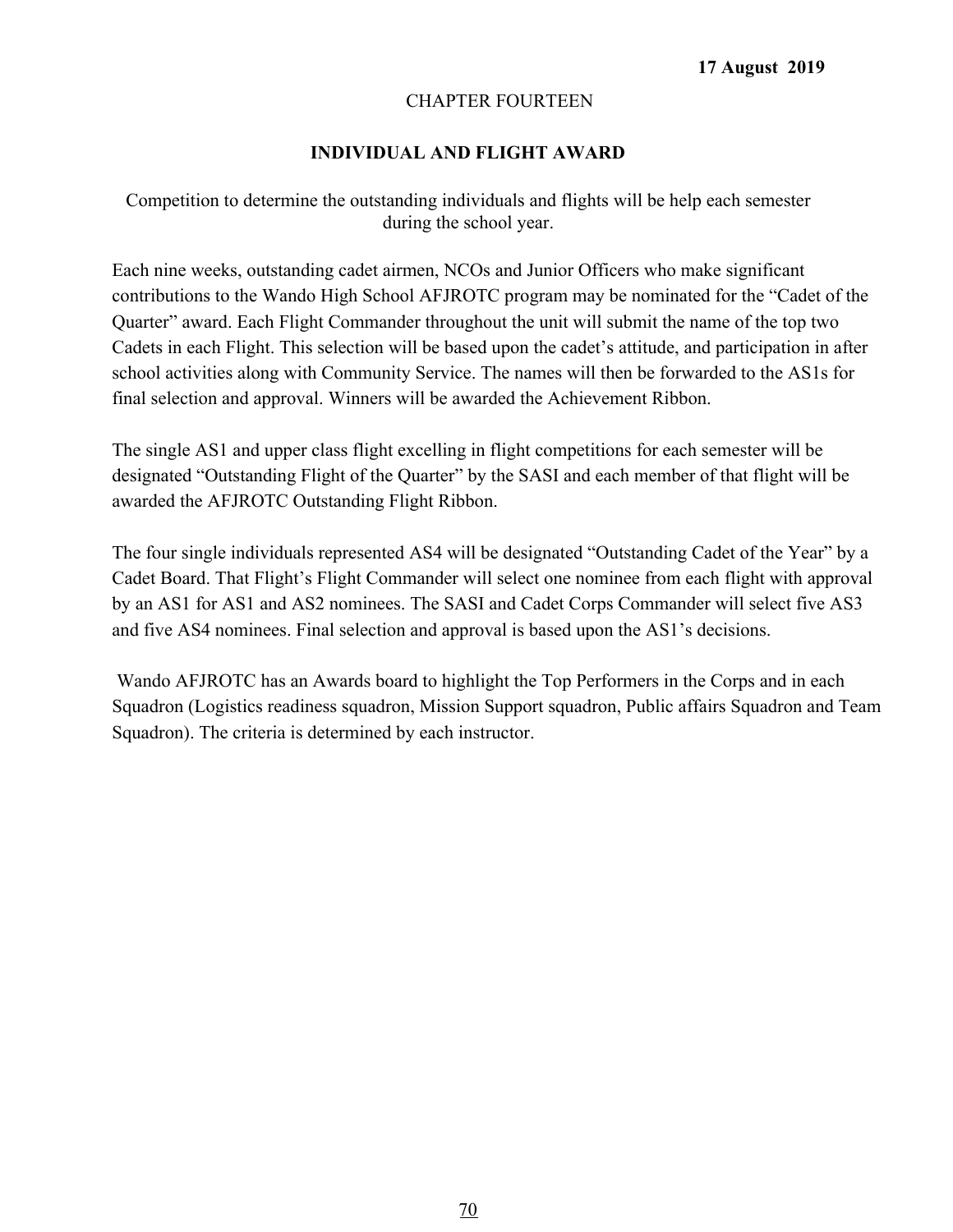## CHAPTER FIFTEEN

## **CERTIFICATES OF COMPLETION AND TRAINING**

- 1. **AFJROTC Graduate.** A student who has successfully completed the AFJROTC academic program as prescribed by public law and Air Force instruction and has been awarded a Certificate of Completion.
- 2. **Certificate of completion**. Passing grades in every credit granting academic period constitutes successful completion of the AFJROTC program and makes the cadet eligible by law for a Certificate of Completion.
	- a. All cadets will be awarded an AF Form 1256, *Certificate of Training,* for successful completion of two academic program years of AFJROTC with SASI concurrence. AFJROTC Form 310, AFJROTC *Certificate of Completion,* will be awarded to all cadets for successful completion of three academic years of AFJROTC with SASI concurrence. AFJROTC Instructors administering a four-year program have the option of issuing an updated Certificate of Completion after four academic program years.
	- b. Cadets may be awarded certificates even if they do not graduate from high school, since the certificate is based only on AFJROTC performance
	- c. The AFJROTC Form 308, *AFJROTC Certificate of recognition,* is used to recognize AFJROTC cadets and organizations (units) for outstanding support and achievement. The SASI presents this certificate.
- 3. **Advanced Enlistment.** In accordance with DODI 1205.13, JROTC cadets may be eligible for enlistment at a higher grade. In accordance with AFI 36-2002, Air force personnel Enlisted Accessions, Table 4.1, JROTC Cadets with ac completed three or four years of JROTC are eligible for the rank of E-3. Cadets with a completed two year are eligible for the rank of E-2.
- 4. **ROTC Course Credit.** A student completing at least two years of JROTC may be entitled to credit in the Senior ROTC program. ROTC Scholarships are Senior ROTC controlled. Inquiries on scholarship-related issues should be made to Holm Center/RRUC.

|                     |                                       |                                                 | <b>GMC</b> Accreditation                                                                                                                                                                     |                                                   |                                        |                                                         |
|---------------------|---------------------------------------|-------------------------------------------------|----------------------------------------------------------------------------------------------------------------------------------------------------------------------------------------------|---------------------------------------------------|----------------------------------------|---------------------------------------------------------|
| <b>JROTC</b>        | Military<br><b>HS</b><br><b>JROTC</b> | CAP<br>Awards                                   | Service Academy/<br>Prep School/ Sister<br>Service SROTC                                                                                                                                     | <b>Prior Military</b><br>Service (Active<br>Duty) | <b>Prior Military</b><br>Service (ARC) | <b>Maximum</b><br><b>Semesters</b><br><b>Accredited</b> |
| 2 Years             |                                       | Mitchell<br>1 Semester<br>Earhart<br>2 Semester |                                                                                                                                                                                              |                                                   | <b>BMT</b> and 1                       |                                                         |
| $3$ or $4$<br>Years | 2 Years                               |                                                 |                                                                                                                                                                                              |                                                   | 180 or more days<br>of consecutive     | credible year of<br><b>ARC</b> service                  |
| N/A                 | 3 Years                               | Spaatz,<br>Eaker                                | 3 Semester                                                                                                                                                                                   | military service                                  | ALS and 2<br>credible years of         |                                                         |
| N/A                 | 4 Years                               | N/A                                             | 4 Semester                                                                                                                                                                                   |                                                   | service                                |                                                         |
|                     |                                       |                                                 | <b>POC</b> Accreditation                                                                                                                                                                     |                                                   |                                        |                                                         |
|                     |                                       |                                                 | 3 Years at a Service Academy/Sister Service SROTC.                                                                                                                                           |                                                   |                                        |                                                         |
|                     |                                       |                                                 | Note: Cadets must complete at least one semester or two quarters in the AFROTC POC to be commissioned.<br>Region/CC can accredit an additional semester of POC for an equivalent senior year |                                                   |                                        |                                                         |

a. See table below for more information:

5. **Service Academy Nominations.** U.S.C Title 10 sets aside up to twenty nominations per Service Academy for "honor graduates of JROTC honor schools."